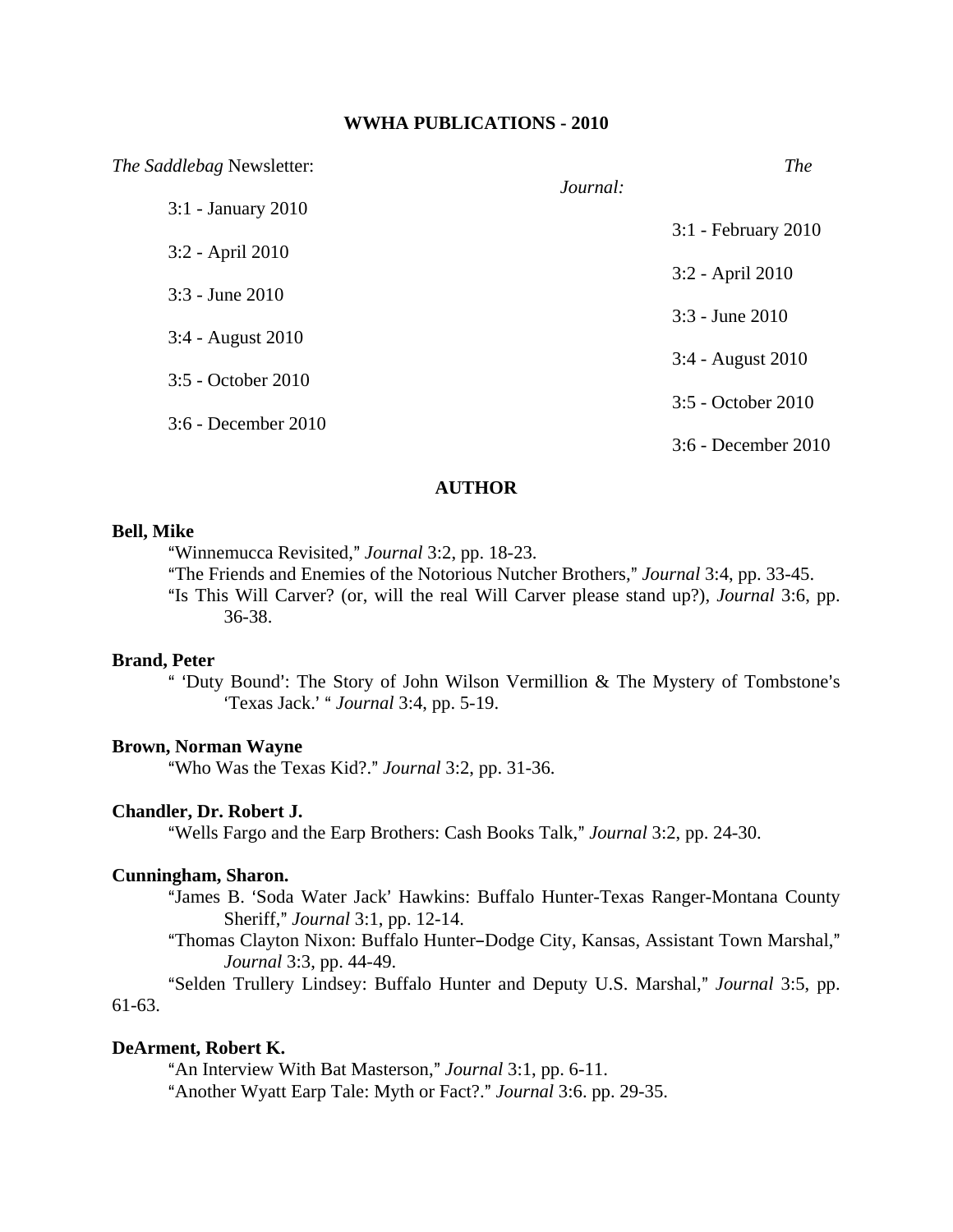"Scott 'Quick Shot' Davis," *Journal* 3:3, pp. 5-18. "William A. 'Billy' Old, Frontier Lawman," *Journal* 3:5, pp. 19-33.

## **Dworkin, Mark and Young, Roy B.**

"Bob Paul: Recent Photo Discoveries," *Journal* 3:2, pp. 42-44.

## **Ernst, Donna B.**

"Harry Alonzo Longabaugh Alias the Sundance Kid: A Timeline," *Journal* 3:1, pp. 15-16. "Robert Leroy Parker Alias Butch Cassidy: A Timeline," *Journal* 3:6, pp. 39-41.

#### **Ernst, Robert.**

"Terminology Used to Refer to a Member of a Marshal's Posse," *Journal* 3:4, pp. 46-47.

#### **Freeman, E.E.**

"A Mania for Killing," *Journal* 3:5, pp. 34-42.

#### **Lindsey, Ellis and Riggs, Gene.**

"Jim Miller's Assassination of Ben C. Collins in the Indian Territory, 1906," *Journal* 3:5, pp. 3-18.

#### **McCown, Dennis.**

ATwo Significant Shootings in the Miller-Frazer Feud of Pecos, Texas,@ *Journal* 3:1, pp. 3-5.

### **Parsons, Chuck.**

"A Lawman's Badge: The Life and Death of Reuben H. Brown," *Journal* 3:6, pp. 22-28, 54.

## **Penn, Chris.**

"The Train Robber and the Elocutionist: 'Big Mike' Roark's Last Train Robbery," *Journal* 3:4, pp. 20-32.

## **Rosa, Joseph G.**

Book Review: "Wild Bill Hickok & Calamity Jane: Deadwood Legends. *Journal* 3:1, pp. 23-24. (New information concerning Hickok)

## **Samuelson, Nancy B.**

"The Trials of Frank James Reconsidered," *Journal* 3:2, pp. 3-17.

## **Sobba, Robert**

AThe Strange Case of Marshal Kirkpatrick,@ *Journal* 3:2, pp. 37-39.

### **Tanner, Karen Holliday & Tanner, John D.**

"Henry Hawkins and the Mesa Hawks Gang," *Journal* 3:3, pp. 30-43. "Southwest Women Shake Hands with the Hangman," *Journal* 3:6, pp. 12-21.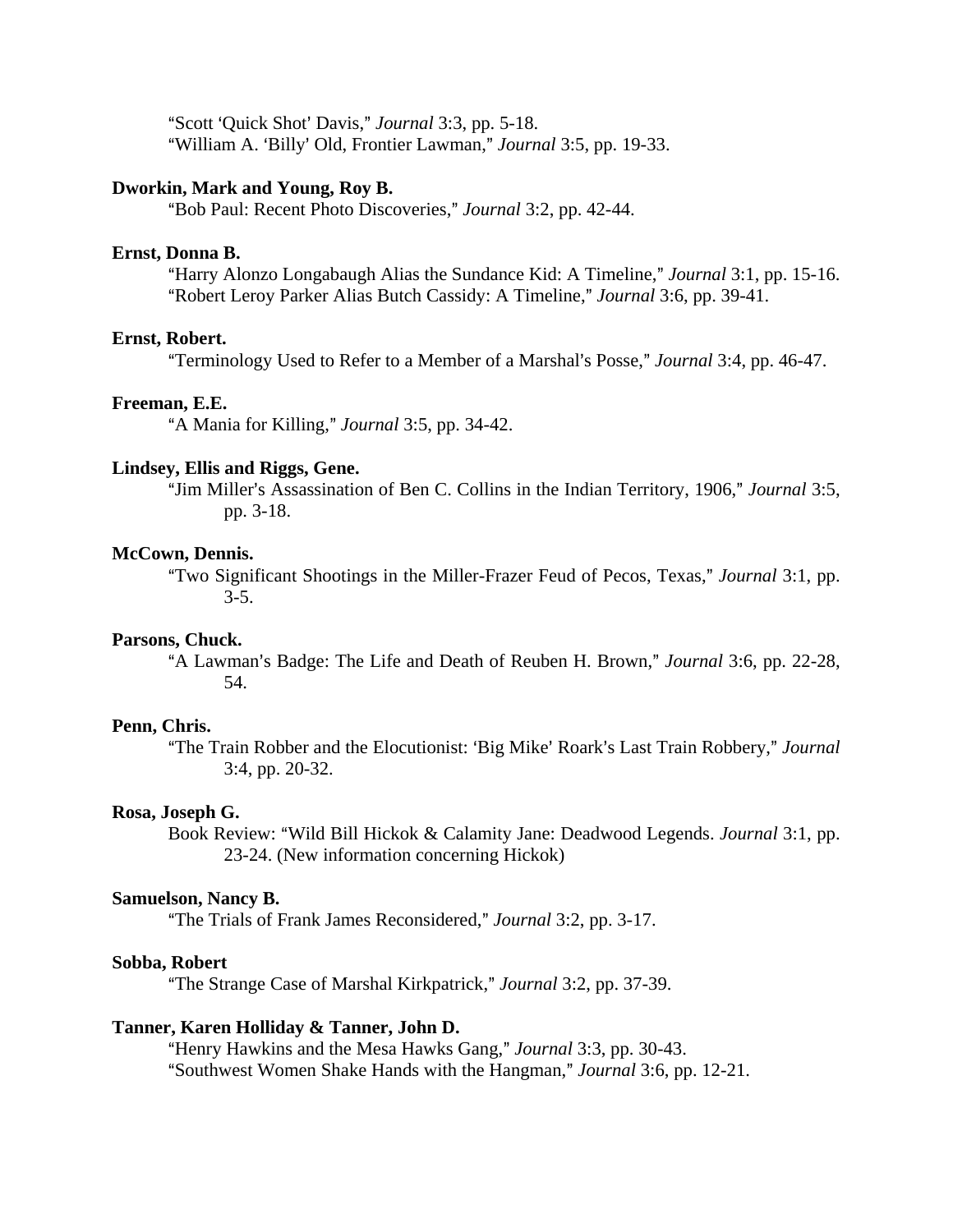#### **Wright, Erik.**

<sup>"</sup> 'Yes, Here I am Again!' Tucson's Prize Bandit of 1878: William W. Brazelton," *Journal* 3:5, pp. 43-48.

#### **Young, Roy B.**

"Wyatt Earp, Outlaw of the Cherokee Nation," *Journal* 3:3, pp. 19-29. :The Short and Violent Life of Willie Claiborne," *Journal* 3:6, pp. 3-11. "William F. Drannan, 'Chief of Scouts' or 'Yarn Spinner'?," *Journal* 3:6, pp. 42-44.

## **SUBJECT MATTER**

- Abernathy, John ("Jack"). Lindsey, Ellis and Riggs, Gene. "Jim Miller's Assassination of Ben C. Collins in the Indian Territory, 1906." *Journal* 3:5, pp. 3-18.
- Abreu, Manuel. Tanner, Karen Holliday and Tanner, John D. "Henry Hawkins and the Mesa Hawks Gang." *Journal* 3:3, pp. 30-43.
- Adams, Henry. Tanner, Karen Holliday and Tanner, John D. "Southwest Women Shake Hands with the Hangman." *Journal* 3:6, pp. 12-21.
- Adsit, Harry B. Ernst, Donna B. "Robert Leroy Parker Alias Butch Cassidy: A Timeline." Journal 3:6, pp. 39-41.
- Alexander, Joshua W. Samuelson, Nancy B. "The Trials of Frank James Reconsidered." Journal 3:2, pp. 3-17.
- Alford, E.P. Lindsey, Ellis and Riggs, Gene. "Jim Miller's Assassination of Ben C. Collins in the Indian Territory, 1906.@ *Journal* 3:5, pp. 3-18.
- Allen, Charles. Bell, Mike. "The Friends and Enemies of the Nutcher Brothers." *Journal* 3:4, pp. 33-45.
- Allen, Chester K. "Chet." DeArment, Robert K. "Scott 'Quick Shot' Davis." *Journal* 3:3, pp. 5-18.
- Aller, Frank D. Bell, Mike. "Winnemucca Revisited." *Journal* 3:2, pp. 18-23.
- Allison, Al. Bell, Mike. "The friends and Enemies of the Notorious Nutcher Brothers." Journal 3:4, pp. 33-45.
- Allison, Martin. Bell, Mike. "The Friends and Enemies of the Notorious Nutcher Brothers." *Journal* 3:4, pp. 33-45.
- Allison, W.D. McCown, Dennis. "Two Significant Shootings in the Miller-Frazer Feud of Pecos, Texas.@ *Journal* 3:1, pp. 3-5.
- Anderson, T.W. Lindsey, Ellis and Riggs, Gene. "Jim Miller's Assassination of Ben C. Collins in the Indian Territory, 1906." *Journal* 3:5, pp. 3-18.
- Angel, Paula. Tanner, Karen Holliday and Tanner, John D. "Southwest Women Shakwe hands with the Hangman." *Journal* 3:6, pp. 12-21.
- Angus, W.G. "Red." Bell, Mike. "The Friends and Enemies of the Notorious Nutcher Brothers." *Journal* 3:4, pp. 33-45.
- Anthony, A.J. Cunningham, Sharon. "Thomas Clayton Nixon: Buffalo Hunter-Dodge City, Kansas, Assistant Town Marshal.@ *Journal* 3:3, pp. 44-49.
- Armijo, Luis E. Tanner, Karen Holliday and Tanner, John D. "Southwest Women Shake Hands with the Hangman." *Journal* 3:6, pp. 12-21.
- Arnold, Mason ("Mace;" "Winchester Smith"). Parsons, Chuck. "A Lawman's Badge: The Life and Death of Reuben H. Brown." *Journal* 3:6, pp. 22-28, 54.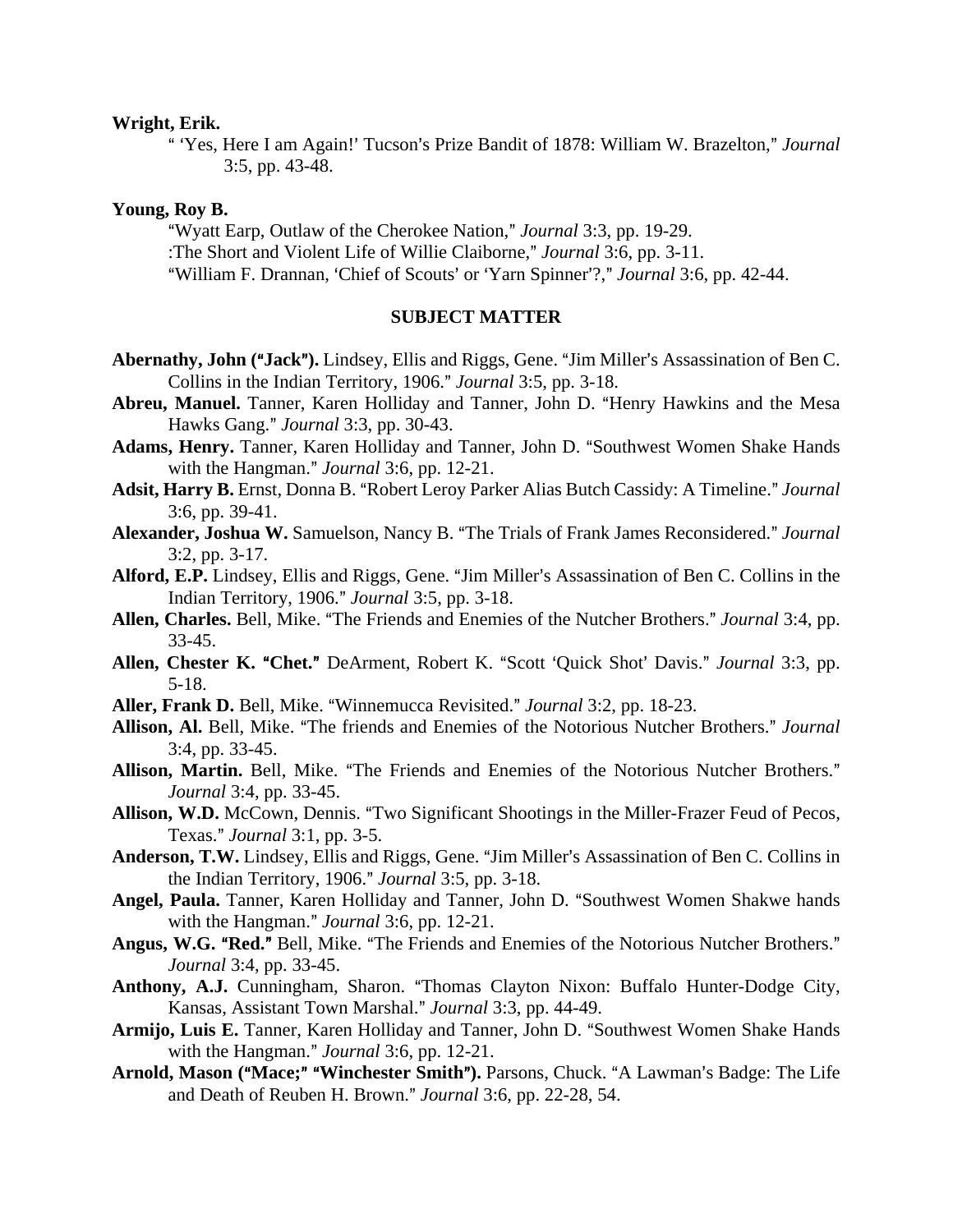- Ashbaugh, James. Cunningham, Sharon. "James B. 'Soda Water Jack' Hawkins: Buffalo Hunter-Texas Ranger-Montana County Sheriff." *Journal* 3:1, pp. 12-14.
- Ashworth, Richard. Ernst, Donna B. "Robert Leroy Parker Alias Butch Cassidy: A Timeline." *Journal* 3:6, pp. 39-41.
- Atwater, Fred. Ernst, Robert. "Terminology Used to Refer to a Member of a Marshal's Posse." *Journal* 3:4, pp. 46-47.
- Axe, Allen. Bell, Mike. "The Friends and Enemies of the Notorious Nutcher Brothers." Journal 3:4, pp. 33-45.
- **Babcock, Dr. L.F.** DeArment, Robert K. "Scott 'Quick Shot' Davis." *Journal* 3:3, pp. 5-18.
- **Backus, Henry S.** Tanner, Karen Holliday and Tanner, John D. "Southwest Women Shake Hands with the Hangman." *Journal* 3:6, pp. 12-21.
- **Baird, Spruce M.** Tanner, Karen Holliday and Tanner, John D. "Southwest Women Shake Hands with the Hangman." *Journal* 3:6, pp. 12-21.
- Baker, Pat. Cunningham, Sharon. "Thomas Clayton Nixon: Buffalo Hunter-Dodge City, Kansas, Assistant Town Marshal.@ *Journal* 3:3, pp. 44-49.
- **Ballew, "Bud."**

Freeman, E.E. "A Mania for Killing." *Journal* 3:5, pp. 34-42.

- Lindsey, Ellis and Riggs, Gene. "Jim Miller's Assassination of Ben C. Collins in the Indian Territory, 1906.@ *Journal* 3:5, pp. 3-18.
- **Bangs, George Jr.** Penn, Chris. "The Train Robber and the Elocutionist: 'Big Mike' Roark's Last Train Robbery." *Journal* 3:4, pp. 20-32.
- Barber, Clyde. Tanner, Karen Holliday and Tanner, John D. "Henry Hawkins and the Mesa Hawks Gang." *Journal* 3:3, pp. 30-43.
- Barefoot, Fred S. Tanner, Karen Holliday and Tanner, John D. "Henry Hawkins and the Mesa Hawks Gang." *Journal* 3:3, pp. 30-43.
- Barger, R.B. Penn, Chris. "The Train Robber and the Elocutionist: 'Big Mike' Roark's Last Train Robbery.@ *Journal* 3:4, pp. 20-32.
- **Barnett, H.E. "Big Gene."** DeArment, Robert K. "Scott 'Quick Shot' Davis." *Journal* 3:3, pp. 5-18.
- Barrett, Charles H. Tanner, Karen Holliday and Tanner, John D. "Southwest Women Shake Hands with the Hangman." *Journal* 3:6, pp. 12-21.
- Barthelow, Adam Joseph "Joe." DeArment, Robert K. "William A. 'Billy' Old, Frontier Lawman.@ *Journal* 3:5, pp. 19-33.
- Bartlow, Joe. See Barthelow, Adam Joseph "Joe."
- **Barton, Jerry.** Young, Roy B. "The Short and Violent Life of Willie Claiborne." *Journal* 3:6, pp. 3-11.
- Bass, Harry. Ernst, Donna B. "Harry Alonzo Longabaugh Alias the Sundance Kid: A Timeline." *Journal* 3P:1, pp. 15-16.
- "Bass, Sam." See Hill, John.
- Bays, Charles. Sobba, Robert. "The Strange Case of Marshal Kirkpatrick." *Journal* 3:2, pp. 37-39.
- Bays, Jess. Sobba, Robert. "The Strange Case of Marshal Kirkpatrick." *Journal* 3:2, pp. 37-39.
- **Beard, W.F.** Lindsey, Ellis and Riggs, Gene. "Jim Miller's Assassination of Ben C. Collins in the Indian Territory, 1906.@ *Journal* 3:5, pp. 3-18.
- Beaty, Clarence L. ("Chapo"). DeArment, Robert K. "William A. 'Billy' Old, Frontier Lawman." *Journal* 3:5, pp. 19-33.
- **Beaubien, Felipe.** Tanner, Karen Holliday and Tanner, John D. "Henry Hawkins and the Mesa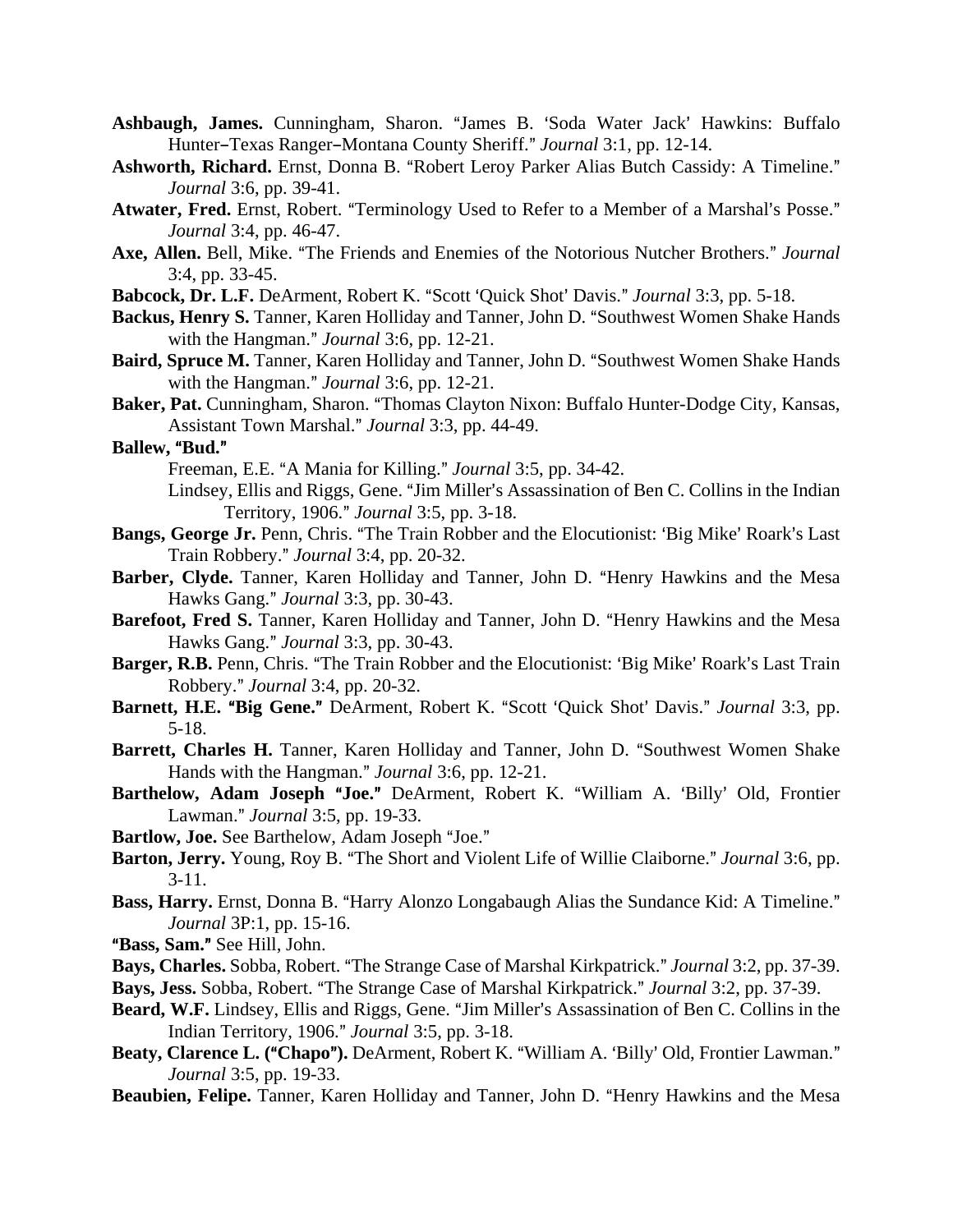Hawks Gang." *Journal* 3:3, pp. 30-43.

- Beeler, Edward. Ernst, Donna B. "Robert Leroy Parker Alias Butch Cassidy: A Timeline." *Journal* 3:6, pp. 39-41.
- **Behan, John.** Young, Roy B. "The Short and Violent Life of Willie Claiborne." *Journal* 3:6, pp. 3-11.
- Benbrook, B. Bell, Mike. "The Friends and Enemies of the Notorious Nutcher Brothers." Journal 3:4, pp. 33-45.
- Benedict, Kirby. Tanner, Karen Holliday and Tanner, John D. "Southwest Women Shake Hands with the Hangman." *Journal* 3:6, pp. 12-21.
- **Benham, Alex.** DeArment, Robert K. "Scott 'Ouick Shot' Davis." *Journal* 3:3, pp. 5-18.
- **Benson, John.** Brown, Norman Wayne. "Who Was the Texas Kid?" *Journal* 3:2, pp. 31-36.
- Bird, Tom. Cunningham, Sharon. "James B. 'Soda Water Jack' Hawkins: Buffalo Hunter-Texas Ranger-Montana County Sheriff." *Journal* 3:1, pp. 12-14.
- **Blackburn, Duncan Ellis "Dunc."**

DeArment, Robert K. "Scott 'Quick Shot' Davis." *Journal* 3:3, pp. 5-18.

DeArment, Robert K. "Another Wyatt Earp Tale: Myth or Fact?" *Journal* 3:6, pp. 29-35.

- Blackwell, Joe. Parsons, Chuck. "A Lawman's Badge: The Life and Death of Reuben H. Brown." *Journal* 3:6, pp. 22-28, 54.
- **Blair, Francis Preston Jr. "Frank."** Samuelson, Nancy B. "The Trials of Frank James Reconsidered." *Journal* 3:2, pp. 3-17.
- Bliss, Jack. Bell, Mike. "The Friends and Enemies of the Notorious Nutcher Brothers." Journal 3:4, pp. 33-45.
- **Blount, John.** Brand, Peter. " 'Duty Bound': The Story of John Wilson Vermillion & The Mystery of Tombstone's 'Texas Jack.' " *Journal* 3:4, pp. 5-19.
- **Blue, Teddy.** Cunningham, Sharon. "James B. 'Soda Water Jack' Hawkins: Buffalo Hunter-Texas Ranger-Montana County Sheriff." *Journal* 3:1, pp. 12-14.
- **Blunt, W.T.** DeArment, Robert K. "William A. 'Billy' Old, Frontier Lawman." *Journal* 3:5, pp. 19-33.
- **Bly, Charles ("Frank G. Sherlock").** DeArment, Robert K. "William A. 'Billy' Old, Frontier Lawman.@ *Journal* 3:5, pp. 19-33.
- Bond, Orlando A. "Brick." Cunningham, Sharon. "Thomas Clayton Nixon: Buffalo Hunter-Dodge City, Kansas, Assistant Town Marshal.@ *Journal* 3:3, pp. 44-49.
- **Booker, Dave N.** Brown, Norman Wayne. "Who Was the Texas Kid?" *Journal* 3:2, pp. 31-36.
- Boon, Richard. Ernst, Robert. "Terminology Used to Refer to a Member of a Marshal's Posse." *Journal* 3:4, pp. 46-47.
- **Borris, Charles Henry.** DeArment, Robert K. "Scott 'Quick Shot' Davis." *Journal* 3:3, pp. 5-18.
- **Boyle, Dick.** Tanner, Karen Holliday and Tanner, John D. "Henry Hawkins and the Mesa Hawks Gang." *Journal* 3:3, pp. 30-43.
- Brady, Peter R. Tanner, Karen Holliday and Tanner, John D. "Southwest Women Shake Hands with the Hangman." *Journal* 3:6, pp. 12-21.
- **Brazelton, William Whitney.** Wright, Erik. "Yes, Here I am Again!' Tucson's Prize Bandit of 1878: William W. Brazelton.@ *Journal* 3:5, pp. 43-48.
- Britton, Will. Freeman, E.E. "A Mania for Killing." *Journal* 3:5, pp. 34-42.

## **Britton, William A.**

Ernst, Robert. "Terminology Used to Refer to a Member of a Marshal's Posse." Journal 3:4, pp. 46-47.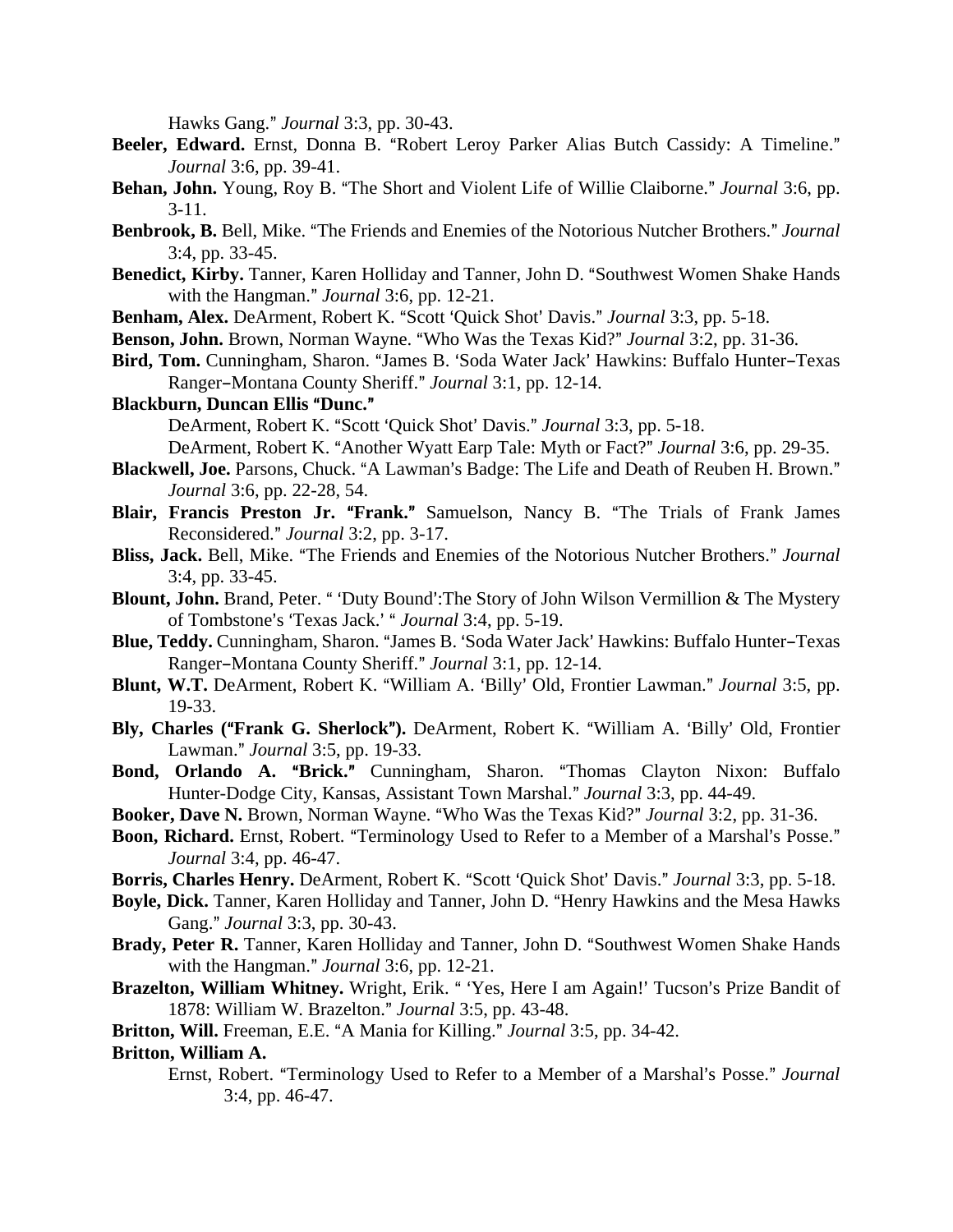Young, Roy B. "Wyatt Earp, Outlaw of the Cherokee Nation." *Journal* 3:3, pp. 19-29. **Brocius, "Curly Bill."** 

DeArment, Robert K. "An Interview With Bat Masterson." *Journal* 3:1, pp. 6-11.

Young, Roy B. "The Short and Violent Life of Willie Claiborne." *Journal* 3:6, pp. 3-11.

- Brokaw, Ike O. Wright, Erik. "Yes, Here I am Again!' Tucson's Prize Bandit of 1878: William W. Brazelton." *Journal* 3:5, pp. 43-48.
- Brooks, Edward J. Ernst, Robert. "Terminology Used to refer to a Member of a Marshal's Posse." *Journal* 3:4, pp. 46-47.
- **Brooks, George H.** Young, Roy B. "The Short and Violent Life of Willie Claiborne." *Journal* 3:6, pp. 3-11.
- Brower, Harry. Bell, Mike. "The Friends and Enemies of the Notorious Nutcher Brothers." *Journal* 3:4, pp. 33-45.
- **Brown, A.B.** Lindsey, Ellis and Riggs, Gene. "Jim Miller's Assassination of Ben C. Collins in the Indian Territory, 1906.@ *Journal* 3:5, pp. 3-18.
- Brown, Arapahoe. Bell, Mike. "The Friends and Enemies of the Notorious Nutcher Brothers." *Journal* 3:4, pp. 33-45.
- **Brown, B. Gratz.** Samuelson, Nancy B. "The Trials of Frank James Reconsidered." Journal 3:2, pp. 3-17.
- Brown, Charles. DeArment, Robert K. "Scott 'Quick Shot' Davis." *Journal* 3:3, pp. 5-18.
- Brown, Charles O. Wright, Erik. " 'Yes, Here I am Again!' Tucson's Prize Bandit of 1878: William W. Brazelton." *Journal* 3:5, pp. 43-48.
- **Brown, Jesse.** DeArment, Robert K. "Scott 'Quick Shot' Davis." *Journal* 3:3, pp. 5-18.
- Brown, John H. DeArment, Robert K. "Scott 'Quick Shot' Davis." Journal 3:3, pp. 5-18.
- Brown, M.C. Bell, Mike. "The Friends and Enemies of the Notorious Nutcher Brothers." *Journal* 3:4, pp. 33-45.
- Brown, Reuben H. Parsons, Chuck. "A Lawman's Badge: The Life and Death of Reuben H. Brown.@ *Journal* 3:6, pp. 22-28, 54.
- Bucher, William H. Tanner, Karen Holliday and Tanner, John D. "Henry Hawkins and the Mesa Hawks Gang.@ *Journal* 3:3, pp. 30-43.
- Buehman, Henry. Wright, Erik. "Yes, Here I am Again!' Tucson's Prize Bandit of 1878: William W. Brazelton." Journal 3:5, pp. 43-48.
- **Bulger, P.F.** Penn, Chris. "The Train Robber and the Elocutionist: 'Buig Mike' Roark's Last Train Robbery.@ *Journal* 3:4, pp. 20-32.
- Bullock, Seth. DeArment, Robert K. "Scott 'Quick Shot' Davis." *Journal* 3:3, pp. 5-18.
- **Bunker, William B.** Tanner, Karen Holliday and Tanner, John D. "Henry Hawkins and the Mesa Hawks Gang." *Journal* 3:3, pp. 30-43.
- **Burford, M.W.** Young, Roy B. "The Short and Violent Life of Willie Claiborne." *Journal* 3:6, pp. 3-11.
- Burford, Nathaniel M. "Nat." Tanner, Karen Holliday and Tanner, John D. "Southwest Women Shake Hands with the Hangman." *Journal* 3:6, pp. 12-21.
- Burke, Milo. Bell, Mike. "The Friends and Enemies of the Notorious Nutcher Brothers." Journal 3:4, pp. 33-45.
- **Burnett, Reuben.** Dearment, Robert K. "William A. 'Billy' Old, Frontier Lawman." Journal 3:5, pp. 19-33.
- Burrell, B.B. Lindsey, Ellis and Riggs, Gene. "Jim Miller's Assassination of Ben C. Collins in the Indian Territory, 1906.@ *Journal* 3:5, pp. 3-18.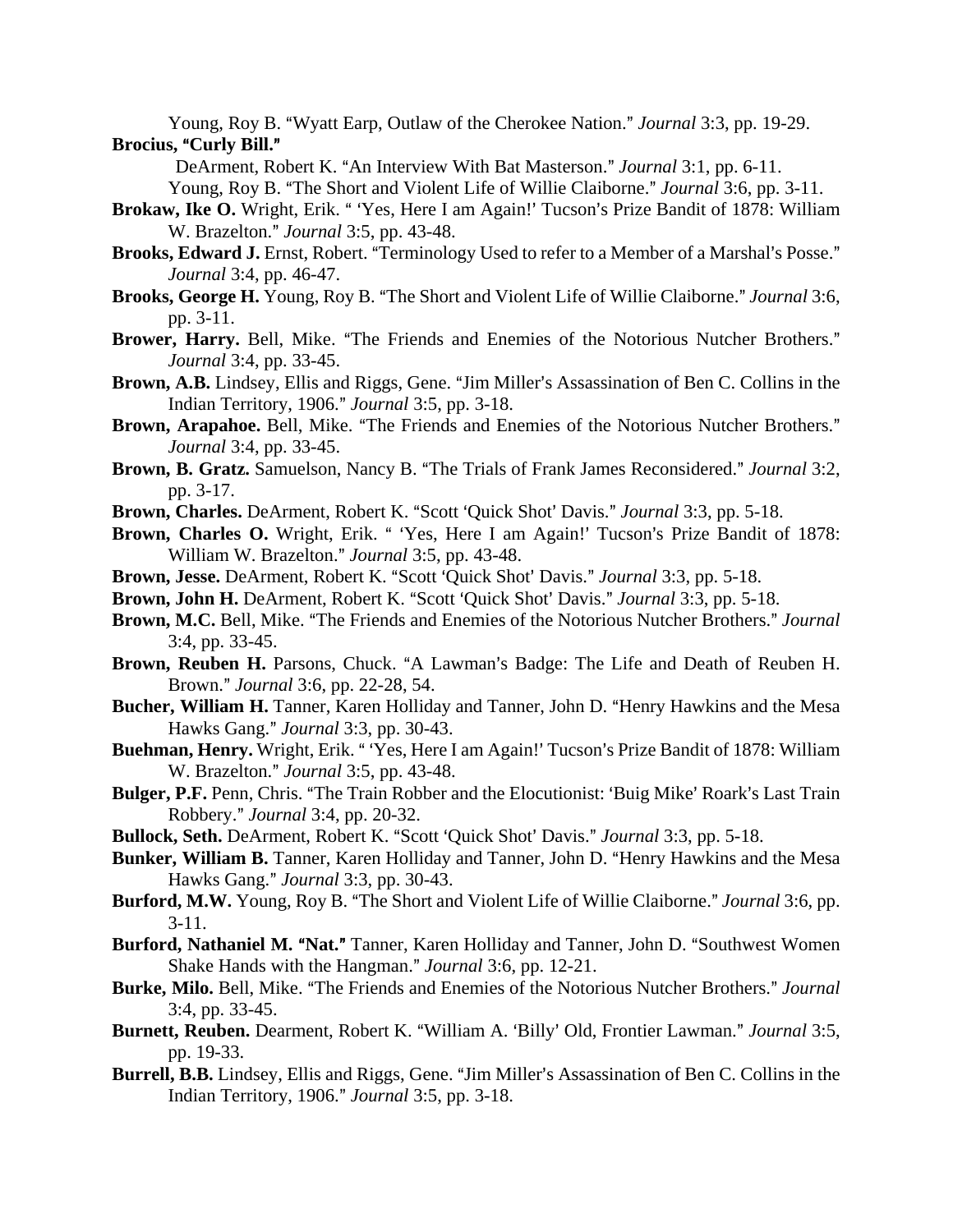- Busch, Fred L. Parsons, Chuck. "A Lawman's Badge: The Life and Death of Reuben H. Brown." *Journal* 3:6, pp. 22-28, 54.
- **Butler, George.** Bell, Mike. "The Friends and Enemies of the Notorious Nutcher Brothers." *Journal* 3:4, pp. 33-45.
- Butler, Noah. Lindsey, Ellis and Riggs, Gene. "Jim Miller's Assassination of Ben C, Collins in the Indian Territory, 1906.@ *Journal* 3:5, pp. 3-18.
- **Butterfield, G.W.** Lindsey, Ellis and Riggs, Gene. "Jim Miller's Assassination of Ben C. Collins in the Indian Territory, 1906." *Journal* 3:5, pp. 3-18.
- Buttner, Adolph. Wright, Erik. " 'Yes, Here I am Again!' Tucson's Prize Bandit of 1878: William W. Brazelton." *Journal* 3:5, pp. 43-48.
- Byrne, Cy. DeArment, Robert K. "William A. 'Billy' Old, Frontier Lawman." *Journal* 3:5, pp. 19-33.
- **Caldwell, Henry J.** Young, Roy B. "Wyatt Earp, Outlaw of the Cherokee Nation." *Journal* 3:3, pp. 19-29.
- Calverly, Bob. Ernst, Donna B. "Robert Leroy Parker Alias Butch Cassidy: A Timeline." Journal 3:6, pp. 39-41.
- Campbell, Hugh O. DeArment, Robert K. "Scott 'Quick Shot' Davis." Journal 3:3, pp. 5-18.
- **Campbell, Malcolm.** DeArment, Robert K. "Scott 'Quick Shot' Davis." *Journal* 3:3, pp. 5-18.
- Cannon, David R. Tanner, Karen Holliday and Tanner, John D. "Southwest Women Shake Hands with the Hangman." *Journal* 3:6, pp. 12-21.
- Capron, John. Tanner, Karen Holliday and Tanner, John D. "Southwest Women Shake Hands with the Hangman." *Journal* 3:6, pp. 12-21.
- **Carey, Charley.** DeArment, Robert K. "Scott 'Quick Shot' Davis." *Journal* 3:3, pp. 5-18.
- Carr, Dick. Bell, Mike. "The Friends and Enemies of the Notorious Nutcher Brothers." *Journal* 3:4, pp. 33-45.
- **Carr, Jeff.** DeArment, Robert K. "Scott 'Quick Shot' Davis." *Journal* 3:3, pp. 5-18.
- **Carr, Jimmie.** Young, Roy B. "The Short and Violent Life of Willie Claiborne." *Journal* 3:6, pp. 3-11.
- **Carrillo, Alfred.** Wright, Erik. "Yes, Here I am Again!' Tucson's Prize Bandit of 1878: William W. Brazelton." *Journal* 3:5, pp. 43-48.
- **Carson, Christopher "Kit."** Young, Roy B. "William F. Drannan: 'Chief of Scouts' or 'Yarn-Spinner'?" *Journal* 3:6, pp. 42-44.
- Carter, James P.T. Tanner, Karen Holliday and Tanner, John D. "Southwest Women Shake Hands with the Hangman." *Journal* 3:6, pp. 12-21.
- Carter, Samuel. Ernst, Robert. "Terminology Used to Refer to a Member of a Marshal's Posse." *Journal* 3:4, pp. 46-47.
- "Carver, Tod." See Hilliard, T.C.

#### **Carver, William Richard "Will."**

- Bell, Mike. "Winnemucca Revisited." *Journal* 3:2, pp. 18-23.
- Bell, Mike. "Is This Will Carver? (or, will the real Will Carver please stand up?)' *Journal* 3:6, pp. 36-38.
- Ernst, Donna B. "Harry Alonzo Longabaugh Alias the Sundance Kid: A Timeline." *Journal* 3:1, pp. 15-16.
- Ernst, Donna B. "Robert Leroy Parker Alias Butch Cassidy: A Timeline." *Journal* 3:6, pp. 39-41.
- "Cassidy, Butch." See Parker, Robert Leroy.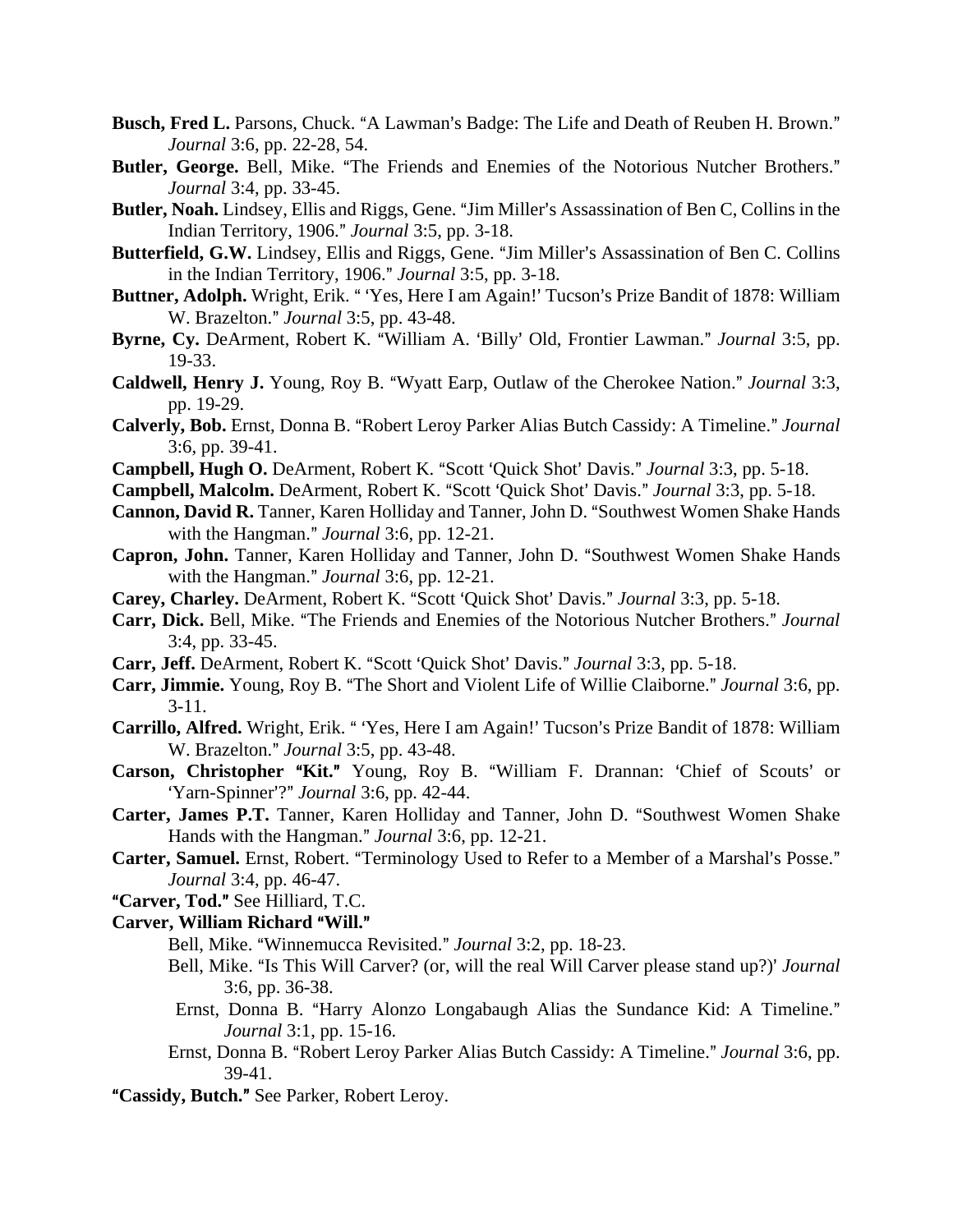- **Cavins, Jim.** Lindsey, Ellis and Riggs, Gene. "Jim Miller's Assassination of Ben C. Collins in the Indian Territory, 1906.@ *Journal* 3:5, pp. 3-18.
- Chambers, Levi. Ernst, Robert. "Terminology Used to Refer to a Member of a Marshal's Posse." *Journal* 3:4, pp. 46-47.
- **Champion, J.B.** Lindsey, Ellis and Riggs, Gene. "Jim Miller's Assassination of Ben C. Collins in the Indian Territory, 1906." *Journal* 3:5, pp. 3-18.
- **Champion, Nate.**

Brown, Norman Wayne. "Who Was the Texas Kid?" *Journal* 3:2, pp. 31-36.

DeArment, Robert K. "Scott 'Quick Shot' Davis." *Journal* 3:3, pp. 5-18.

**Chancellor, T.J.** Brand, Peter. " 'Duty Bound': The Story of John Wilson Vermillion & The Mystery of Tombstone's 'Texas Jack.' " *Journal* 3:4, pp. 5-19.

**Chapman, Amos.** "Frontier Scouts." *Journal* 3:2, pp. 40-41.

- **Cheatham, Janie.** Tanner, Karen Holliday and Tanner, John D. "Southwest Women Shake Hands with the Hangman." *Journal* 3:6, pp. 12-21.
- **Childers, John.** Young, Roy B. "Wyatt Earp, Outlaw of the Cherokee Nation." *Journal* 3:3, pp. 19-29.
- **Chiquito, Ramon.** Tanner, Karen Holliday and Tanner, John D. "Henry Hawkins and the Mesa Hawks Gang." *Journal* 3:3, pp. 30-43.
- **Christen, Louis T.** DeArment, Robert K. "William A. 'Billy' Old, Frontier Lawman." *Journal* 3:5, pp. 19-33.
- **Churchill, James O.** Young, Roy B. "Wyatt Earp, Outlaw of the Cherokee Nation." *Journal* 3:3, pp. 19-29.
- **Claiborne, William Floyd "Willie;" "The Kid"** Young, Roy B. "The Short and Violent Life of Willie Claiborne." *Journal* 3:6, pp. 3-11.

# **Clanton, Billy.**

DeArment, Robert K. "An Interview With Bat Masterson." *Journal* 3:1, pp. 6-11.

Young, Roy B. "The Short and Violent Life of Willie Claiborne." *Journal* 3:6, pp. 3-11.

- **Clanton, Ike.** Young, Roy B. "The Short and Violent Life of Willie Claiborne." *Journal* 3:6, pp. 3-11.
- **Clark, Ben.** "Frontier Scouts." *Journal* 3:2, pp. 40-41.
- Clarke, John R. DeArment, Robert K. "William A. 'Billy' Old, Frontier Lawman." *Journal* 3:5, pp. 19-33.
- Clayton, William Henry Harrison. Tanner, Karen Holliday and Tanner, John D. "Southwest Women Shake Hands with the Hangman." *Journal* 3:6, pp. 12-21.
- **Cleary, W.R.** DeArment, Robert K. "William A. 'Billy' Old, Frontier Lawman." *Journal* 3:5, pp. 19-33.
- **Clements, James.** Parsons, Chuck. "A Lawman's Badge: The Life and Death of Reuben H. Brown.@ *Journal* 3:6, pp,. 22-28, 54.
- **Clements, John Gibson.** Parsons, Chuck. "A Lawman's Badge: The Life and Death of Reuben H. Brown.@ *Journal* 3:6, pp. 22-28, 54.
- Clements, Joseph H. Parsons, Chuck. "A Lawman's Badge: The Life and Death of Reuben H. Brown.@ *Journal* 3:6, pp. 22-28, 54.

## **Clements, Mannen.**

- McCown, Dennis. "Two Significant Shootings in the Miller-Frazer Feud of Pecos, Texas." *Journal* 3:1, pp. 3-5.
- Parsons, Chuck. "A Lawman's Badge: The Life and Death of Reuben H. Brown." *Journal*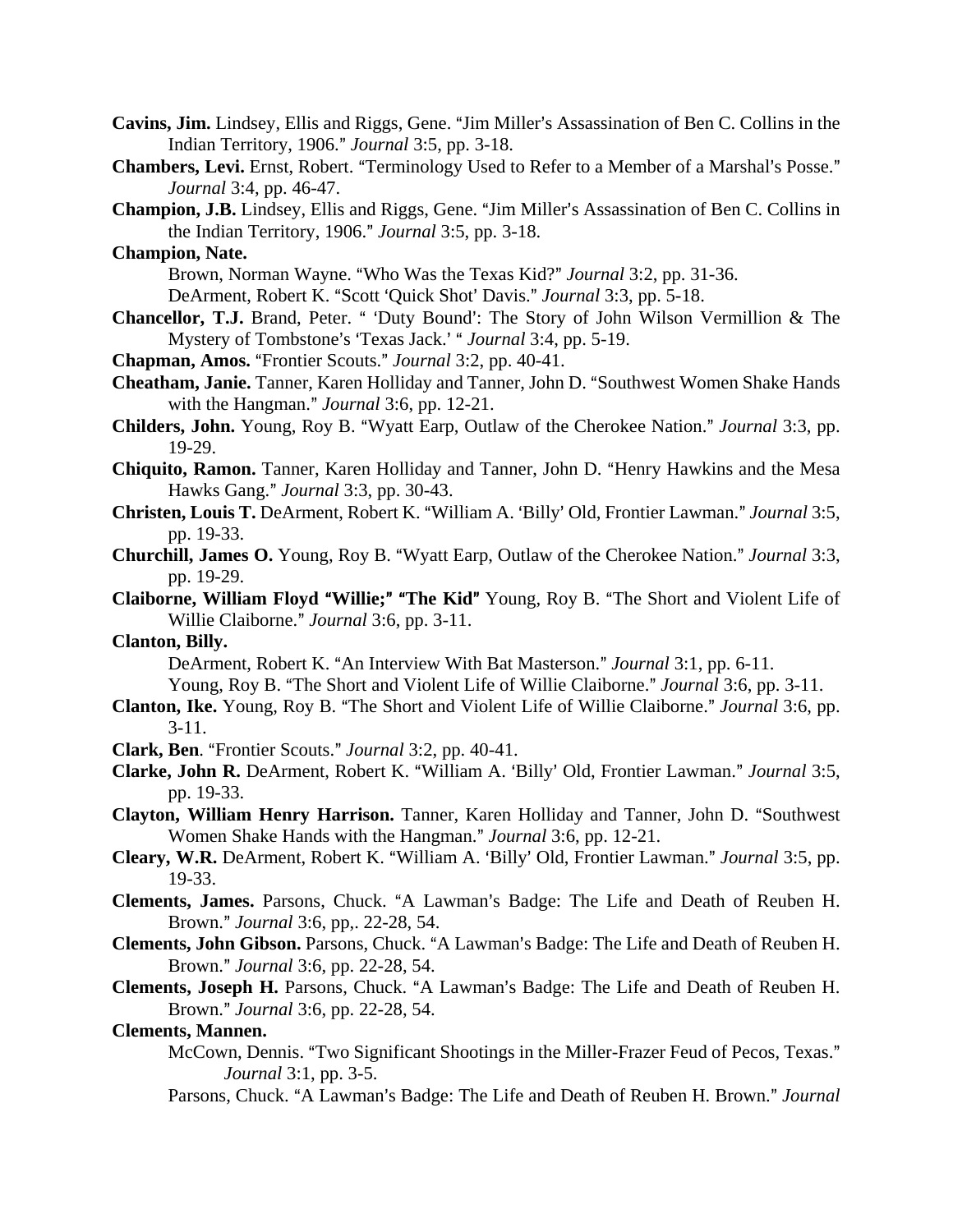3:6, pp. 22-28, 54.

- **Closson, Charles G.** Tanner, Karen Holliday and Tanner, John D. "Henry Hawkins and the Mesa Hawks Gang.@ *Journal* 3:3, pp. 30-43.
- **Clum, John Philip.**
	- Chandler, Dr. Robert J. "Wells Fargo and the Earp Brothers: Cash Books Talk." *Journal* 3:2, pp. 24-30.
	- Wright, Erik. "Yes, Here I am Again!' Tucson's Prize Bandit of 1878: William Brazelton." *Journal* 3:5, pp. 43-48.
- Cochrane, William E. Tanner, Karen Holliday and Tanner, John D. "Henry Hawkins and the Mesa Hawks Gang." *Journal* 3:3, pp. 30-43.
- **Cockrell, Francis M.** Samuelson, Nancy B. "The Trials of Frank James Reconsidered." *Journal* 3:2, pp. 3-17.
- **Coffee, Garland.** Dearment, Robert K. "William A. 'Billy' Old, Frontier Lawman." *Journal* 3:5, pp. 19-33.
- **Colbert, Ben.** Lindsey, Ellis and Riggs, Gene. "Jim Miller's Assassination of Ben C. Collins in the Indian Territory, 1906.@ *Journal* 3:5, pp. 3-18.
- Collins, Ben Carter. Lindsey, Ellis and Riggs, Gene. "Jim Miller's Assassination of Ben C. Collins in the Indian Territory, 1906," *Journal* 3:5, pp. 3-18.
- **Collins, Dan.** Lindsey, Ellis and Riggs, Gene. "Jim Miller's Assassination of Ben C. Collins in the Indian Territory, 1906.@ *Journal* 3:5, pp. 3-18.
- **Collins, Hettie.** Lindsey, Ellis and Riggs, Gene. "Jim Miller's Assassination of Ben C. Collins in the Indian Territory, 1906." *Journal* 3:5, pp. 3-18.
- **Collins, Kenneth Dan.** Lindsey, Ellis and Riggs, Gene. "Jim Miller's Assassination of Ben C. Collins in the Indian Territory, 1906." *Journal* 3:5, pp. 3-18.
- **Colton, Kid.** DeArment, Robert K. "An Interview With Bat Masterson." *Journal* 3:1, pp. 6-11.
- **Conners, Tim.** DeArment, Robert K. "An Interview With Bat Masterson." *Journal* 3:1, pp. 6-11.
- **Cook, George Washington ("Trailer").** Tanner, Karen Holliday and Tanner, John D. "Henry Hawkins and the Mesa Hawks Gang." *Journal* 3:3, pp. 30-43.
- Cooley, Scott. Cunningham, Sharon. "James B. 'Soda Water Jack' Hawkins: Buffalo Hunter-Texas Ranger-Montana County Sheriff." *Journal* 3:1, pp. 12-14.
- **Costello, John H.** Penn, Chris. "The Train Robber and the Elocutionist: 'Big Mike' Roark's Last Train Robbery.@ *Journal* 3:4, pp. 20-32.
- **Cotter, Carrie.** Penn, Chris. "The Train Robber and the Elocutionist: 'Big Mike' Roark's Last Train Robbery.@ *Journal* 3:4, pp. 20-32.
- **Courtright, Jim.** DeArment, Robert K. "An Interview With Bat Masterson." *Journal* 3:1, pp. 6-11.
- **Cowan, James.** Young, Roy B. "The Short and Violent Life of Willie Claiborne. *Journal* 3:6, pp. 3-11.
- **Coyle, James.** Young, Roy B. "The Short and Violent Life of Willie Claiborne." *Journal* 3:6, pp. 3-11.
- **Crabtree, Ike.** Cunningham, Sharon. "James B. 'Soda Water Jack' Hawkins: Buffalo Hunter-Texas Ranger-Montana County Sheriff." *Journal* 3:1, pp. 12-14.
- Crabtree, Job. Cunningham, Sharon. "James B. 'Soda Water Jack' Hawkins: Buffalo Hunter–Texas Ranger–Montana County Sheriff." *Journal* 3:1, pp. 12-14.
- Craig, Henry H. Samuelson, Nancy B. "The Trials of Frank James Reconsidered." *Journal* 3:2, pp. 3-17.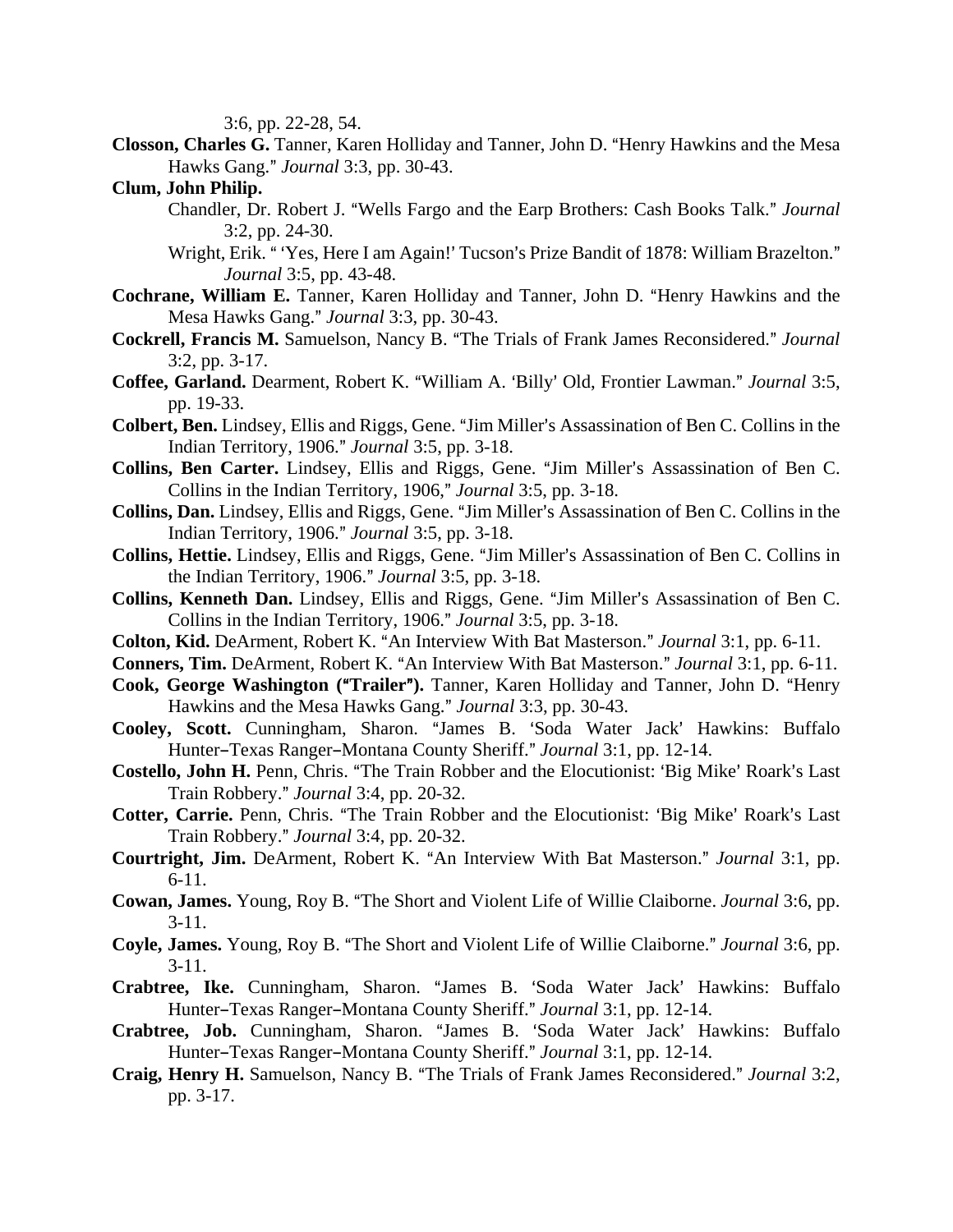- **Crawford, Alexander C.** Tanner, Karen Holliday and Tanner, John D. "Southwest Women Shake Hands with the Hangman. *Journal* 3:6, pp. 12-21.
- **Crawford, Capt. Jack.**

\_\_\_. ACapt. Jack Crawford Dead.@ (Newspaper article). *Journal* 3:4, p. 59.

Crawford, Capt. Jack. "Elegy to Wild Bill Hickok." *Journal* 3:4, p. 57.

- **Crawford, Scott.** Lindsey, Ellis and Riggs, Gene. "Jim Miller's Assassination of Ben C. Collins in the Indian Territory, 1906." *Journal* 3:5, pp. 3-18.
- Crews, Lee H. Tanner, Karen Holliday and Tanner, John D. "Henry Hawkins and the Mesa Hawks Gang.@ *Journal* 3:3, pp. 30-43.
- **Crippens, William.** Cunningham, Sharon. "Selden Trullery Lindsey: Buffalo Hunter and Deputy U.S. Marshal." *Journal* 3:5, pp. 61-63.
- **Crittenden, Thomas T.** Samuelson, Nancy B. "The Trials of Frank James Reconsidered." Journal 3:2, pp. 3-17.
- Cross, William. Bell, Mike. "The Friends and Enemies of the Notorious Nutcher Brothers." *Journal* 3:4, pp. 33-45.
- **Crouch, "Sandy Bob."** Chandler, Dr. Robert J. "Wells Fargo and the Earp Brothers: Cash Books Talk.@ *Journal* 3:2, pp. 24-30.
- **Cruse, A.C.** Lindsey, Ellis and Riggs, Gene. "Jim Miller's Assassination of Ben C. Collins in the Indian Territory, 1906.@ *Journal* 3:5, pp. 3-18.
- **Cubley, Art.** Freeman, E.E. "A Mania for Killing." *Journal* 3:5, pp. 34-42.
- **Cubley, Robert Jr. ("Bob").** Freeman, E.E. "A Mania for Killing." *Journal* 3:5, pp. 34-42.
- **Cummings, Jim.** Samuelson, Nancy B. "The Trials of Frank James Reconsidered." *Journal* 3:2, pp. 3-17.
- "Curry, Kid." See Logan, Harvy.
- **Cutter, H.H.** Tanner, Karen Holliday and Tanner, John D. "Southwest Women Shake Hands with the Hangman." *Journal* 3:6, pp. 12-21.
- **Dagwell, Charles.** Penn, Chris. "The Train Robber and the Elocutionist: 'Big Mike' Roark's Last Train Robbery.@ *Journal* 3:4, pp. 20-32.
- **Dalton, Bill.** Cunningham, Sharon. "Seldon Trullery Lindsey: Buffalo Hunter and Deputy U.S. Marshal.@ *Journal* 3:5, pp. 61-63.
- "Daniels, Bill." See Hawkins, Henry.
- "Daniels, Shorty." See Neel, George Wittson "Witt."
- **Davis, Perry.** Ernst, Robert. "Terminology Used to Refer to a Member of a Marshal's Posse." *Journal* 3:4, pp. 46-47.
- **Davis, Walter Scott ("Quick Shot").** DeArment, Robert K. "Scott 'Quick Shot' Davis." *Journal* 3:3, pp. 5-18. DeArment, Robert K. "Another Wyatt Earp Take: Myth or Fact?" *Journal* 3:6, pp.29-35.
- **Davis, William Wilson "Ross."** DeArment, Robert K. "Scott 'Quick Shot' Davis." *Journal* 3:3, pp. 5-18.
- Day, Alf C. Parsons, Chuck. "A Lawman's Badge: The Life and Death of Reuben H. Brown." *Journal* 3:6, pp. 22-28, 54.
- Day, Fred. Ernst, Robert. "Terminology Used to Refer to a Member of a Marshal's Posse." *Journal* 3:4, pp. 46-47.
- Day, Jack Hays. Parsons, Chuck. "A Lawman's Badge: The Life and Death of Reuben H. Brown." *Journal* 3:6, pp. 22-28, 54.
- Day, Larking E. Lindsey, Ellis and Riggs, Gene. "Jim Miller's Assassination of Ben C. Collins in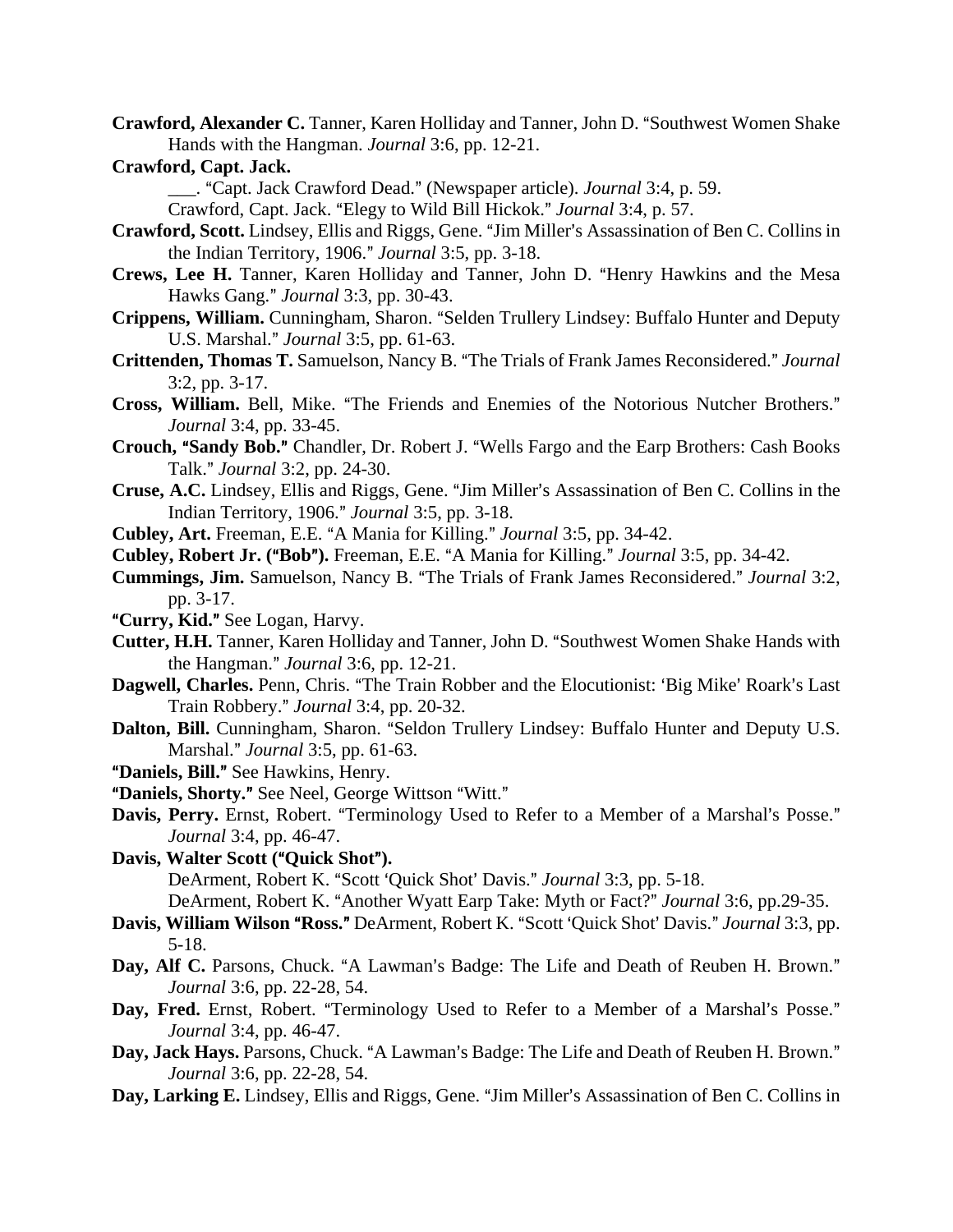the Indian Territory, 1906." *Journal* 3:5, pp. 3-18.

- **Dean, Henry Clay.** Samuelson, Nancy B. "The Trials of Frank James Reconsidered." *Journal* 3:2, pp. 3-17.
- **Demasters, James S.** Samuelson, Nancy B. "The Trials of Frank James Reconsidered." Journal 3:2, pp. 3-17.
- **Denny, John.** DeArment, Robert K. "Scott 'Quick Shot' Davis." *Journal* 3:3, pp. 5-18.
- **Denson, John.** McCown, Dennis. "Two Significant Shootings in the Miller-Frazer Feud of Pecos, Texas.@ *Journal* 3:1, pp. 3-5.
- **Dirk, Richard "Dick."** Bell, Mike. "The Friends and Enemies of the Notorious Nutcher Brothers." *Journal* 3:4, pp. 33-45.
- Dixon, Billy. Cunningham, Sharon. "Thomas Clayton Nixon: Buffalo Hunter-Dodge City, Kansas, Assistant Town Marshal.@ *Journal* 3:3, pp. 44-49.
- **Dodds, John.** Penn, Chris. "The Train Robber and the Elocutionist: 'Big Mike' Roark's Last Train Robbery.@ *Journal* 3:4, pp. 20-32.
- **Doling, John "Jack."** Young, Roy B. "The Short and Violent Life of Willie Claiborne." Journal 3:6, pp. 3-11.
- **Donathan, Henry F.** Tanner, Karen Holliday and Tanner, John D. "Southwest Women Shake Hands with the Hangman." *Journal* 3:6, pp. 12-21.
- **Donnelly, J.W.** Ernst, Robert. "Terminology Used to Refer to a Member of a Marshal's Posse." *Journal* 3:4, pp. 46-47.
- **Donovan, M.J.** Penn, Chris. "The Train Robber and the Elocutionist: 'Big Mike' Roark's Last Train Robbery.@ *Journal* 3:4, pp. 20-32.
- **Dooner, Pierson W.** Tanner, Karen Holliday and Tanner, John D. "Southwest Women Shake Hands with the Hangman." *Journal* 3:6, pp. 12-21.
- **Doran, Charles L.** Tanner, Karen Holliday and Tanner, John D. "Henry Hawkins and the Mesa Hawks Gang.@ *Journal* 3:3, pp. 30-43.
- **Dougherty, Joseph.** Tanner, Karen Holliday and Tanner, John D. "Southwest Woman Shake Hands with the Hangman." *Journal* 3:6, pp. 12-21.
- **Dougherty, Maria.** Tanner, Karen Holliday and Tanner, John D. "Southwest Women Shake Hands with the Hangman." *Journal* 3:6, pp. 12-21.
- **Dow, Hiram.** Tanner, Karen Holliday and Tanner, John D. "Henry Hawkins and the Mesa Hawks Gang." *Journal* 3:3, pp. 30-43.
- **Drannan, William F.** Young, Roy B. "William F. Drannan: 'Chief of Scouts' or 'Yarn-Spinner'?" *Journal* 3:6, pp. 42-44.
- **Dreamer, Ed.** Penn, Chris. "The Train Robber and the Elocutionist: 'Big Mike' Roark's Last Train Robbery.@ *Journal* 3:4, pp. 20-32.
- Dubbs, Emanual. Cunningham, Sharon. "Thomas Clayton Nixon: Buffalo Hunter-Dodge City, Kansas, Assistant Town Marshal." *Journal* 3:3, pp. 44-49.
- Dubose, Harry. DeArment, Robert K. "William A. 'Billy' Old, Frontier Lawman." *Journal* 3:5, pp. 19-33.
- **Dudley, Jim.** Brown, Norman Wayne. "Who Was the Texas Kid?" *Journal* 3:2, pp. 31-36.
- **DuFran, Phil.** Bell, Mike. "The Friends and Enemies of the Notorious Nutcher Brothers." Journal 3:4, pp. 33-45.
- **Dugan, Eva.** Tanner, Karen Holliday and Tanner, John D. "Southwest Women Shake Hands with the Hangman." *Journal* 3:6, pp. 12-21.
- Earhart, William. McCown, Dennis. "Two Significant Shootings in the Miller-Frazer Feud of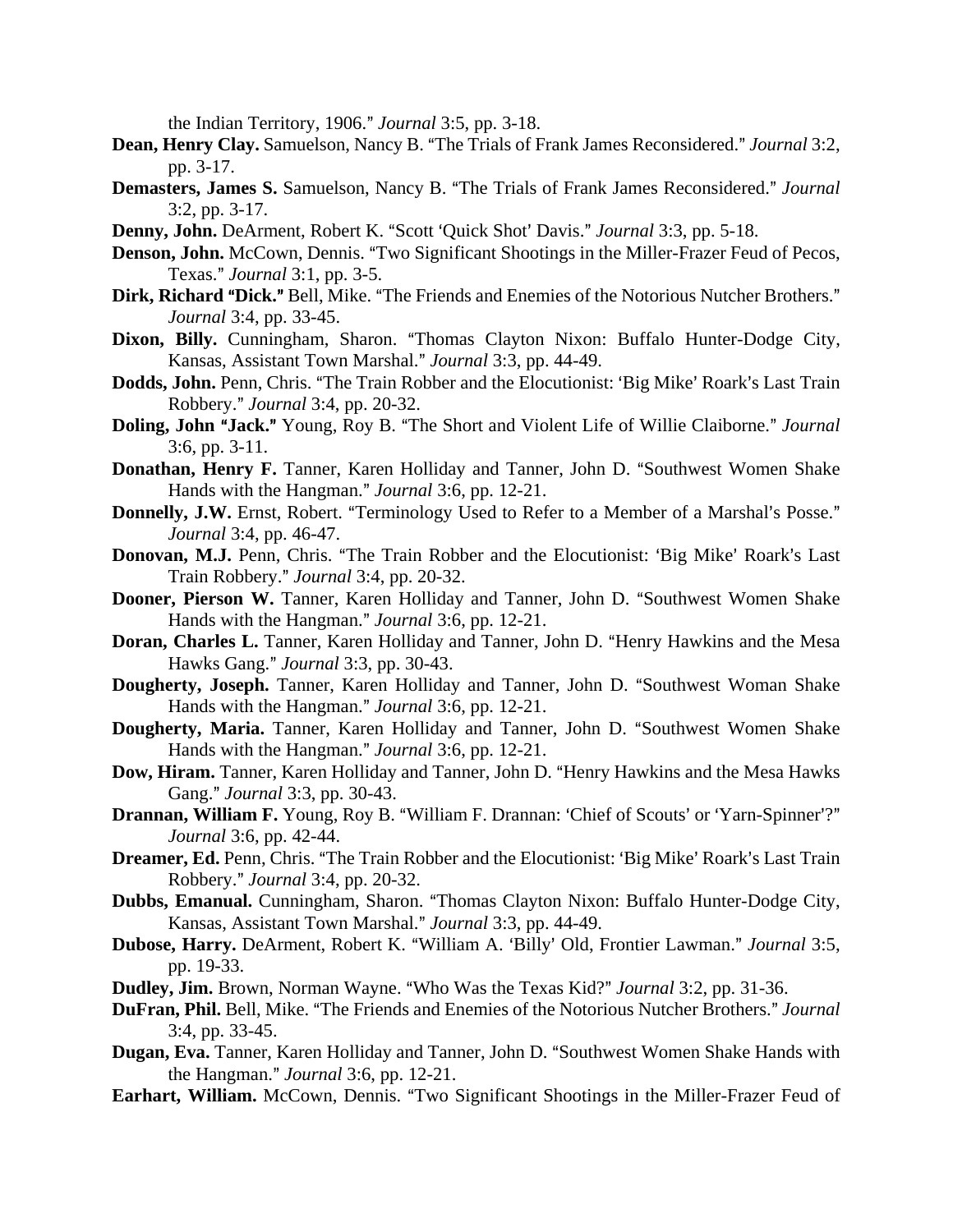Pecos, Texas." *Journal* 3:1, pp. 3-5.

**Earp, Allie.** Young, Roy B. "Wyatt Earp, Outlaw of the Cherokee Nation." *Journal* 3:3, pp. 19-29.

**Earp, Aurilla Sutherland.** Young, Roy B. "Wyatt Earp, Outlaw of the Cherokee Nation." *Journal* 3:3, pp. 19-29.

**Earp, J.D.** Young, Roy B. "Wyatt Earp, Outlaw of the Cherokee Nation." *Journal* 3:3, pp. 19-29. **Earp, Morgan.**

Chandler, Dr. Robert J. "Wells Fargo and the Earp Brothers: Cash Books Talk." *Journal* 3:2, pp. 24-30.

DeArment, Robert K. "An Interview With Bat Masterson." *Journal* 3:1, pp. 6-11.

Young, Roy. B. "Wyatt Earp, Outlaw of the Cherokee Nation." *Journal* 3:3, pp. 19-29.

Young, Roy B. "The Short and Violent Life of Willie Claiborne." *Journal* 3:6, pp. 3-11.

- **Earp, Nicholas P.** Young, Roy B. "Wyatt Earp, Outlaw of the Cherokee Nation." *Journal* 3:3, pp. 19-29.
- **Earp, Sarah ("Sally Heckell").** Young, Roy B. "Wyatt Earp, Outlaw of the Cherokee Nation." *Journal* 3:3, pp. 19-29.

# **Earp, Virgil.**

Chandler, Dr. Robert J. "Wells Fargo and the Earp Brothers: Cash Books Talk." *Journal* 3:2, pp. 24-30.

DeArment, Robert K. "An Interview With Bat Masterson." *Journal* 3:1, pp. 6-11.

Young, Roy B. "The Short and Violent Life of Willie Claiborne." *Journal* 3:6, pp. 3-11.

## **Earp, Wyatt.**

- Brand, Peter. " 'Duty Bound': The Story of John Wilson Vermillion & The Mystery of Tombstone's 'Texas Jack.' " *Journal* 3:4, pp. 5-19.
- Chandler, Dr. Robert J. "Wells Fargo and the Earp Brothers: Cash Books Talk." *Journal* 3:2, pp. 24-30.
- DeArment, Robert K. "An Interview With Bat Masterson." *Journal* 3:1, pp. 6-11.

DeArment, Robert K. "Scott 'Quick Shot' Davis." *Journal* 3:3, pp. 5-18.

- DeArment, Robert K. "Another Wyatt Earp Tale: Myth or Fact?" *Journal* 3:6, pp. 29-35.
- Ernst, Robert. "Terminology Used to Refer to a Member of a Marshal's Posse." *Journal* 3:4, pp. 46-47.

Young, Roy B. "Wyatt Earp, Outlaw of the Cherokee Nation." *Journal* 3:3, pp. 19-29. Young, Roy B. "The Short and Violent Life of Willie Claiborne." *Journal* 3:6, pp. 3-11.

- **Edwards, John Newman.** Samuelson, Nancy B. "The Trials of Frank James Reconsidered." *Journal* 3:2, pp. 3-17.
- **Ehle, E.A.** DeArment, Robert K. "William A. 'Billy' Old, Frontier Lawman." *Journal* 3:5, pp. 19-33.
- Elias, Juan. Wright, Erik. "Yes, here I am Again!' Tucson's Prize Bandit of 1878: William W. Brazelton.@ *Journal* 3:5, pp. 43-48.
- Eliot, William. Tanner, Karen Holliday and Tanner, John D. "Henry Hawkins and the Mesa Hawks Gang." *Journal* 3:3, pp. 30-43.
- **Elkins, Jane.** Tanner, Karen Holliday and Tanner, John D. "Southwest Women Shake Hands with the Hangman." *Journal* 3:6, pp. 12-21.
- **Essary, Oscar.** Tanner, Karen Holliday and Tanner, John D. "Henry Hawkins and the Mesa Hawks Gang.@ *Journal* 3:3, pp. 30-43.
- **Essary, Will.** Tanner, Karen Holliday and Tanner, John D. "Henry Hawkins and the Mesa Hawks Gang." *Journal* 3:3, pp. 30-43.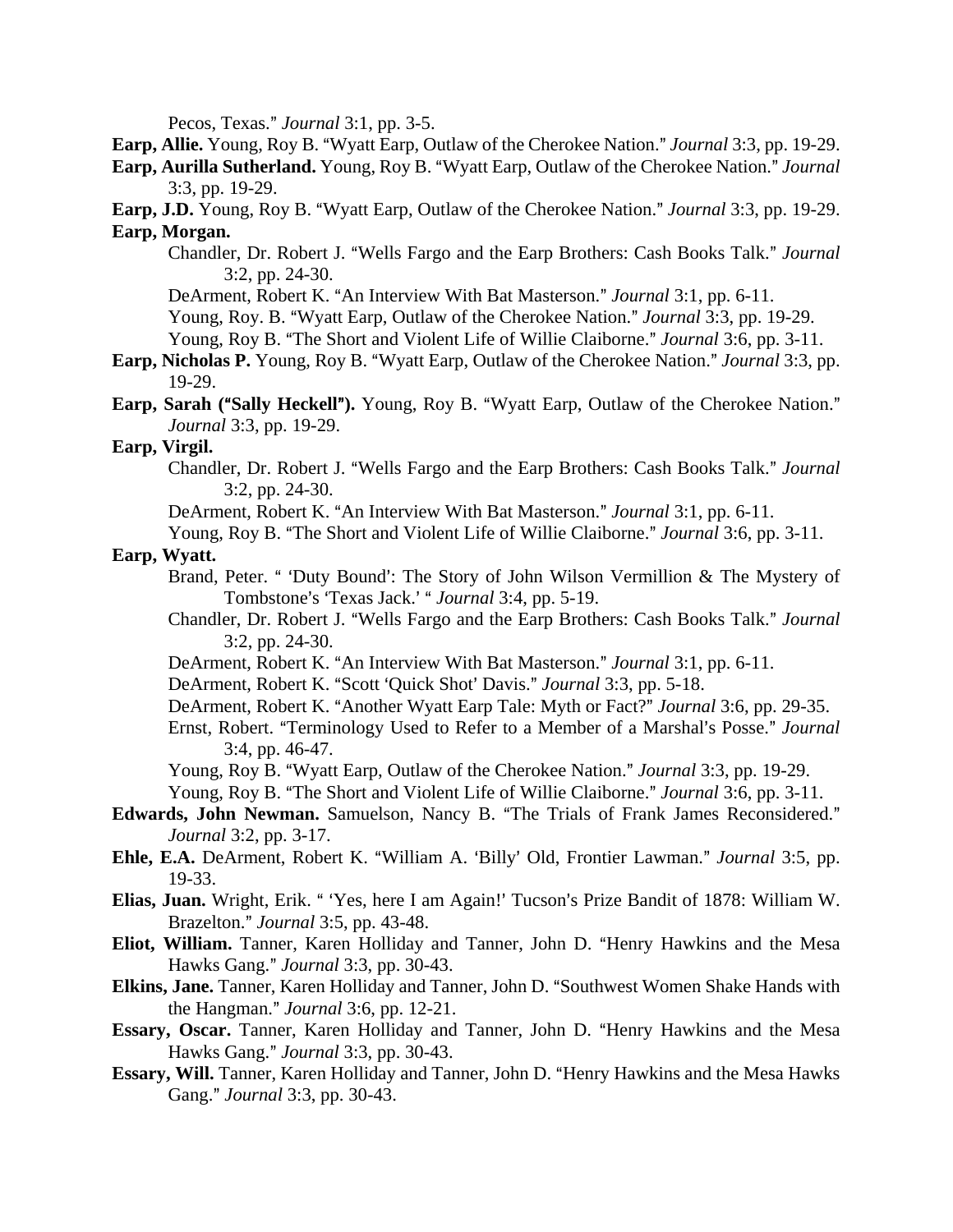- Etchells, Charles T. Wright, Erik. " 'Yes, Here I am Again!' Tucson's Prize Bandit of 1878: William W. Brazelton." *Journal* 3:5, pp. 43-48.
- **Evans, Robert.** Bell, Mike. "Winnemucca Revisited." *Journal* 3:2, pp. 18-23.
- Fain, William P. Ernst, Robert. "Terminology Used to Refer to a Member of a Marshal's Posse." *Journal* 3:4, pp. 46-47.
- **Farris, Frank.** Samuelson, Nancy B. "The Trials of Frank James Reconsidered." *Journal* 3:2, pp.  $3 - 17$ .
- Feen, Billy. DeArment, Robert K. "Scott 'Quick Shot' Davis." *Journal* 3:3, pp. 5-18.
- Fields, S.H. Samuelson, Nancy B. "The Trials of Frank James Reconsidered." Journal 3:2, pp. 3-17.
- **Flagg, Jack.**
	- Bell, Mike. "The Friends and Enemies of the Notorious Nutcher Brothers." *Journal* 3:4, pp. 33-45.
	- DeArment, Robert K. "Scott 'Quick Shot' Davis." *Journal* 3:3, pp. 5-18.
- Flagg, O.H. Bell, Mike. "The Friends and Enemies of the Notorious Nutcher Brothers." *Journal* 3:4, pp. 33-45.
- Flannigan, Dennis. DeArment, Robert K. "Scott 'Quick Shot' Davis." *Journal* 3:3, pp. 5-18.
- **Flansburg, Nelson.** Young, Roy B. "Wyatt Earp, Outlaw of the Cherokee Nation." *Journal* 3:3, pp. 19-29.
- **Fleming, Henry.** Brand, Peter. " 'Duty Bound': The Story of John Wilson Vermillion & The Mystery of Tombstone's 'Texas Jack.' *Journal* 3:4, pp. 5-19.
- Fleming, John. Tanner, Karen Holliday and Tanner, John D. "Southwest Women Shake Hands with the Hangman." *Journal* 3:6, pp. 12-21.
- Fly, Camillus. Young, Roy B. "The Short and Violent Life of Willie Claiborne." *Journal* 3:6, pp. 3-11.
- Foor, Charles Wesley. Tanner, Karen Holliday and Tanner, John D. "Henry Hawkins and the Mesa Hawks Gang." *Journal* 3:3, pp. 30-43.
- Ford, Charley. Samuelson, Nancy B. "The Trials of Frank James Reconsidered." *Journal* 3:2, pp.  $3 - 17$ .
- Ford, Charlie. DeArment, Robert K. "Scott 'Quick Shot' Davis." *Journal* 3:3, pp. 5-18.
- Fornoff, Fred. Tanner, Karen Holliday and Tanner, John D. "Henry Hawkins and the Mesa Hawks Gang." *Journal* 3:3, pp. 30-43.
- Francesca, Maria. Tanner, Karen Holliday and Tanner, John D. "Southwest Woman Shake Hands with the Hangman." *Journal* 3:6, pp. 12-21.
- **Francis, George.** Young, Roy B. "Wyatt Earp, Outlaw of the Cherokee Nation." *Journal* 3:3, pp. 19-29.
- **Francis, John.** DeArment, Robert K. "William A. 'Billy' Old, Frontier Lawman." *Journal* 3:5, pp. 19-33.
- **Franks, Edwin B.** Tanner, Karen Holliday and Tanner, John D. "Henry Hawkins and the Mesa Hawks Gang.@ *Journal* 3:3, pp. 30-43.
- **Frazer, George A. "Bud."** McCown, Dennis. "Two Significant Shootings in the Miller-Frazer Feud of Pecos, Texas." *Journal* 3:1, pp. 3-5.
- **Freeland, Frank.** Tanner, Karen Holliday and Tanner, John D. "Henry Hawkins and the Mesa Hawks Gang.@ *Journal* 3:3, pp. 30-43.
- Freeman, Thomas. Parsons, Chuck. "A Lawman's Badge: The Life and Death of Reuben H. Brown.@ *Journal* 3:6, pp. 22-28, 54.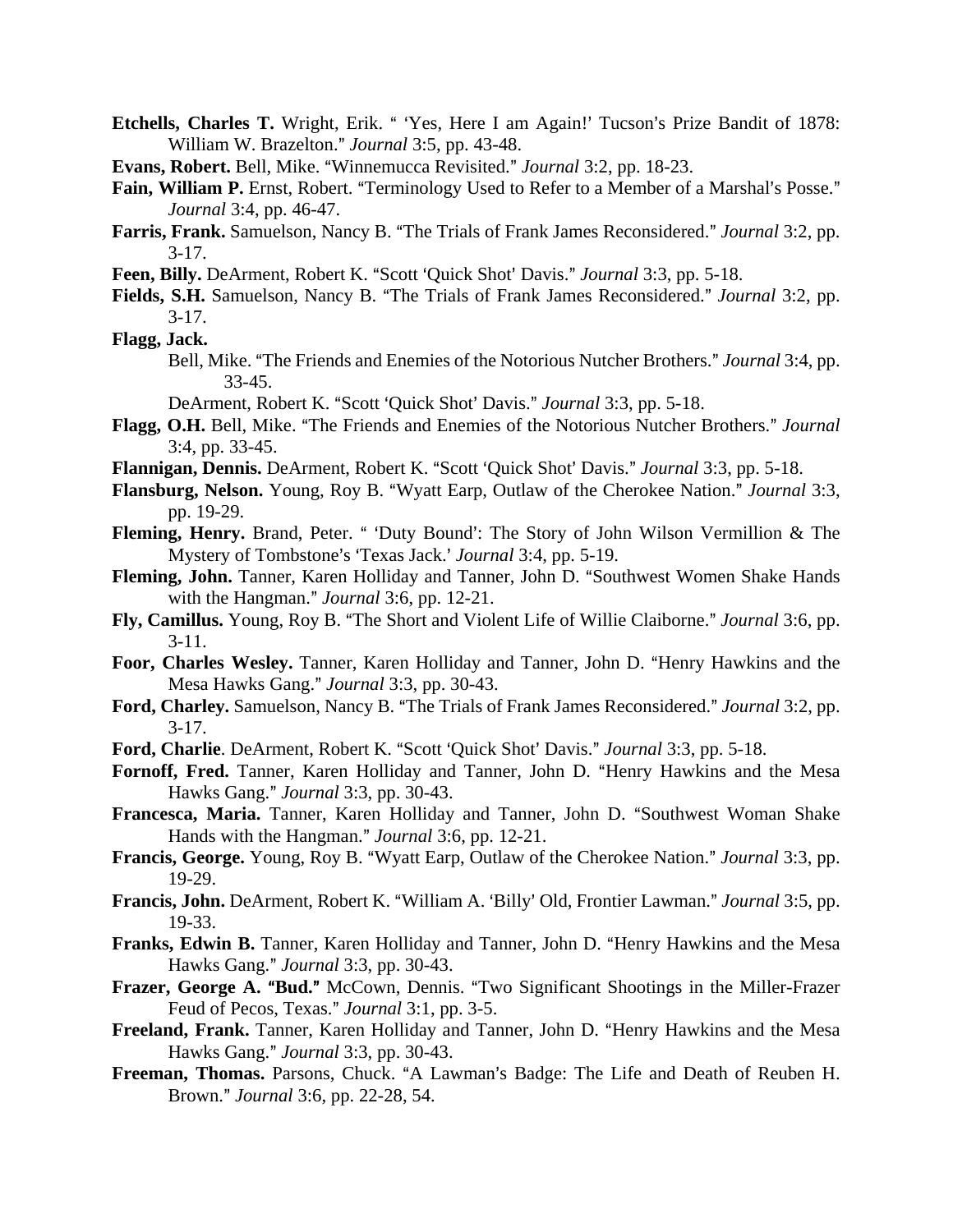- **Freeman, W.F.** Lindsey, Ellis and Riggs, Gene. "Jim Miller's Assassination of Ben C. Collins in the Indian Territory, 1906." *Journal* 3:5, pp. 3-18.
- French, William. Ernst, Donna B. "Robert Leroy Parker Alias Butch Cassidy: A Timeline." *Journal* 3:6, pp. 39-41.
- Friend, David Monroe. Brand, Peter. " 'Duty Bound': The Story of John Wilson Vermillion & The Mystery of Tombstone's 'Texas Jack.' " *Journal* 3:4, pp. 5-19.
- Gallagher, Frank J. Young, Roy B. "Wyatt Earp, Outlaw of the Cherokee Nation." *Journal* 3:3, pp. 19-29.
- Gallagher, Thomas. Penn, Chris. "The Train Robber and the Elocutionist: 'Big Mike' Roark's Last Train Robbery." *Journal* 3:4, pp. 20-32.
- Gallego, Augustine. Tanner, Karen Holliday and Tanner, John D. "Southwest Women Shake Hands with the Hangman." *Journal* 3:6, pp. 12-21.
- Garner, Christopher Trigg. Samuelson, Nancy B. "The Trials of Frank James Reconsidered." *Journal* 3:2, pp. 3-17.

## **Garrett, Buck.**

- Brown, Norman Wayne. "Who Was the Texas Kid?" *Journal* 3:2, pp. 31-36.
- Freeman, E.E. "A Mania for Killing." *Journal* 3:5, pp. 34-42.
- Lindsey, Ellis and Riggs, Gene. "Jim Miller's Assassination of Ben C. Collins in the Indian Territory, 1906." *Journal* 3:5, pp. 3-18. (See "Letters to the Editor," *Journal* 3:6, p. 2)
- **Gatliff, Scott.** DeArment, Robert K. "William A. 'Billy' Old, Frontier Lawman." *Journal* 3:5, pp. 19-33.
- Gatlin, J.C. Bell, Mike. "The Friends and Enemies of the Notorious Nutcher Brothers." Journal 3:4, pp. 33-45.
- Genung, Frank S. Tanner, Karen Holliday and Tanner, John D. "Southwest Women Shake Hands with the Hangman." *Journal* 3:6, pp. 12-21.
- Gholson, Samuel S. Tanner, Karen Holliday and Tanner, John D. "Henry Hawkins and the Mesa Hawks Gang.@ *Journal* 3:3, pp. 30-43.
- **Gibbons, Augustus.** Bell, Mike. "Is This Will Carver? (or, will the real Will Carver please stand up?)" *Journal* 3:6, pp. 36-38.
- Gibson, Con. McCown, Dennis. "Two Significant Shootings in the Miller-Frazer Feud of Pecos, Texas.@ *Journal* 3:1, pp. 3-5.
- **Gill, Samuel L.** Young, Roy B. "Wyatt Earp, Outlaw of the Cherokee Nation." *Journal* 3:3, pp. 19-29.
- **Gilmer, John T. "Jack."** DeArment, Robert K. "Scott 'Ouick Shot' Davis." *Journal* 3:3, pp. 5-18.
- Gilpan, John. Tanner, Karen Holliday and Tanner, John D. "Southwest Women Shake Hands with the Hangman." *Journal* 3:6, pp. 12-21.
- Gilstrap, Tom. Lindsey, Ellis and Riggs, Gene. "Jim Miller's Assassination of Ben C. Collins in the Indian Territory, 1906." *Journal* 3:5, pp. 3-18.
- Glover, John M. Samuelson, Nancy B. "The Trials of Frank James Reconsidered." Journal 3:2, pp. 3-17.
- Goodell, George. Penn, Chris. "The Train Robber and the Elocutionist: 'Big Mike' Rourke's Last Train Robbery." *Journal* 3:4, pp. 20-32.
- Goodrich, Briggs. Young, Roy B. "The Short and Violent Life of Willie Claiborne." *Journal* 3:6, pp. 3-11.
- Gordon, Mike. DeArment, Robert K. "An Interview With Bat Masterson." *Journal* 3:1, pp. 6-11.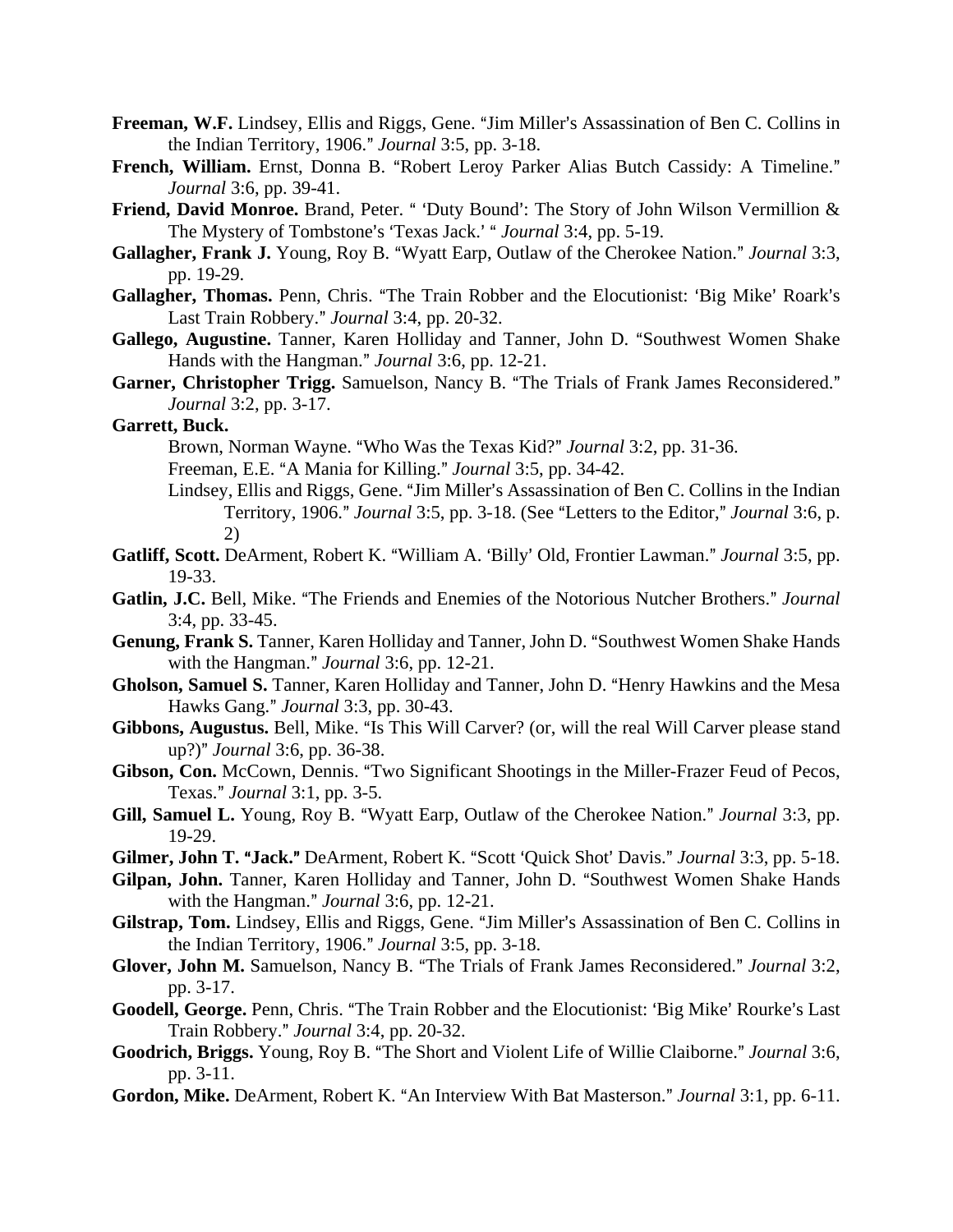- **Gorsuch, "Pawnee Charlie."** DeArment, Robert K. "Scott 'Quick Shot' Davis." *Journal* 3:3, pp. 5-18.
- **Grantham, W.B.** Freeman, E.E. "A Mania for Killing." *Journal* 3:5, pp. 34-42.
- Gray, Henry. Tanner, Karen Holliday and Tanner, John D. "Henry Hawkins and the Mesa Hawks Gang." *Journal* 3:3, pp. 30-43.
- **Gray, Isaac H.** DeArment, Robert K. "Another Wyatt Earp Tale: Myth or Fact?" *Journal* 3:6, pp. 29-35.
- Gray, Mike. Young, Roy B. "The Short and Violent Life of Willie Claiborne." *Journal* 3:6, pp. 3-11.
- **Gray, Peter W.** Tanner, Karen Holliday and Tanner, John D. "Southwest Women Shake Hands" with the Hangman." *Journal* 3:6, pp. 12-21.
- **Greear, George.** Tanner, Karen Holliday and Tanner, John D. "Henry Hawkins and the MEsa Hawks Gang.@ *Journal* 3:3, pp. 30-43.
- **Gregg, William H.** Samuelson, Nancy B. "The Trials of Frank James Reconsidered." *Journal* 3:2, pp. 3-17.
- Griffis, Silas J. Penn, Chris. "The Train Robber and the Elocutionist: 'Big Mike' Roark's Last Train Robbery.@ *Journal* 3:4, pp. 20-32.
- Grindell, Thomas. Dearment, Robert K. "William A. 'Billy' Old, Frontier Lawman." Journal 3:5, pp. 19-33.
- Hahn, C.A. Lindsey, Ellis and Riggs, Gene. "Jim Miller's Assassination of Ben C. Collins in the Indian Territory, 1906.@ *Journal* 3:5, pp. 3-18.

# **Hainer, Albert.**

- Bell, Mike. "The Friends and Enemies of the Notorious Nutcher Brothers." *Journal* 3:4, pp. 33-45.
- Ernst, Donna B. "Robert Leroy Parker Alias Butch Cassidy: A Timeline." *Journal* 3:6, pp. 39-41.
- **Halvorsen, Ed.** Bell, Mike. "Is This Will Carver? (or, will the real Will Carver please stand up?)" *Journal* 3:6, pp. 36-38.
- Hamilton, William D. Samuelson, Nancy B. "The TRials of Frank James Reconsidered." Journal 3:2, pp. 3-17.
- Hand, Roxie. tanner, Karen Holliday and Tanner, John D. "Southwest Women Shake Hands with the Hangman." *Journal* 3:6, pp. 12-21.
- Hanrahan, Jim. Cunningham, Sharon. "Thomas Clayton Nixon: Buffalo Hunter-Dodge City, Kansas, Assistant Town Marshal.@ *Journal* 3:3, pp. 44-49.

## **Hardin, John Wesley.**

- McCown, Dennis. "Two Significant Shootings in the Miller-Frazer Feud of Pecos, Texas." *Journal* 3:1, pp. 3-5.
- Parsons, Chuck. "A Lawman's Badge: The Life and Death of Reuben H. Brown. *Journal* 3:6, pp. 22-28, 54.
- Hardin, Martin Quilla. McCown, Dennis. "Two Significant Shootings in the Miller-Frazer Feud of Pecos, Texas." *Journal* 3:1, pp. 3-5.
- Hare, Charles. Lindsey, Ellis and Riggs, Gene. "Jim Miller's Assassination of Ben C. Collins in the Indian Territory, 1906." *Journal* 3:5, pp. 3-18.
- Hargrove, R.D. Young, Roy B. "Wyatt Earp, Outlaw of the Cherokee Nation." *Journal* 3:3, pp. 19-29.
- Harr, William P. Tanner, Karen Holliday and Tanner, John D. "Henry Hawkins and the Mesa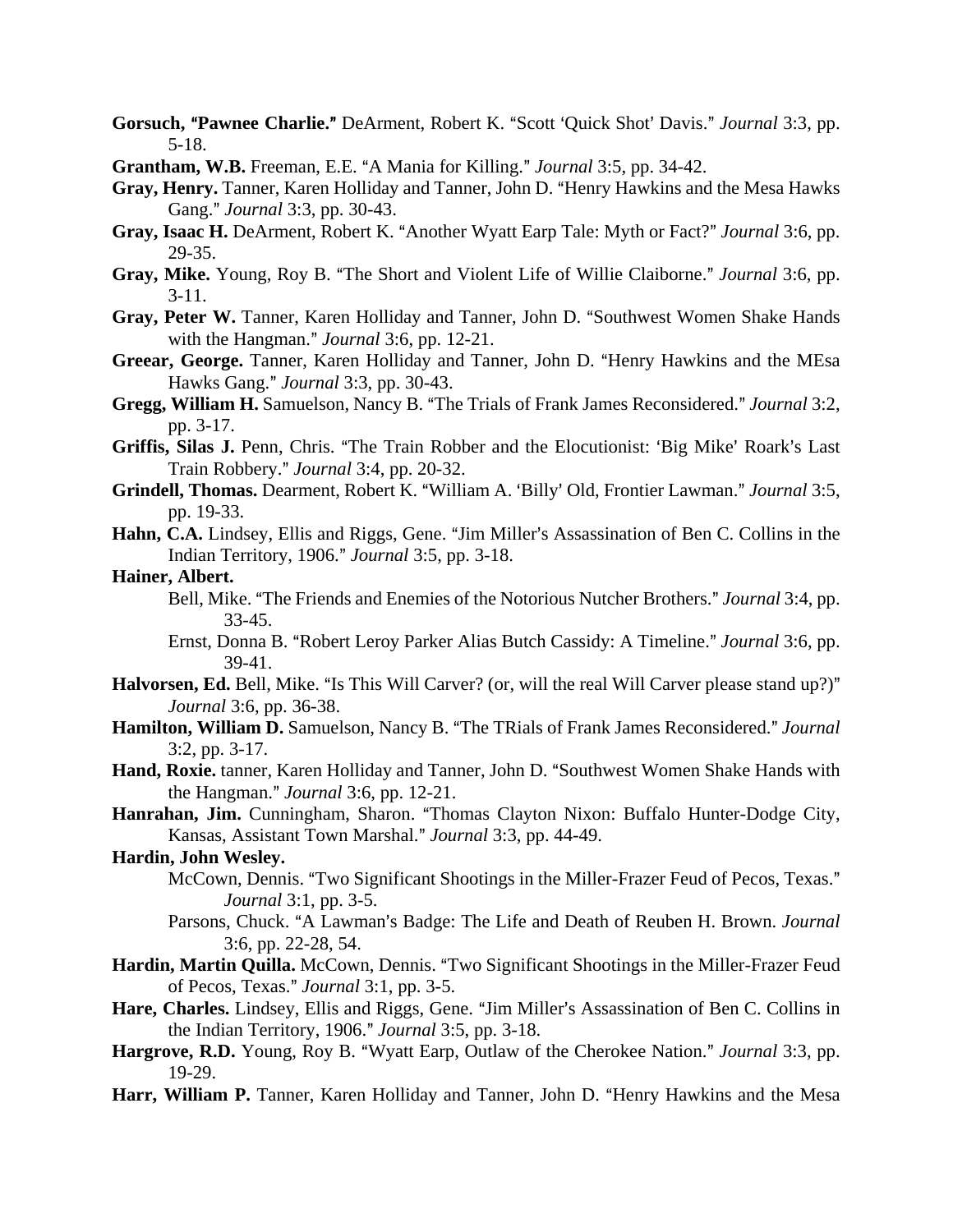Hawks Gang." *Journal* 3:3, pp. 30-43.

- Harrington, James D. Chandler, Dr. Robert J. "Wells Fargo and the Earp Brothers: Cash Books Talk.@ *Journal* 3:2, pp. 24-30.
- Harris, H.O. Dearment, Robert K. "William A. 'Billy' Old, Frontier Lawman." Journal 3:5, pp. 19-33.
- Harrison, Charlie. DeArment, Robert K. "An Interview With Bat Masterson." *Journal* 3:1, pp. 6-11.
- **Harrow, Dave.** Penn, Chris. "The Train Robber and the Elocutionist: 'Big Mike' Roark's Last Train Robbery.@ *Journal* 3:4, pp. 20-32.
- **Hart (Heart?), John.** Young, Roy B. "Wyatt Earp, Outlaw of the Cherokee Nation." *Journal* 3:3, pp. 19-29.
- Hart, Lawson C. ("Loss"). Cunningham, Sharon. "Seldon Trullery Lindsey: Buffalo Hunter and Deputy U.S. Marshal.@ *Journal* 3:5, pp. 61-63.
- Harvey, Joshua. Tanner, John Henry and Tanner, John D. "Southwest Women Shake Hands with the Hangman." *Journal* 3:6, pp. 12-21.
- Hawkins, Henry ("Bill Daniels"). Tanner, Karen Holliday and Tanner, John D. "Henry Hawkins and the Mesa Hawks Gang." Journal 3:3, pp. 30-43.
- Hawkins, James Ballou "Soda Water Jack." Cunningham, Sharon. "James B. 'Soda Water Jack' Hawkins: Buffalo Hunter-Texas Ranger-Montana County Sheriff." *Journal* 3:1, pp. 12-14.
- Hawkins, William. Cunningham, Sharon. "James B. 'Soda Water Jack' Hawkins: Buffalo Hunter–Texas Ranger–Montana County Sheriff." *Journal* 3:1, pp. 12-14.
- Hawpe, Trezevant C. Tanner, Karen Holliday and Tanner, John D. "Southwest Women Shake Hands with the Hangman." *Journal* 3:6, pp. 12-21.
- Hayden, Penn, Chris. "The Train Robber and the Elocutionist: 'Big Mike' Roark's Last Train Robbery.@ *Journal* 3:4, pp. 20-32.
- Hays, Dr. Thomas. Penn, Chris. "The Train Robber and the Elocutionist: 'Big Mike' Roark's Last Train Robbery.@ *Journal* 3:4, pp. 20-32.
- Hazen, Josiah. Ernst, Donna B. "Harry Alonzo Longabaugh Alias the Sundance Kid: A Timeline.@ *Journal* 3:1, pp. 15-16.
- Helm, John J. "Jack." Parsons, Chuck. "A Lawman's Badge: The Life and Death of Reuben H. Brown.@ *Journal* 3:6, pp. 22-28, 54.
- **Henderson, John.** Freeman, E.E. "A Mania for Killing." *Journal* 3:5, pp. 34-42.
- Hendricks, A.R. Parsons, Chuck. "A Lawman's Badge: The Life and Death of Reuben H. Brown." *Journal* 3:6, pp. 228, 54.
- Hennessey, John. Tanner, Karen Holliday and Tanner, John D. "Southwest Women Shake Hands with the Hangman." *Journal* 3:6, pp. 12-21.
- Henry, R. Filz. Ernst, Robert. "Terminology Used to Refer to a Member of a Marshal's Posse." *Journal* 3:4, pp. 46-47.
- Herrera, Agapito. Dearment, Robert K. "William A. 'Billy' Old, Frontier Lawman." Journal 3:5, pp. 19-33.
- Herrera, Antonio Abad. Tanner, Karen Holliday and Tanner, John D. "Southwest Women Shake Hands with the Hangman." *Journal* 3:6, pp. 12-21.
- **Herring, William.** Young, Roy B. "The Short and Violent Life of Willie Claiborne." *Journal* 3:6. pp. 3-11.`
- Hickey, James. Young, Roy B. "The Short and Violent Life of Willie Claiborne. *Journal* 3:6, pp.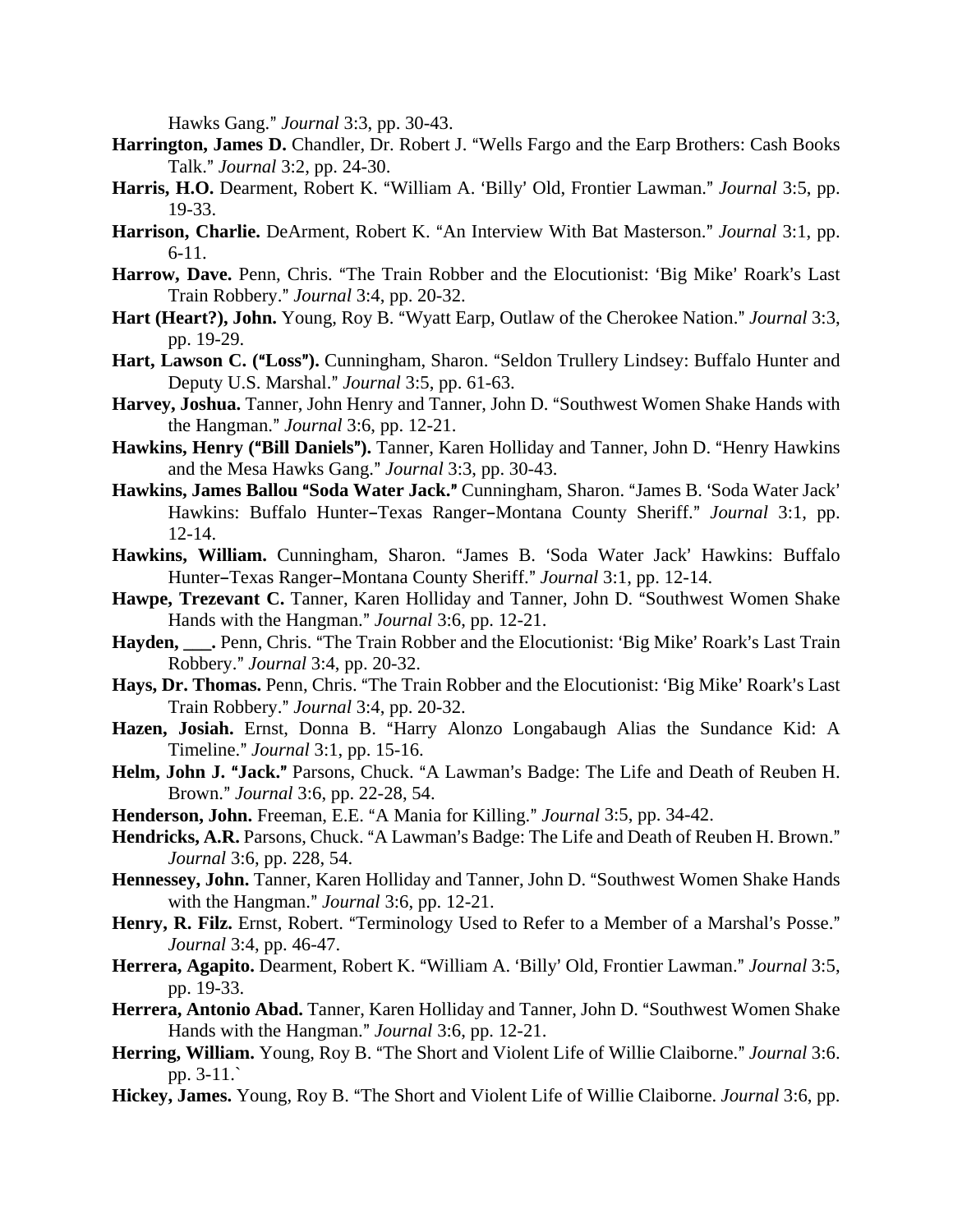3-11.

- **Hicklin, Joshua F.** Samuelson, Nancy B. "The Trials of Frank James Reconsidered." *Journal* 3:2, pp. 3-17.
- **Hickok, James Butler "Wild Bill."** 
	- Crawford, Capt. Jack. "Elegy to Wild Bill Hickok." *Journal* 3:4, p. 57.
	- DeArment, Robert K. "An Interview With Bat Masterson." *Journal* 3:1, pp. 6-11.
	- Rosa, Joseph G. Review of *Wild Bill Hickok & Calamity Jane: Deadwood Legends*. *Journal* 3:1, pp. 23-24.
- **Highnote, Rufus P.** Freeman, E.E. "A Mania for Killing." *Journal* 3:5, pp. 34-42.
- Hill, Arthur. Wright, Erik. "Yes, Here I am Again!' Tucson's Prize Bandit of 1878: William W. Brazelton.@ *Journal* 3:5, pp. 43-48.
- Hill, Galen E. "Gale." DeArment, Robert K. "Scott 'Quick Shot' Davis." *Journal* 3:3, pp. 5-18.
- **Hill, Jack.** Bell, Mike. "The Friends and Enemies of the Notorious Nutcher Brothers." *Journal* 3:4, pp. 33-45.
- Hill, John Wiley ("John Smith," "Sam Bass"). Tanner, Karen Holliday and Tanner, John D. "Henry Hawkins and the Mesa Hawks Gang." *Journal* 3:3, pp. 30-43.
- Hilliard, T.C. ("Tod Carver"). Bell, Mike. "Is This Will Carver? (or will the real Will Carver please stand up?).@ *Journal* 3:6, pp. 36-38.
- **Hillier, Charles T.** Freeman, E.E. "A Mania for Killing." *Journal* 3:5, pp. 34-42.
- Hite, Clarence. Samuelson, Nancy B. "The Trials of Frank James Reconsidered." *Journal* 3:2, pp.  $3-17.$
- **Hite, Wood.** Samuelson, Nancy B. "The Trials of Frank James Reconsidered." *Journal* 3:2, pp.  $3-17.$
- Hobbs, Augustus J. "Gus." Tanner, Karen Holliday and Tanner, John D. "Henry Hawkins and the Mesa Hawks Gang." *Journal* 3:3, pp. 30-43.
- **Holliday, John Henry "Doc."**

DeArment, Robert K. "An Interview With Bat Masterson." *Journal* 3:1, pp. 6-11.

Young, Roy B. "The Short and Violent Life of Willie Claiborne." *Journal* 3:6, pp. 3-11.

- Holmes, James T. DeArment, Robert K. "William A. 'Billy' Old, Frontier Lawman." *Journal* 3:5, pp. 19-33.
- **Holt, David H.** Young, Roy B. "The Short and Violent Life of Willie Claiborne." *Journal* 3:6, pp. 3-11.
- Holzman, Philip. Tanner, Karen Holliday and Tanner, John D. "Henry Hawkins and the Mesa Hawks Gang.@ *Journal* 3:3, pp. 30-43.
- **Hopkins, William "Lasso Bill."** Bell, Mike. "The Friends and Enemies of the Notorious Nutcher Brothers.@ *Journal* 3:4, pp. 33-45.
- Horn, Tom. Bell, Mike. "The Friends and Enemies of the Notorious Nutcher Brothers." Journal 3:r, pp. 33-45 (footnotes).
- Horton, Elbert Sevier. Brand, Peter. " 'Duty Bound': The Story of John Wilson Vermillion & The Mystery of Tombstone's 'Texas Jack.' " *Journal* 3:4, pp. 5-19.
- Horton, W.J. Lindsey, Ellis and Riggs, Gene. "Jim Miller's Assassination of Ben C. Collins in the Indian Territory, 1906.@ *Journal* 3:5, pp. 3-18.
- Howard, Robert H. Tanner, Karen Holliday and Tanner, John D. "Southwest Women Shake Hands with the Hangman." *Journal* 3:6, pp. 12-21.
- Huckleberry, John. Young, Roy B. "Wyatt Earp, Outlaw of the Cherokee Nation." *Journal* 3:3, pp. 19-29.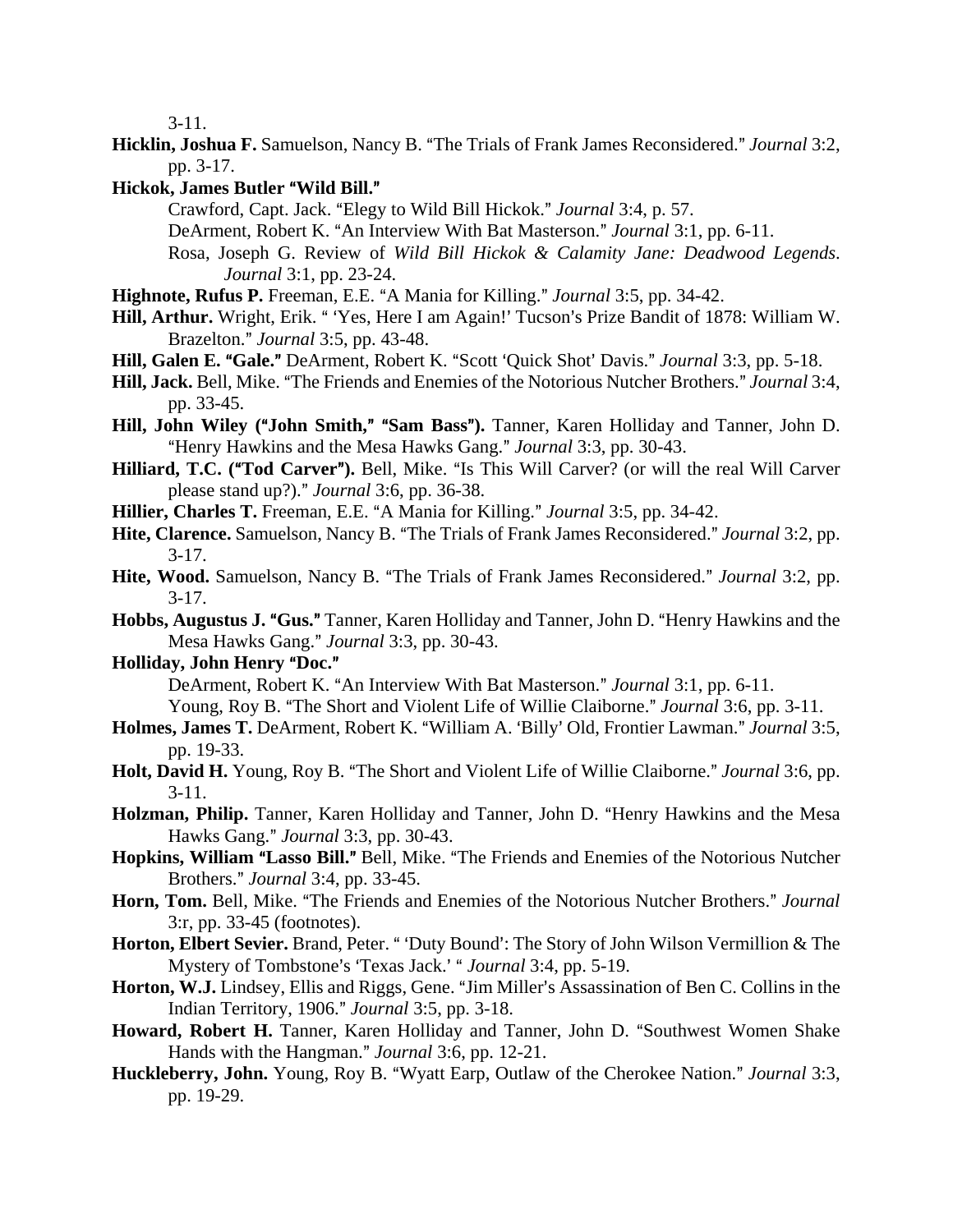- Hudson, George. Brand, Peter. " 'Duty Bound': The Story of John Wilson Vermillion & The Mystery of Tombstone's 'Texas Jack.' " *Journal* 3:4, pp. 5-19.
- Hudson, Richard. Lindsey, Ellis and Riggs, Gene. "Jim Miller's assassination of Ben C. Collins in the Indian Territory, 1906." *Journal* 3:5, pp. 3-18.
- Hudson, Richard B. Parsons, Chuck. "A Lawman's Badge: The Life and Death of Reuben H. Brown.@ *Journal* 3:6, pp. 22-28, 54.
- Huff, James "Jim." Bell, Mike. "The Friends and Enemies of the Notorious Nutcher Brothers." *Journal* 3:4, pp. 33-45.
- Hume, James B. Chandler, Dr. Robert J. "Wells Fargo and the Earp Brothers: Cash Books Talk." *Journal* 3:2, pp. 24-30.
- Hutt, J.W. Penn, Chris. "The Train Robber and the Elocutionist: 'Big Mike' Roark's Last Train Robbery.@ *Journal* 3:4, pp. 20-32.
- Ide, Charles. Penn, Chris. "The Train Robber and the Elocutionist: 'Big Mike' Roark's Last Train Robbery.@ *Journal* 3:4, pp. 20-32.
- Ingle, John. Ernst, Robert. "Terminology Used to refer to a Member of a Marshal's Posse." *Journal* 3:4, pp. 46-47.
- **Ings, Fred.** Ernst, Donna B. "Harry Alonzo Longabaugh Alias the Sundance Kid: A Timeline." *Journal* 3:1, pp. 15-16.
- Irey, Joe H. Bell, Mike. "The Friends and Enemies of the Notorious Nutcher Brothers." Journal 3:4, pp. 33-45.
- **Irvine, William C.** DeArment, Robert K. "Scott 'Quick Shot' Davis." *Journal* 3:3, pp. 5-18.
- **Isbell, Frank ("Kid").** Tanner, Karen Holliday and Tanner, John D. "Henry Hawkins and the Mesa Hawks Gang." *Journal* 3:3, pp. 30-43.
- Jackson, Luke. Lindsey, Ellis and Riggs, Gene. "Jim Miller's Assassination of Ben C. Collins in the Indian Territory, 1906." *Journal* 3:5, pp. 3-18.
- **James, Elmer.** Samuelson, Nancy B. "The Trials of Frank James Reconsidered." *Journal* 3:2, pp.  $3-17.$
- **James, Frank.**
	- Samuelson, Nancy B. "The Trials of Frank James Reconsidered." *Journal* 3:2, pp. 3-17.
	- Samuelson, Nancy B. "Scared Even Frank James: The Ex-Outlaw's Story of a Night in the Time of the Rebellion." *Journal* 3:4, pp. 4, 9.
- James, Thomas Martin. Samuelson, Nancy B. "The Trials of Frank James Reconsidered." *Journal* 3:2, pp. 3-17.
- Jenkins, Sam. Bell, Mike. "Is This Will Carver? (or, will the real Will Carver please stand up?)" *Journal* 3:6, pp. 36-38.
- **Johnson, Bill.** DeArment, Robert K. "An Interview With Bat Masterson." *Journal* 3:1, pp. 6-11.
- Johnson, Armstead. Parsons, Chuck. "A Lawman's Badge: The Life and Death of Reuben H. Brown.@ *Journal* 3:6, pp. 22-28, 54.
- Johnson, Charles Philip. Samuelson, Nancy B. "The Trials of Frank James Reconsidered. *Journal* 3:2, pp. 3-17.
- **Johnson, Ebb.** Ernst, Donna B. "Harry Alonzo Longabaugh Alias the Sundance Kid: A Timeline." *Journal* 3:1, pp. 15-16.
- **Johnson, Jim.** Bell, Mike. "The Friends and Enemies of the Notorious Nutcher Brothers." *Journal* 3:4, pp. 33-45.
- **Johnson, Otto.** Young, Roy B. "The Short and Violent Life of Willie Claiborne." *Journal* 3:6, pp.  $3-11.$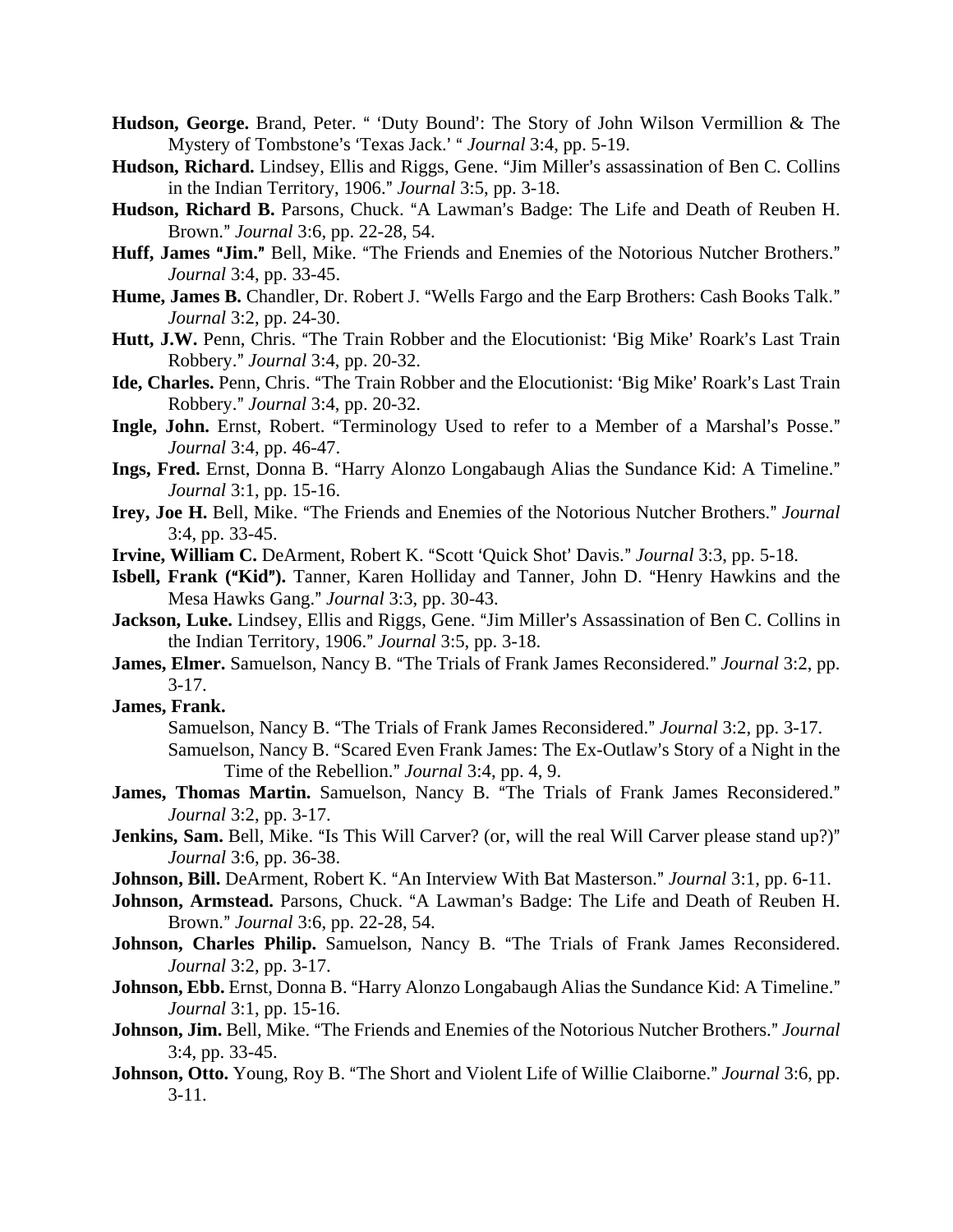#### **Johnson County War.**

Brown, Norman Wayne. "Who Was the Texas Kid?" *Journal* 3:2, pp. 31-36. DeArment, Robert K. "Scott 'Quick Shot' Davis." *Journal* 3:3, pp. 5-18.

- **Jones, Ed.** Cunningham, Sharon. "Thomas Clayton Nixon: Buffalo Hunter-Dodge City, Kansas, Assistant Town Marshal.@ *Journal* 3:3, pp. 44-49.
- **Jones, James E.** Ernst, Robert. "Terminology Used to Refer to a Member of a Marshal's Posse." *Journal* 3:4, pp. 46-47.
- **Jones, James.** Young, Roy B. "Wyatt Earp, Outlaw of the Cherokee Nation." *Journal* 3:3, pp. 19-29.
- **Jones, Thomas S.** Penn, Chris. "The Train Robber and the Elocutionist: 'Big Mike' Roark's Last Train Robbery.@ *Journal* 3:4, pp. 20-32.
- **Jones, W.G.** Lindsey, Ellis and Riggs, Gene. "Jim Miller's Assassination of Ben C. Collins in the Indian Territory, 1906.@ *Journal* 3:5, pp. 3-18.
- Josefa, Maria. Tanner, Karen Holliday and Tanner, John D. "Southwest Woman Shale Hands with the Hangman." *Journal* 3:6, pp. 12-21.
- **Joyce, Milt.** Young, Roy B. "The Short and Violent Life of Willie Claiborne." *Journal* 3:6, pp. 3-11.
- **Juarez, Simon.** Dearment, Robert K. "William A. 'Billy' Old, Frontier Lawman." *Journal* 3:5, pp. 19-33.
- Keefe, Tom. Cunningham, Sharon. "James B. 'Soda Water Jack' Hawkins: Buffalo Hunter-Texas Ranger-Montana County Sheriff." Journal 3:1, pp. 12-14.
- Kelsey, . Lindsey, Ellis and Riggs, Gene. "Jim Miller's Assassination of Ben C, Collins in the Indian Territory, 1906.@ *Journal* 3:5, pp. 3-18.
- Kemp, Ben E. Tanner, Karen Holliday and Tanner, John D. "Henry Hawkins and the Mesa Hawks Gang." *Journal* 3:3, pp. 30-43.
- Kennedy, Edward. Young, Roy B. "Wyatt Earp, Outlaw of the Cherokee Nation." *Journal* 3:3, pp. 19-29.
- Kennedy, George. Penn, Chris. "The Train Robber and the Elocutionist: 'Big Mike' Roark's Last Train Robbery.@ *Journal* 3:4, pp. 20-32.
- Keppler, H.D. Tanner, Karen Holliday and Tanner, John D. "Henry Hawkins and the Mesa Hawks Gang.@ *Journal* 3:3, pp. 30-43.
- **Kesterson, J.J.** Young, Roy B. "Wyatt Earp, Outlaw of the Cherokee Nation." *Journal* 3:3, pp. 19-29.
- **Keys, Hiram.** Young, Roy B. "Wyatt Earp, Outlaw of the CFherokee Nation." *Journal* 3:3, pp. 19-29.
- Keys, James M. "Jim." Young, Roy B. "Wyatt Earp, Outlaw of the Cherokee Nation." Journal 3:3, pp. 19-29.
- **Keys, William.** Young, Roy B. "Wyatt Earp, Outlaw of the Cherokee Nation." *Journal* 3:3, pp. 19-29.
- Kidder, Jeff. DeArment, Robert K. "William A. 'Billy' Old, Frontier Lawman." *Journal* 3:5, pp. 19-33.
- Kilpatrick, Ben. Ernst, Donna B. "Harry Alonzo Longabaugh Alias the Sundance Kid: A Timeline.@ *Journal* 3:1, pp. 15-16.
- Kilpatrick, Ed ("Ed McCorkle"). Tanner, Karen Holliday and Tanner, John D. "Henry Hawkins and the Mesa Hawks Gang." *Journal* 3:3, pp. 30-43.
- Kincaid, James. Sobba, Robert. "The Strange Case of Marshal Kincaid." *Journal* 3:2, pp. 37-39.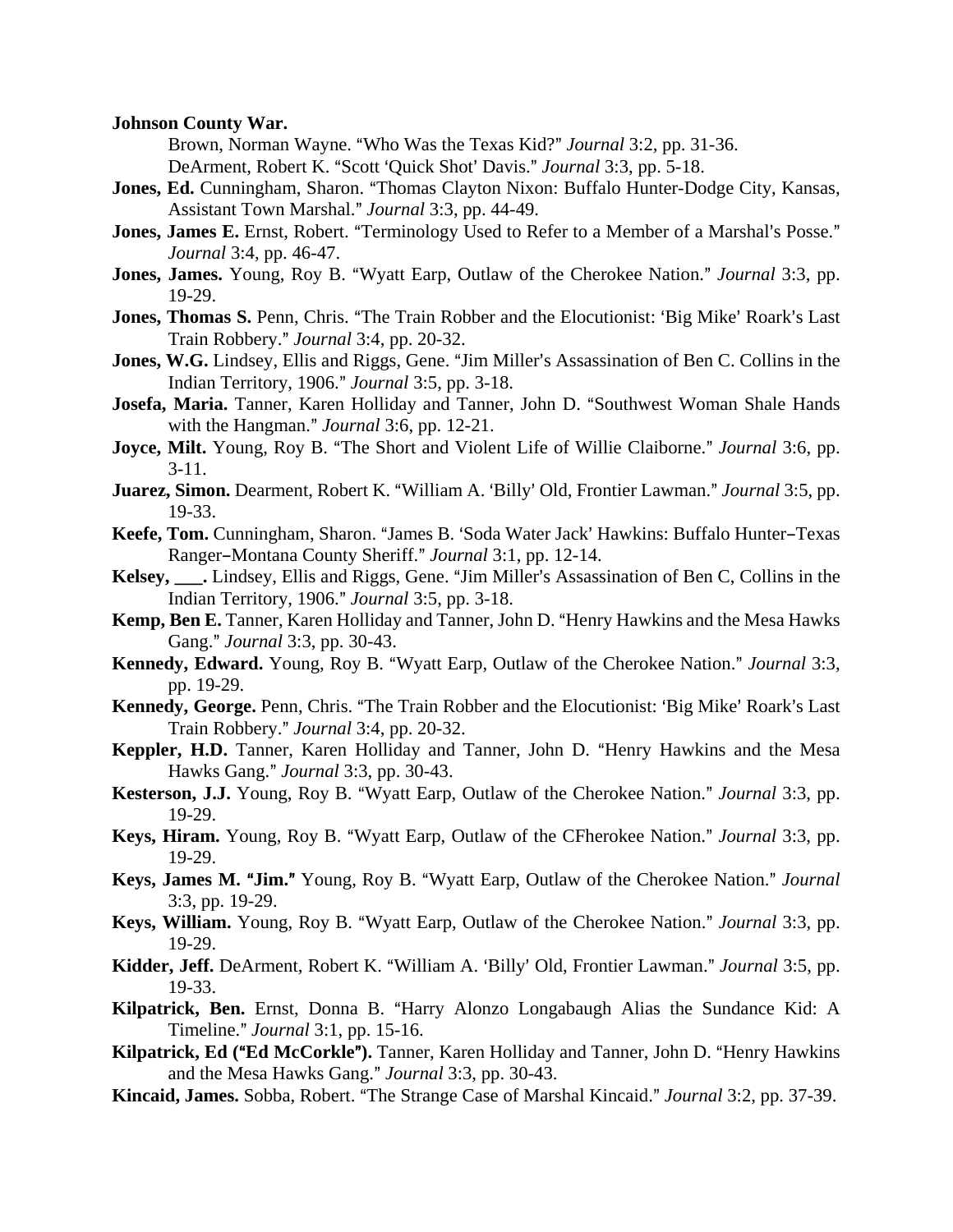- **Kincaid, William.** Sobba, Robert. "The Strange Case of Marshal Kirkpatrick." *Journal* 3:2, pp. 37-39.
- Kinnear, John D. Chandler, Dr. Robert J. "Wells Fargo and the Earp Brothers: Cash Books Talk." *Journal* 3:2, pp. 24-30.
- Kirkendall, Fletch. Bell, Mike. "The Friends and Enemies of the Notorious Nutcher Brothers." *Journal* 3:4, pp. 33-45.
- Kirkpatrick, William. Sobba, Robert. "The Strange Case of Marshal Kirkpatrick." Journal 3:2, pp. 37-39.
- Kirkwood, A.P. Lindsey, Ellis and Riggs, Gene. "Jim Miller's Assassination of Ben C. Collins in the Indian Territory, 1906." *Journal* 3:5, pp. 3-18.
- **Lake, Stuart.** DeArment, Robert K. "An Interview With Bat Masterson." *Journal* 3:1, pp. 6-11.
- Lamson, R.C. Ernst, Robert. "Terminology Used to Refer to a Member of a Marshal's Posse." *Journal* 3:4, pp,. 46-47.
- Larn, William Alexander. DeArment, Robert K. "William A. 'Billy' Old, Frontier Lawman." *Journal* 3:5, pp. 19-33.
- Latham, John. Penn, Chris. "The Train Robber and the Elocutionist: 'Big Mike' Roark's Last Train Robbery.@ *Journal* 3:4, pp. 20-32.
- Lay, Elzy. Ernst, Donna B. "Robert Leroy Parker Alias Butch Cassidy: A Timeline." Journal 3:6, pp. 39-41.
- Leahy, Dan. Cunningham, Sharon. "James B. 'Soda Water Jack' Hawkins: Buffalo Hunter-Texas Ranger-Montana County Sheriff." *Journal* 3:1, pp. 12-14.
- Leahy, David J. Tanner, Karen Holliday and Tanner, John D. "Henry Hawkins and the Mesa Hawks Gang." *Journal* 3:3, pp. 30-43.
- Leake, Charles S. ("Carlos Leake"). Penn, Chris. "The Train Robber and the Elocutionist: 'Big Mike' Roark's Last Train Robbery." *Journal* 3:4, pp. 20-32.
- Leatherwood, Robert N. Wright, Erik. "Yes, Here I am Again!' Tucson's Prize Bandit of 1878: William W. Brazelton." *Journal* 3:5, pp. 43-48.
- Lee, James ("Jimmy"). Wright, Erik. "Yes, Here I am Again!' Tucson's Prize Bandit of 1878: William W. Brazelton." *Journal* 3:5, pp. 43-48.
- **Leseur, Frank.** Bell, Mike. "Is This Will Carver? (or, will the real Will Carver please stand up?)" *Journal* 3:6, pp. 36-38.

Leslie, Napoleon Franklin "Buckskin Frank."

Chandler, Dr. Robert J. "Wells Fargo and the Earp Brothers: Cash Books Talk." Journal 3:2, pp. 24-30.

Young, Roy B. "The Short and Violent life of Willie Claiborne." *Journal* 3:6, pp. 3-11.

- Levy, Jim. DeArment, Robert K. "An Interview With Bat Masterson." *Journal* 3:1, pp. 6-11.
- Lewis, Alfred Henry. DeArment, Robert K. "An Interview With Bat Masterson." *Journal* 3:1, pp. 6-11.
- Lewis, William W. Cunningham, Sharon. "James B. 'Soda Water Jack' Hawkins: Buffalo Hunter-Texas Ranger-Montana County Sheriff." *Journal* 3:1, pp. 12-14.
- Liddil, Dick. Samuelson, Nancy B. "The Trials of Frank James Reconsidered." *Journal* 3:2, pp.  $3-17.$
- Lindsey, Selden Trullery. Cunningham, Sharon. "Selden Trullery Lindsey: Buffalo Hunter and Deputy U.S. Marshal.@ *Journal* 3:5, pp. 61-63.

Linn, Bill. DeArment, Robert K. "Scott 'Quick Shot' Davis." *Journal* 3:3, pp. 5-18. **Logan, Harvey.**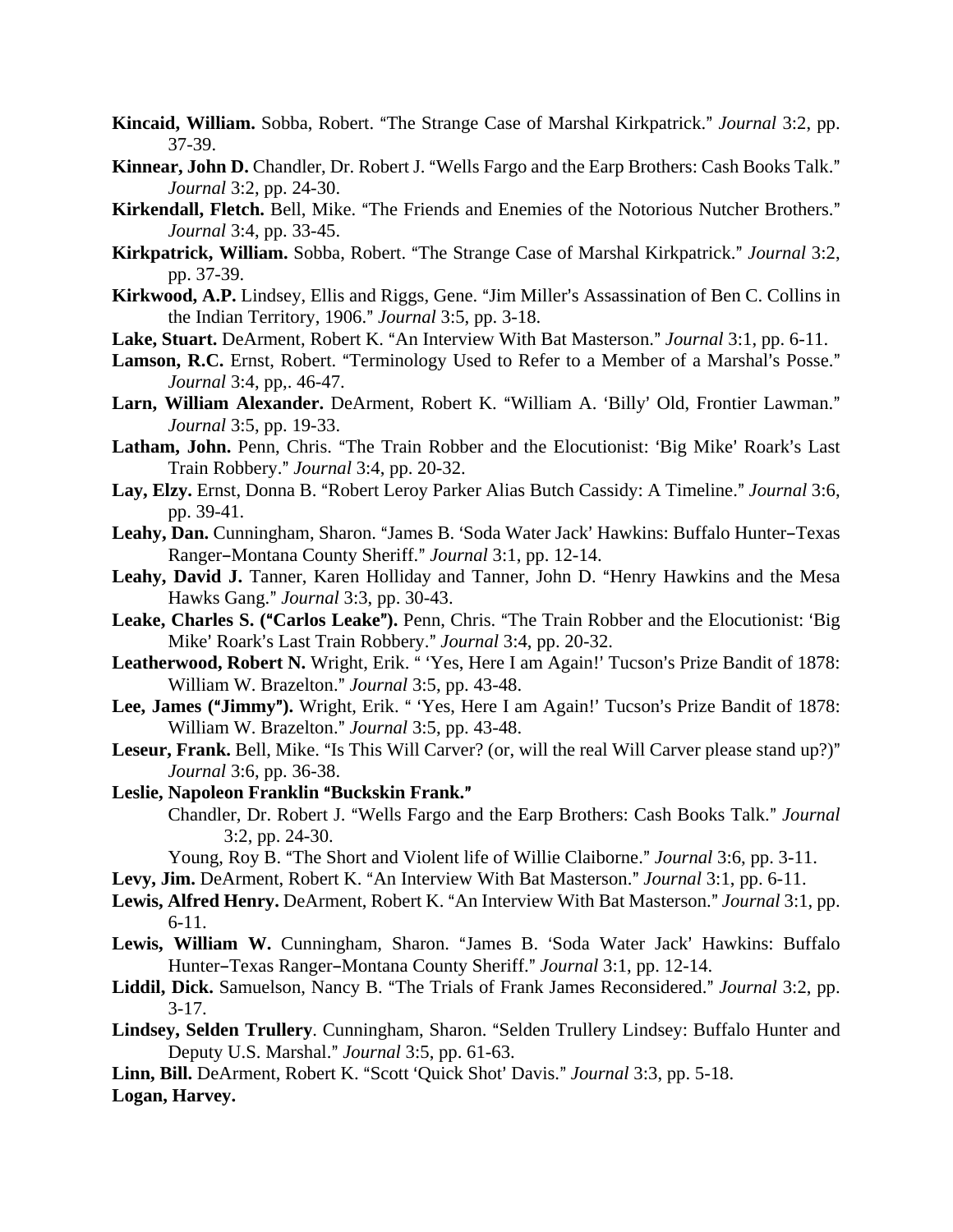Bell, Mike. "Winnemucca Revisited." *Journal* 3:2, pp. 18-23.

- Ernst, Donna B. "Harry Alonzo Longabaugh Alias the Sundance Kid: A Timeline." *Journal* 3:1, pp. 15-16.
- Long, Samuel "Doc." Cunningham, Sharon. "James B. 'Soda Water Jack' Hawkins: Buffalo Hunter-Texas Ranger-Montana County Sheriff." *Journal* 3:1, pp. 12-14.
- Longabaugh, Harry Alonzo ("Sundance Kid").
	- Bell, Mike. "Winnemucca Revisited." *Journal* 3:2, pp. 18-23.
	- Ernst, Donna B. "Harry Alonzo Longabaugh Alias the Sundance Kid: A Timeline." *Journal* 3:1, pp. 15-16.
	- Ernst, Donna B. "Robert Leroy Parker Alias Butch Cassidy: A Timeline." *Journal* 3:6, pp. 39-41.
	- "A News Item of Interest." *Journal* 3:6, p. 41.
- Low [Lowe?], M.A. Samuelson, Nancy B. "The Trials of Frank James Reconsidered." Journal 3:2, pp. 3-17.
- **Lowden, Alex.** Brown, Norman Wayne. "Who Was the Texas Kid?' *Journal* 3:2, pp. 31-36.
- Lutley, William. Young, Roy B. "The Short and Violent Life of Willie Claiborne." *Journal* 3:6, pp. 3-11.
- **MacDonald, John.** DeArment, Robert K. "Scott 'Quick Shot' Davis." *Journal* 3:3, pp. 5-18.
- MacRae, John. Bell, Mike. "The Friends and Enemies of the Notorious Nutcher Brothers." *Journal* 3:4, pp. 33-45.
- Madden, Bill. Ernst, Donna B. "Harry Alonzo Longabaugh Alias the Sundance Kid: A Timeline." *Journal* 3:1, pp. 15-16.
- **Marmaduke, John S.** Samuelson, Nancy B. "The Trials of Frank James Reconsidered." Journal 3:2, pp. 3-17.
- Marsh, John. Cunningham, Sharon. "Selden Trullery Lindsey: Buffalo Hunter and Deputy U.S. Marshal.@ *Journal* 3:5, pp. 61-63.
- Martin, Juan Miguel. Tanner, Karen Holliday and Tanner, John D. "Southwest Women Shake Hands with the Hangman." *Journal* 3:6, pp. 12-21.
- **Mason, W.J.** Young, Roy B. "The Short and Violent Life of Willie Claibroen." *Journal* 3:6, pp. 3-11.
- Massagee, George Riley ("Arkansas"). Tanner, Karen Holliday and Tanner, John D. "Henry Hawkins and the Mesa Hawks Gang." *Journal* 3:3, pp. 30-43.
- **Masterson, William B. "Bat."** 
	- Chandler, Dr. Robert J. "Wells Fargo and the Earp Brothers: Cash Books Talk." *Journal* 3:2, pp. 24-30.
	- Cunningham, Sharon. "Thomas Clayton Nixon: Buffalo Hunter-Dodge City, Kansas, Assistant Town Marshal.@ *Journal* 3:3, pp. 44-49.
	- DeArment, Robert K. "An Interview With Bat Masterson." *Journal* 3:1, pp. 6-11.
	- Penn, Chris. "The Train Robber and the Elocutionist: 'Big Mike' Roark's Last Train Robbery.@ *Journal* 3:4, pp. 20-32.
- **Mather, David H. ("Mysterious Dave").** Cunningham, Sharon. "Thomas Clayton Nixon: Buffalo Hunter-Dodge City, Kansas, Assistant Town Marshal." *Journal* 3:3, pp. 44-49.
- Matteson, William A. Penn, Chris. "The Train Robber and the Elocutionist: 'Big Mike' Roark's Last Train Robbery." *Journal* 3:4, pp. 20-32.
- Matthews, Henry. Young, Roy B. "The Short and Violent Life of Willie Claiborne." Journal 3:6, pp. 3-11.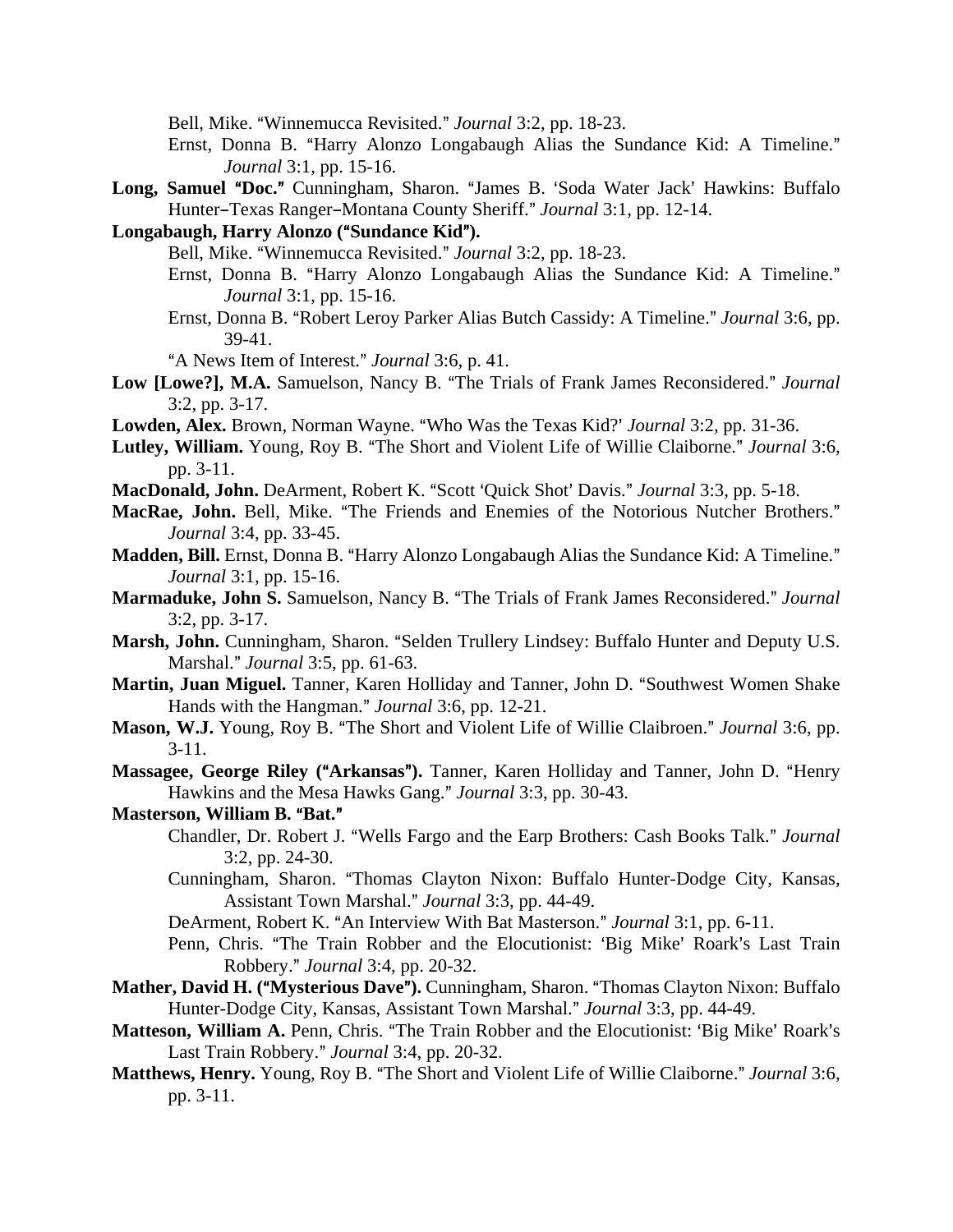- **Maupin, James.** Young, Roy B. "Wyatt Earp, Outlaw of the Cherokee Nation." *Journal* 3:3, pp. 19-29.
- Maupin, John. Samuelson, Nancy B. "The Trials of Frank James Reconsidered." *Journal* 3:2, pp.  $3-17.$
- **Maxey, Edward E. "Ed."** Sobba, Robert. "The Strange Case of Marshal Kirkpatrick." Journal 3:2, pp. 37-39.
- Maxwell, Luz. Tanner, Karen Holliday and Tanner, John D. "Henry Hawkins and the Mesa Hawks Gang.@ *Journal* 3:3, pp. 30-43.
- May, Daniel Boone. DeArment, Robert K. "Scott 'Quick Shot' Davis." Journal 3:3, pp. 5-18.
- **May, James "Jim."** DeArment, Robert K. "Scott 'Ouick Shot' Davis." *Journal* 3:3, pp. 5-18.
- **May, William "Bill."** DeArment, Robert K. "Scott 'Quick Shot' Davis." *Journal* 3:3, pp. 5-18.
- Mayer, George. DeArment, Robert K. "William A. 'Billy' Old, Frontier Lawman." *Journal* 3:5, pp. 19-33.
- McAdams, Webb J. Tanner, Karen Holliday and Tanner, John D. "Henry Hawkins and the Mesa Hawks Gang." *Journal* 3:3, pp. 30-43.
- McBride, Ed. Tanner, Karen Holliday and Tanner, John D. "Henry Hawkins and the Mesa Hawks Gang." *Journal* 3:3, pp. 30-43.
- **McBride, Frank.** DeArment, Robert K. "Scott 'Quick Shot' Davis." *Journal* 3:3, pp. 5-18.
- McBride, John S. Brand, Peter. " 'Duty Bound': The Story of John Wilson Vermillion & The Mystery of Tombstone's 'Texas Jack.' " *Journal* 3:4, pp. 5-19.
- McCall, Jack. DeArment, Robert K. "An Interview With Bat Masterson." *Journal* 3:1, pp. 6-11.
- McCammet, Hood. Tanner, Karen Holliday and Tanner, John D. "Henry Hawkins and the Mesa Hawks Gang." *Journal* 3:3, pp. 30-43.
- **McCann, John Joseph "Jack."** Young, Roy B. "The Short and Violent life of Willie Claiborne." *Journal* 3:6, pp. 3-11.
- McCarty, Cornelius M. "Con." DeArment, Robert K. "Scott 'Quick Shot' Davis." Journal 3:3, pp.  $5-18.$ "
- McCarty, Tom. Ernst, Donna B. "Robert Leroy Parker alias Butch Cassidy: A Timeline." Journal 3:6, pp. 39-41.
- McClaughry, Robert W. Tanner, Karen Holliday and Tanner, John D. "Henry Hawkins and the Mesa Hawks Gang." *Journal* 3:3, pp. 30-43.
- "McCorkle, Ed." See Kilpatrick, Ed.
- McCormick, J.W. Lindsey, Ellis and Riggs, Gene. "Jim Miller's Assassination of Ben C. Collins in the Indian Territory, 1906." *Journal* 3:5, pp. 3-18.
- McCullough, High. DeArment, Robert K. "William A. 'Billy' Old, Frontier Lawman." *Journal* 3:5, pp. 19-33.
- McDougal, Henry Clay. Samuelson, Nancy B. "The Trials of Frank James Reconsidered." *Journal* 3:2, pp. 3-17.
- **McDowell, Milt.** Young, Roy B. "The Short and Violent Life of Willie Claiborne." *Journal* 3:6, pp. 3-11.
- **McGee, E.S.** DeArment, Robert K. "William A. 'Billy' Old, Frontier Lawman." *Journal* 3:5, pp. 19-33.
- **McIlwaine, Robert.** Penn, Chris. "The Train Robber and the Elocutionist: 'Big Mike' Roark's Last Train Robbery.@ *Journal* 3:4, pp. 20-32.
- McGuire, Hugh. Ernst, Robert. "Terminology Used to Refer to a Member of a Marshal's Posse." *Journal* 3:4, pp. 46-47.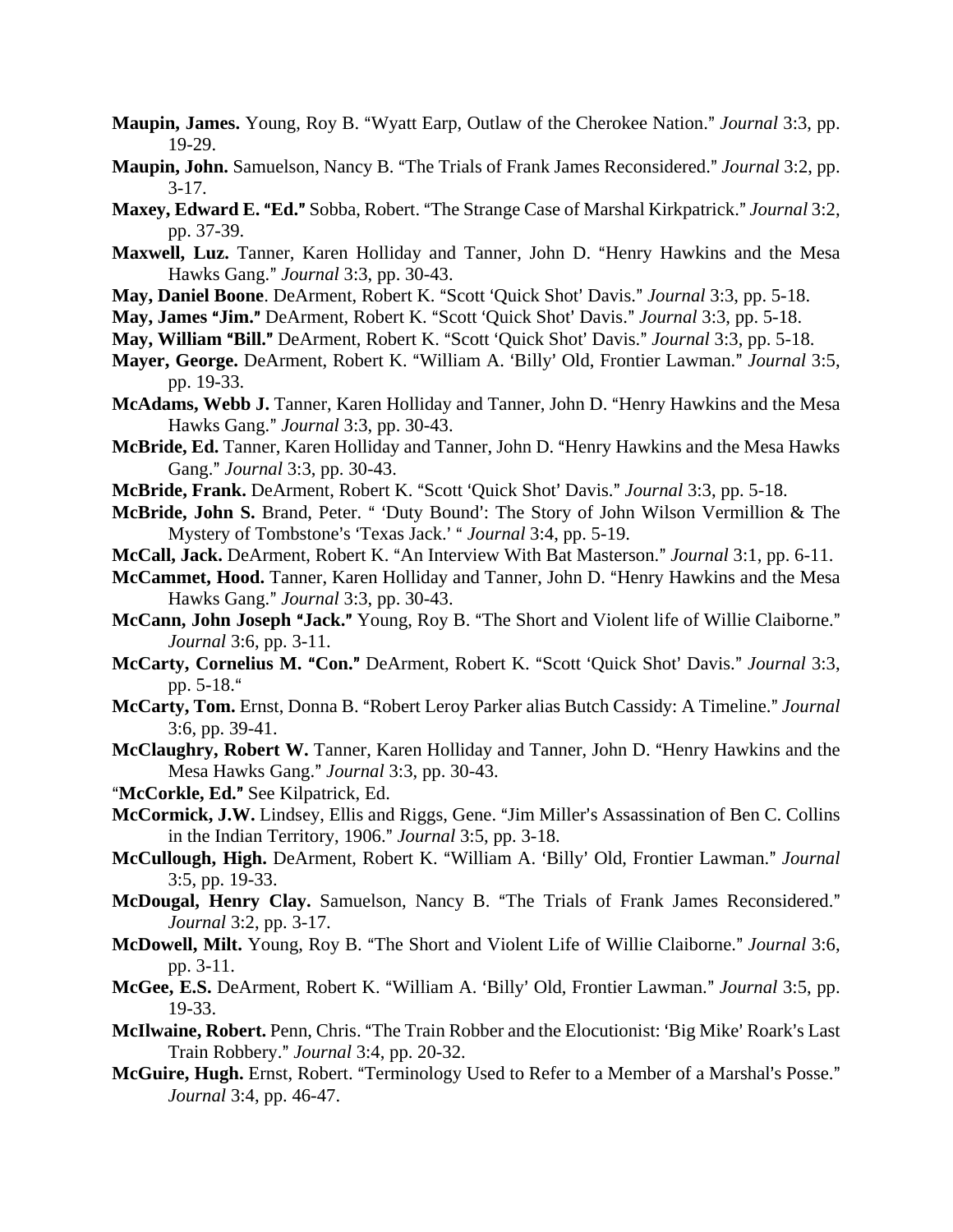- McLaury, Frank. Young, Roy B. "The Short and Violent Life of Willie Claiborne." *Journal* 3:6, pp. 3-11.
- McLaury, Tom. Young, Roy B. "The Short and Violent Life of Willie Claiborne." *Journal* 3:6, pp. 3-11.
- McLemore, \_\_\_. Lindsey, Ellis and Riggs, Gene. "Jim Miller's Assassination of Ben C. Collins in the Indian Territory, 1906." *Journal* 3:5, pp. 3-18.
- McLemore, Lee. Ernst, Robert. "Terminology Used to Refer to a Member of a Marshal's Posse." *Journal* 3:4, pp. 46-47.
- McLowery, Frank. DeArment, Robert K. "An Interview With Bat Masterson." *Journal* 3:1, pp. 6-11.
- McLowery, Tom. DeArment, Robert K. "An Interview With Bat Masterson." *Journal* 3:1, pp. 6-11.
- **McManus, Robert Irvin "Black Bob."** Tanner, Karen Holliday and Tanner, John D. "Henry Hawkins and the Mesa Hawks Gang." *Journal* 3:3, pp. 30-43.
- McMasters, Sherman. DeArment, Robert K. "An Interview With Bat Masterson." Journal 3:1, pp. 6-11.
- **McMillan, Frank.** Samuelson, Nancy B. "The Trials of Frank James Reconsidered." Journal 3:2, pp. 3-17.
- McMurtry, Lee. Samuelson, Nancy B. "The Trials of Frank James Reconsidered." *Journal* 3:2, pp. 3-17.
- McNelly, Leander H. Parsons, Chuck. "A Lawman's Badge: The Life and Death of Reuben H. Brown.@ *Journal* 3:6, pp. 22-28, 54.
- McPherson, Zerah "Zay." ("John Murphy"). Tanner, Karen Holliday and Tanner, John D. "Henry Hawkins and the Mesa Hawks Gang." *Journal* 3:3, pp. 30-43.
- McVea, James G. Parsons, Chuck. "A Lawman's Badge: The Life and Death of Reuben H. Brown.@ *Journal* 3:6, pp. 22-28, 54.
- Means, William. Tanner, Karen Holliday and Tanner, John D. "Southwest Women Shake Hands with the Hangman." *Journal* 3:6, pp. 12-21.
- Meeks, Bub. Ernst, Donna B. "Robert Leroy Parker Alias Butch Cassidy: A Timeline." *Journal* 3:6, pp. 39-41.
- Mesler, C.D. Ernst, Robert. "Terminology Used to Refer to a Member of a Marshal's Posse." *Journal* 3:4, pp. 46-47.
- Mikkleson, Peter. Bell, Mike. "The Friends and Enemies of the Notorious Nutcher Brothers." *Journal* 3:4, pp. 33-45.
- Miller, Frank. Penn, Chris. "The Train Robber and the Elocutionist: 'Big Mike' Roark's Last Train Robbery." *Journal* 3:4, pp. 20-32.
- Miller, George L. Tanner, Karen Holliday and Tanner, John D. "Southwest Women Shake Hands with the Hangman." *Journal* 3:6, pp. 12-21.
- **Miller, James Brown ("Jim").** 
	- Lindsey, Ellis and Riggs, Gene. "Jim Miller's Assassination of Ben C. Collins in the Indian Territory, 1906.@ *Journal* 3:5, pp. 3-18.
	- McCown, Dennis. "Two Significant Shootings in the Miller-Frazer Feud of Pecos, Texas." *Journal* 3:1, pp. 3-5.
- Miller, John. Wright, Erik. "Yes, here I am Again!' Tucson's Prize Bandit of 1878: William W. Brazelton.@ *Journal* 3:5, pp. 43-48.
- Miller, John. Tanner, Karen Holliday and Tanner, John D. "Southwest Women Shake Hands with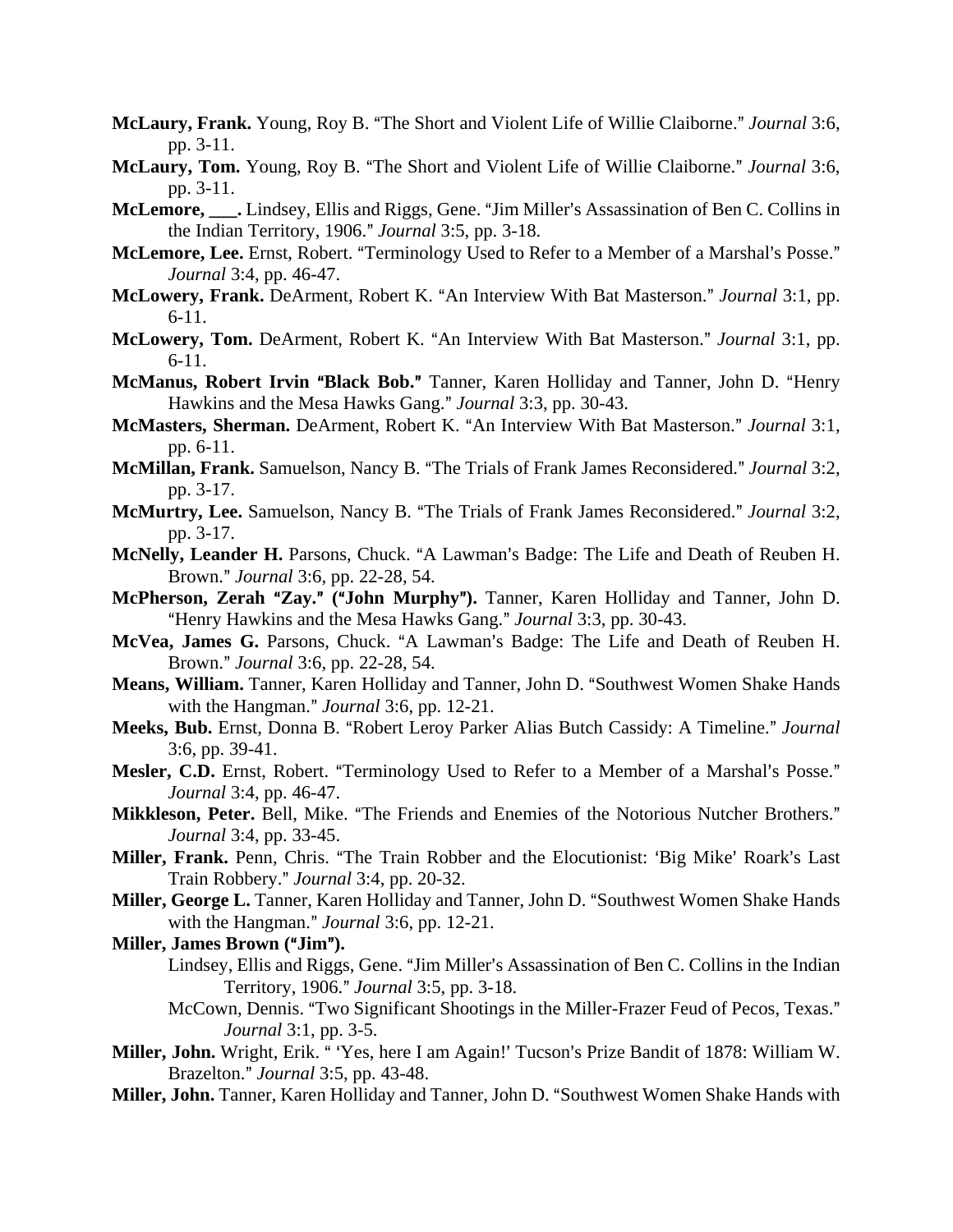the Hangman." *Journal* 3:6, pp. 12-21.

- Miller, Sarah "Sally" Clements. McCown, Dennis. "Two Significant Shootings in the Miller-Frazer Feud of Pecos, Texas." *Journal* 3:1, pp. 3-5.
- **Miller, Thomas.** Ernst, Robert. "Terminology Used to Refer to a Member of a Marshal's Posse." *Journal* 3:4, pp. 46-47.
- Mills, William J. Tanner, Karen Holliday and Tanner, John D. "Henry Hawkins and the Mesa Hawks Gang." *Journal* 3:3, pp. 30-43.
- **Mimms, Thomas.** Samuelson, Nancy B. "The Trials of Frank James Reconsidered." *Journal* 3:2, pp. 3-17.
- **Miner, William. DeArment, Robert K. "Scott 'Quick Shot' Davis."** *Journal* **3:3, pp.5-18.**
- Monmonier, W.D. DeArment, Robert K. "William A. 'Billy' Old, Frontier Lawman." Journal 3:5, pp. 19-33.
- Mooar, John. Cunningham, Sharon. "Thomas Clayton Nixon: Buffalo Hunter-Dodge City, Kansas, Assistant Town Marshal.@ *Journal* 3:3, pp. 44-49.
- Mooar, Josiah Wright. Cunningham, Sharon. "Thomas Clayton Nixon: Buffalo Hunter-Dodge City, Kansas, Assistant Town Marshal.@ *Journal* 3:3, pp. 44-49.
- Moore, Dolores. Tanner, Karen Holliday and Tanner, John D. "Southwest Women Shake Hands with the Hangman." *Journal* 3:6, pp. 12-21.
- Moore, Mahlon E. Tanner, Karen Holliday and Tanner, John D. "Southwest Women Shake Hands with the Hangman." *Journal* 3:6, pp. 12-21.
- Morgan, Pres. Lindsey, Ellis and Riggs, Gene. "Jim Miller's Assassination of Ben C. Collins in the Indian Territory, 1906." *Journal* 3:5, pp. 3-18.
- Mossman, Burt. Tanner, Karen Holliday and Tanner, John D. "Henry Hawkins and the Mesa Hawks Gang." *Journal* 3:3, pp. 30-43.
- **Mrose, Helen Beulah.** McCown, Dennis. "Two Significant Shootings in the Miller-Frazer Feud of Pecos, Texas. *Journal* 3:1, pp. 3-5.
- Murphy, Daniel. McCown, Dennis. "Two Significant Shootings in the Miller-Frazer Feud of Pecos, Texas." *Journal* 3:1, pp. 3-5.
- "Murphy, John." see McPherson, Zerah.
- **Murphy, Pat ("Frank Potter").** Tanner, Karen Holliday and Tanner, John D. "Henry Hawkins and the Mesa Hawks Gang." *Journal* 3:3, pp. 30-43.
- Murray, Frank. Ernst, Donna B. "Robert Leroy parker Alias Butch Cassidy: A Timeline." *Journal* 3:6, pp. 39-41.
- **Musgrave, George West.** Tanner, Karen Holliday and Tanner, John D. "Henry Hawkins and the Mesa Hawks Gang." *Journal* 3:3, pp. 30-43.
- Musgrave, Volney. Dearment, Robert K. "William A. 'Billy' Old, Frontier Lawman." *Journal* 3P:5, pp. 19-33.
- **Mynett, Jeff.** Brown, Norman Wayne. "Who was the Texas Kid?" *Journal* 3:2, pp. 31-36.
- Nard, Albert "Slick." Bell, Mike. "The Friends and Enemies of the Notorious Nutcher Brothers." *Journal* 3:4, pp. 33-45.
- Navarre, Sam. Cunningham, Sharon. "James B. 'Soda Water Jack' Hawkins: Buffalo Hunter-Texas Ranger-Montana County Sheriff." *Journal* 3:1, pp. 12-14.
- Neal, Benjamin F. Tanneer, Karen Holliday and Tanner, John D. "Southwest Women Shake Hands with the Hangman." *Journal* 3:6, pp. 12-21.
- **Neel, George Wittson "Witt" ("Shorty Daniels").** Tanner, Karen Holliday and Tanner, John D. "Henry Hawkins and the Mesa Hawks Gang." *Journal* 3:3, pp. 30-43.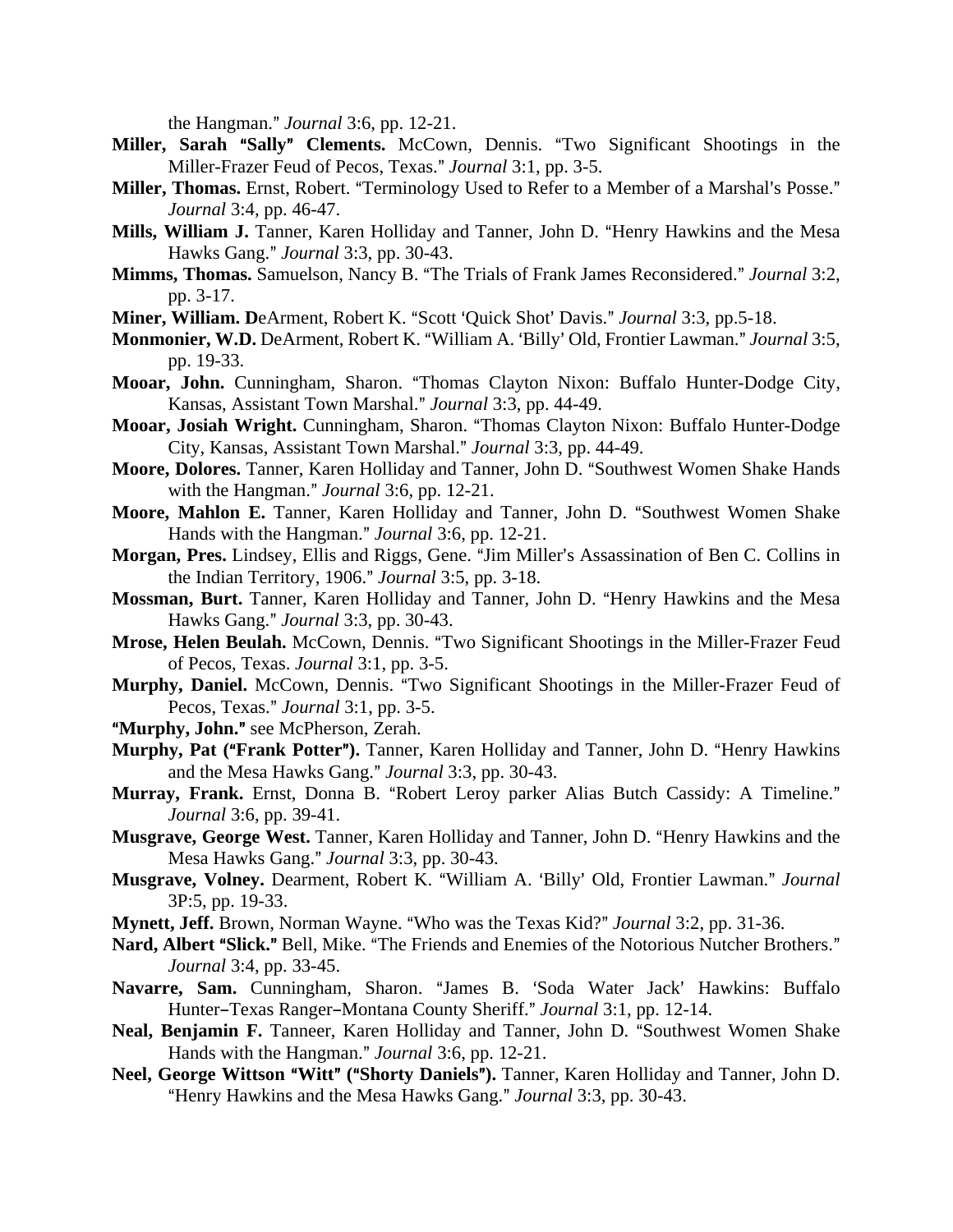- Neill, Reuben. DeArment, Robert K. "William A. 'Billy' Old, Frontier Lawman." *Journal* 3:5, pp. 19-33.
- Nemitz, David. Wright, Erik. "Yes, Here I am Again!' Tucson's Prize Bandit of 1878: William W. Brazelton." *Journal* 3:5, pp. 43-48.
- Newman, James W. Samuelson, Nancy B. "The Trials of Frank James Reconsidered." *Journal* 3:2, pp. 3-17.
- Nicholson, E.P. Tanner, Karen Holliday and Tanner, John D. "Southwest Woman Shake Hands with the Hangman." *Journal* 3:6, pp. 12-21.
- Nicholson, William. Samuelson, Nancy B. "The Trials of Frank James Reconsidered." Journal 3:2, pp. 3-17.
- Nixon, Thomas Clayton. Cunningham, Sharon. "Thomas Clayton Nixon: Buffalo Hunter-Dodge City, Kansas, Assistant Town Marshal.@ *Journal* 3:3, pp. 44-49.
- Nordhaus, Max. Tanner, Karen Holliday and Tanner, John D. "Henry Hawkins and the Mesa Hawks Gang." *Journal* 3:3, pp. 30-43.
- Nunez, Antonio. Dearment, Robert K. "William A. 'Billy' Old, Frontier Lawman." *Journal* 3:5, pp. 19-33.
- Nutcher, George. Bell, Mike. "The Friends and Enemies of the Notorious Nutcher Brothers." *Journal* 3:4, pp. 33-45.
- Nutcher, John T. Bell, Mike. "The Friends and Enemies of the Notorious Nutcher Brothers." *Journal* 3:4, pp. 33-45.
- Nutcher, Joseph Albert. Bell, Mike. "The Friends and Enemies of the Notorious Nutcher Brothers.@ *Journal* 3:4, pp. 33-45.
- Nutcher, William H. "Billy." Bell, Mike. "The Friends and Enemies of the Notorious Nutcher Brothers.@ *Journal* 3:4, pp. 33-45.
- Nye, Ed ("Montana Kid"). Bell, Mike. "The Friends and Enemies of the Notorious Nutcher Brothers.@ *Journal* 3:4, pp. 33-45.
- **O'Connor, W.A.** DeArment, Robert K. "William A. 'Billy' Old, Frontier Lawman." *Journal* 3:5, pp. 19-33.
- **Ogden, "Mother."** DeArment, Robert K. "Scott 'Ouick Shot' Davis." *Journal* 3:3, pp. 5-18.
- **Okie, H.B.** Bell, Mike. "The Friends and Enemies of the Notorious Nutcher Brothers." *Journal* 3:4, pp. 33-45.
- Old, Anna B. Beck. DeArment, Robert K. "William A. 'Billy' Old, Frontier Lawman." Journal 3:5, pp. 19-33.
- Old, Augie. DeArment, Robert K. "William A. 'Billy' Old, Frontier Lawman." *Journal* 3:5, pp. 19-33.
- **Old, William A. ("Billy").** DeArment, Robert K. "William A. 'Billy' Old, Frontier Lawman." *Journal* 3:5, pp. 19-33.

# **Olds, Hannah.**

Cunningham, Sharon. "Thomas Clayton Nixon: Buffalo Hunter-Dodge City, Kansas, Assistant Town Marshal.@ *Journal* 3:3, pp. 44-49.

# DeArment, Robert K. "William A. 'Billy' Old, Frontier Lawman." *Journal* 3:5, pp. 19-33. **Olds, William.**

Cunningham, Sharon. "Thomas Clayton Nixon: Buffalo Hunter-Dodge City, Kansas, Assistant Town Marshal.@ *Journal* 3:3, pp. 44-49.

DeArment, Robert K. "William A. 'Billy' Old, Frontier Lawman." *Journal* 3:5, pp. 19-33.

**O'Neill, Frank O.** Samuelson, Nancy B. "The Trials of Frank James Reconsidered." Journal 3:2,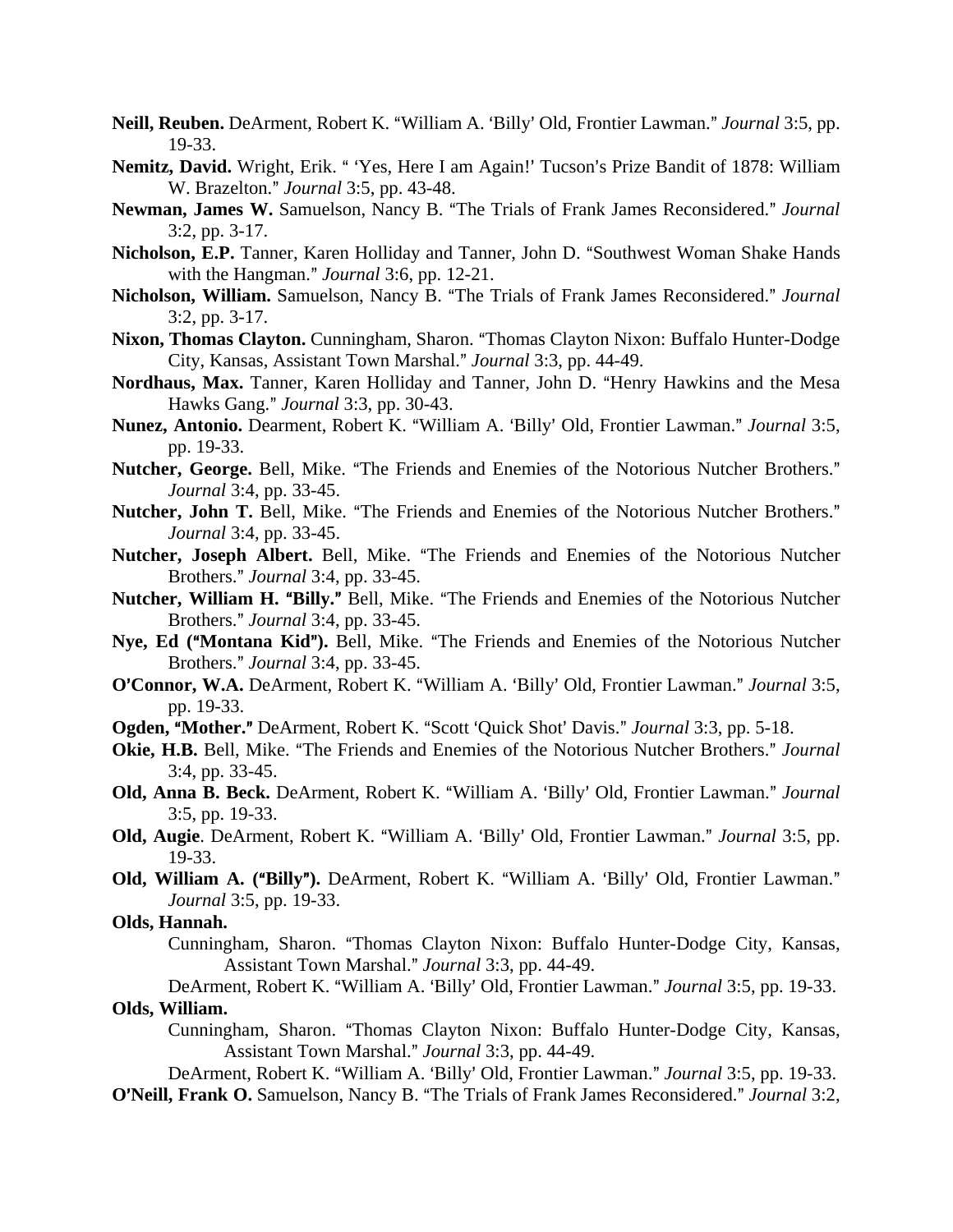pp. 3-17.

- **Ooley, Homer.** Freeman, E.E. "A Mania for Killing." *Journal* 3:5, pp. 34-42.
- **Ooley, Melvin.** Freeman, E.E. "A Mania for Killing." *Journal* 3:5, pp. 34-42.
- **Ortiz, L.R.** DeArment, Robert K. "William A. 'Billy' Old, Frontier Lawman." *Journal* 3:5, pp. 19-33.
- **Oury, Granville H.** Tanner, Karen Holliday and Tanner, John D. "Southwest Women Shake Hands with the Hangman." *Journal* 3:6, pp. 12-21.
- **Overton, William P.** Tanner, Karen Holliday and Tanner, John D. "Southwest Women Shake Hands with the Hangman." *Journal* 3:6, pp. 12-21.

## **Owens, Jacob G.**

Ernst, Robert. "Terminology Used to Refer to a Member of a Marshal's Posse." *Journal* 3:4, pp. 46-47.

Young, Roy B. "Wyatt Earp, Outlaw of the Cherokee Nation." *Journal* 3:3, pp. 19-29.

- **Oxley, Pery.** Bell, Mike. "The Friends and Enemies of the Notorious Nutcher Brothers." *Journal* 3:4, pp. 33-45.
- Pacho, Hilario. Tanner, Karen Holliday and Tanner, John D. "Southwest Women Shake Hands with the Hangman." *Journal* 3:6, pp. 12-21.
- Paralter, Pete. Bell, Mike. "The Friends and Enemies of the Notorious Nutcher Brothers." *Journal* 3:4, pp. 33-45.
- **Parker, Robert Leroy ("Butch Cassidy").** 
	- Bell, Mike. "Winnemucca Revisited." *Journal* 3:2, pp. 18-23.
	- Bell, Mike. "The Friends and Enemies of the Notorious Nutcher Brothers." *Journal* 3:4, pp. 33-45.
	- Ernst, Donna B. "Harry Alonzo Longabaugh Alias the Sundance Kid: A Timeline." *Journal* 3:1, pp. 15-16.
	- Ernst, Donna B. "Robert Leroy Parker Alias Butch Cassidy: A Timeline." *Journal* 3:6, pp. 39-41.
- Parks, John D. Tanner, Karen Holliday and Tanner, John D. "Henry Hawkins and the Mesa Hawks Gang." *Journal* 3:3, pp. 30-43.
- **Parmer, Allen.** Samuelson, Nancy B. "The Trials of Frank James Reconsidered." *Journal* 3:2, pp.  $3-17.$
- Parmer, Susan. Samuelson, Nancy B. "The Trials of Frank James Reconsidered." *Journal* 3:2, pp.  $3-17.$
- Paul, John Vincent. Dworkin, Mark and Young, Roy B. "Bob Paul" Recent Photo Discoveries." *Journal* 3:2, pp. 42-44.
- Paul, Margaret Agnes Coughlan. Dworkin, Mark and Young, Roy B. "Bob Paul: recent Photo Discoveries." *Journal* 3:2, pp. 42-44.

## **Paul, Robert Havlin.**

- Chandler, Dr. Robert J. "Wells Fargo and the Earp Brothers: Cash Books Talk." *Journal* 3:2, pp. 24-30.
- Dworkin, Mark and Young, Roy B. "Bob Paul: Recent Photo Discoveries." *Journal* 3:2, pp. 42-44.
- Pearson, Pollard. Tanner, Karen Holliday and Tanner, John D. "Henry Hawkins and the Mesa Hawks Gang.: *Journal* 3:3, pp. 30-43.
- **Peevy, Joseph G.** Ernst, Robert. "Terminology used to Refer to a Member of a Marshal's Posse." *Journal* 3:4, pp. 46-47.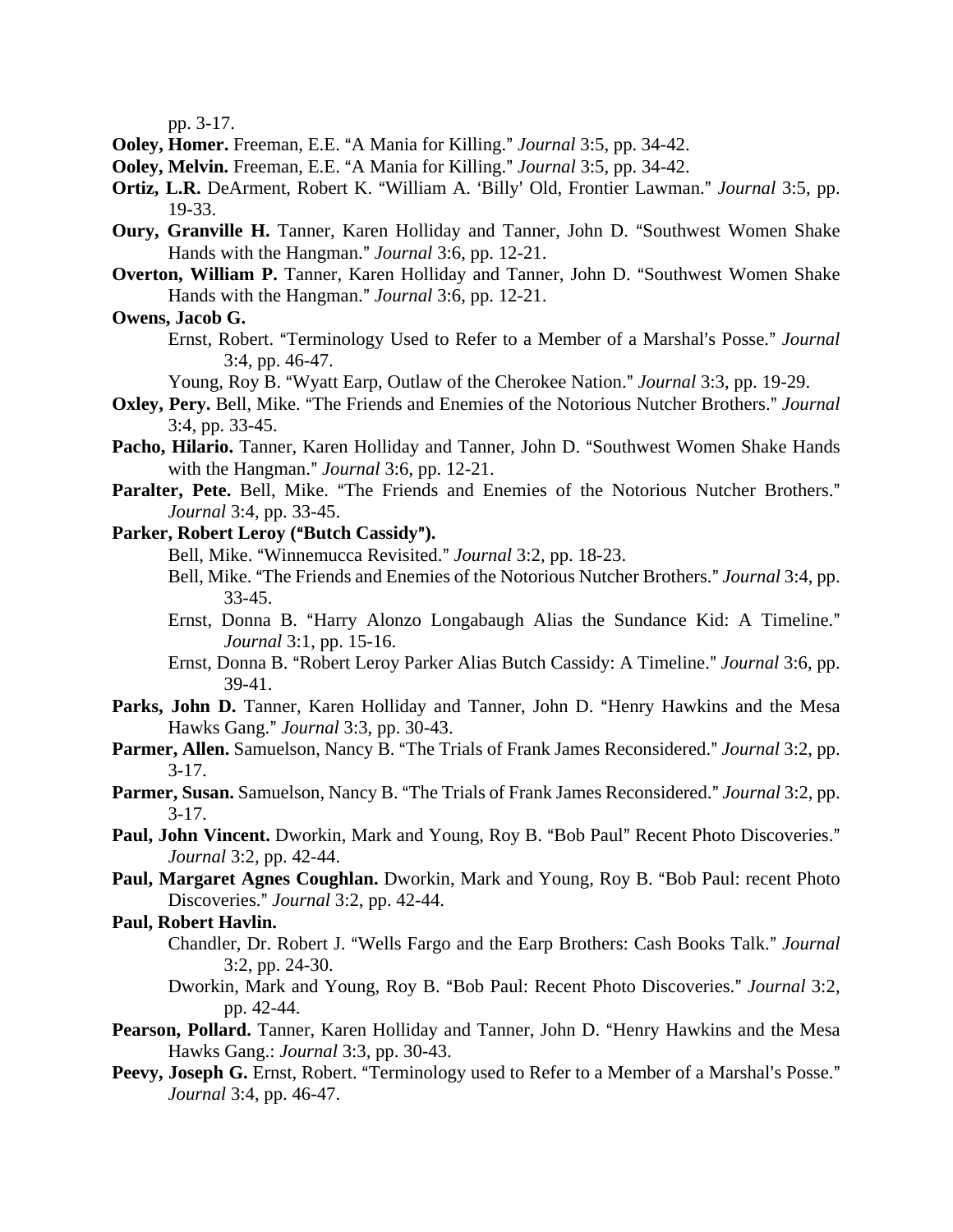- Perry, Cicero Rufus. Cunningham, Sharon. "James B. 'Soda Water Jack' Hawkins: Buffalo Hunter-Texas, Ranger-Montana County Sheriff." *Journal* 3:1, pp. 12-14.
- **Peterson, B.H.** Young, Roy B. "The Short and Violent Life of Willie Claiborne." *Journal* 3:6, pp. 3-11.
- **Philips, John Finis.** Samuelson, Nancy B. "The Trials of Frank James Reconsidered." Journal 3:2, pp. 3-17.
- Pinkerton, Robert A. Samuelson, Nancy B. "The Trials of Frank James Reconsidered." Journal 3:2, pp. 3-17.

## **Place, Ethel.**

- Ernst, Donna B. "Harry Alonzo Longabaugh Alias the Sundance Kid: A Timeline." *Journal* 3:1, pp. 15-16.
- Ernst, Donna B. "Robert Leroy Parker Alias Butch Cassidy: A Timeline." *Journal* 3:6, pp. 39-41.

A**Porter, Frank.**@ See Murphy, Pat.

Posey, W.A. Cunningham, Sharon. "Selden Trullery Lindsey: Buffalo Hunter and Deputy U.S. Marshal.@ *Journal* 3:5, pp. 61-63.

# **Preston, Douglas A.**

- Bell, Mike. "The Friends and Enemies of the Notorious Nutcher Brothers." *Journal* 3:4, pp. 33-45.
- Ernst, Donna B. "Robert Leroy Parker Alias Butch Cassidy: A Timeline." *Journal* 3:6, pp. 39-41.
- **Price, Andrew J.** Bell, Mike. "The Friends and Enemies of the Notorious Nutcher Brothers." *Journal* 3:4, pp. 33-45.
- Price, Jacob. Bell, Mike. :"The Friends and Enemies of the Notorious Nutcher Brothers." *Journal* 3:4, pp. 33-45.
- **Price, Lyttleton.** Young, Roy B. "The Short and Violent Life of Willie Claiborne." *Journal* 3:6, pp. 3-11.
- **Price, Tom.** DeArment, Robert K. "Scott 'Quick Shot' Davis." *Journal* 3:3, pp. 5-18.
- Pridgen, Wiley W. Parsons, Chuck. "A Lawman's Badge: The Life and Death of Reuben H. Brown.@ *Journal* 3:6, pp. 22-28, 54.
- **Proctor, Zeke.**
	- Ernst, Robert. "Terminology Used to Refer to a Member of a Marshal's Posse." *Journal* 3:4, pp. 46-47.

Young, Roy B. "Wyatt Earp, Outlaw of the Cherokee Nation." *Journal* 3:3, pp. 19-29.

- Pruiett, Moman. Lindsey, Ellis and Riggs, Gene. "Jim Miller's Assassination of Ben C. Collins in the Indian Territory, 1906." *Journal* 3:5, pp. 3-18.
- **Pruitt, Audrey Maude.** Lindsey, Ellis and Riggs, Gene. "Jim Miller's Assassination of Ben C. Collins in the Indian Territory, 1906." *Journal* 3:5, pp. 3-18.
- **Pruitt, Clint.** Lindsey, Ellis and Riggs, Gene. "Jim Miller's Assassination of Ben C. Collins in the Indian Territory, 1906.@ *Journal* 3:5, pp. 3-18.
- **Pruitt, Henry.** Lindsey, Ellis and Riggs, Gene. "Jim Miller's Assassination of Ben C. Collins in the Indian Territory, 1906." *Journal* 3:5, pp. 3-18.
- **Pruitt, John Davenport ("Pote").** Lindsey, Ellis and Riggs, Gene. "Jim Miller's Assassination of Ben C. Collins in the Indian Territory, 1906." Journal 3:5, pp. 3-18.
- **Pruitt, Moses Edgar ("Bay").** Lindsey, Ellis and Riggs, Gene. "Jim Miller's Assassination of Ben C. Collins in the Indian Territory, 1906." *Journal* 3:5, pp. 3-18.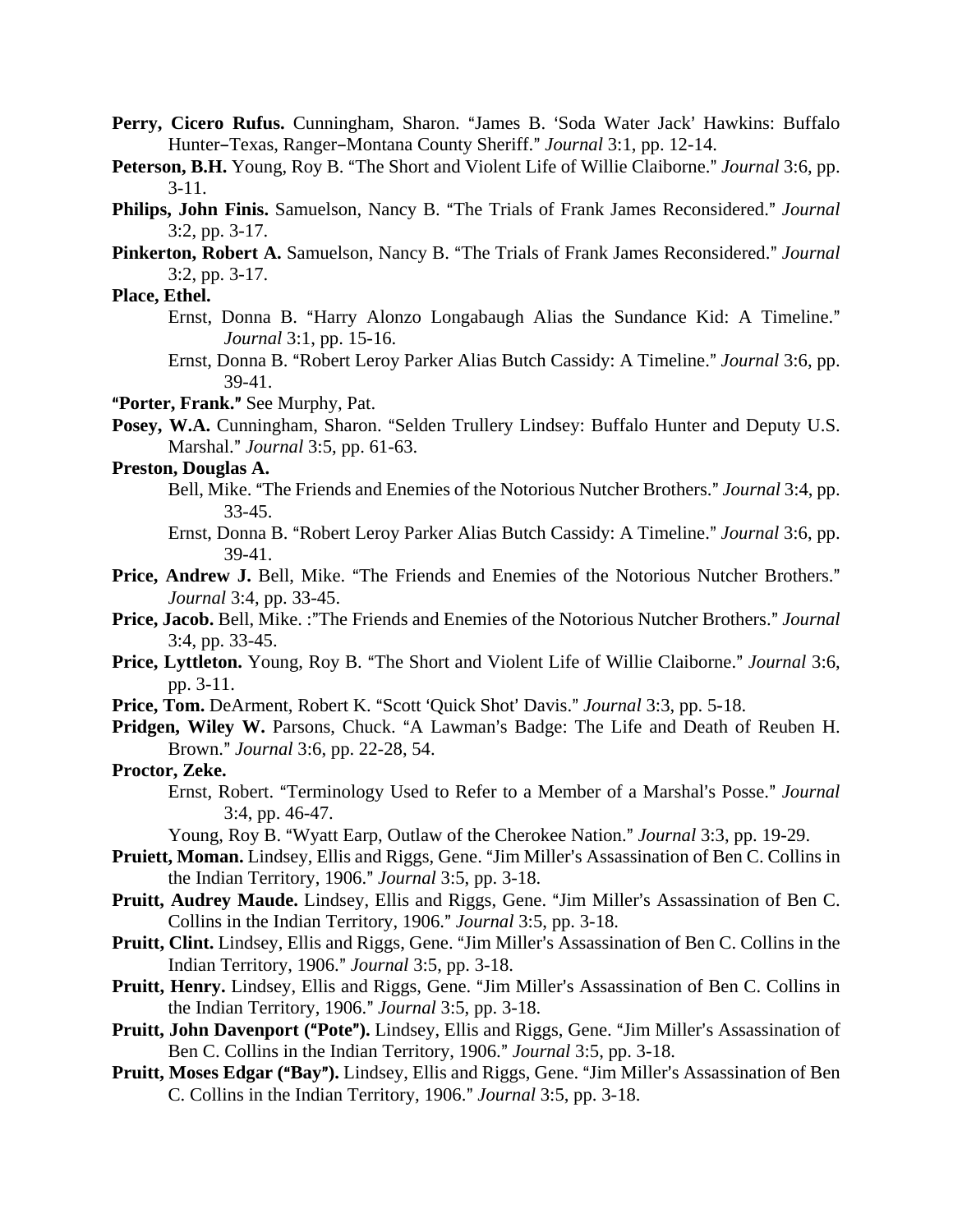#### **Punteney, Walt.**

- Bell, Mike. "The Friends and Enemies of the Notorious Nutcher Brothers." *Journal* 3:4, pp. 33-45.
- Ernst, Donna B. "Harry Alonzo Longabaugh Alias the Sundance Kid: A Timeline." *Journal* 3:1, pp. 15-16.
- **Queen, Harry.** Young, Roy B. "The Short and Violent Life of Willie Claiborne." *Journal* 3:6, pp. 3-11.
- **Ragland, Tom.** Dearment, Robert K. "William A. 'Billy' Old, Frontier Lawman." *Journal* 3:5, pp. 19-33.
- **Randall, George.** Young, Roy B. "Wyatt Earp, Outlaw of the Cherokee Nation." *Journal* 3:3, pp. 19-29.
- **Randall, Minnie.** Young, Roy B. "Wyatt Earp, Outlaw of the Cherokee Nation." *Journal* 3:3, pp. 19-29.
- **Rankin, James.** Bell, Mike. "The Friends and Enemies of the Notorious Nutcher Brothers." *Journal* 3:4, pp. 33-45.
- **Rathbone, C.F.** Bell, Mike. "The Friends and Enemies of the Notorious Nutcher Brothers." *Journal* 3:4, pp. 33-45.

**Ray, Nick.**

Brown, Norman Wayne. "Who Was the Texas Kid?" *Journal* 3:2, pp. 31-36. DeArment, Robert K. "Scott 'Quick Shot' Davis." *Journal* 3:3, pp. 5-18.

- **Raymond, Henry.** Cunningham, Sharon. "Thomas Clayton Nixon: Buffalo Hunter-Dodge City, Kansas, Assistant Town Marshal.@ *Journal* 3:3, pp. 44-49.
- Reader, Al. Ernst, Donna B. "Harry Alonzo Longabaugh Alias the Sundance Kid: A Timeline." *Journal* 3:1, pp. 15-16.
- **Reagan, John Henninger.** Tanner, Karen Holliday and Tanner, John D. "Southwest Women Shake Hands with the Hangman." *Journal* 3:6, pp. 12-21.
- **"Red Head Mike."** Dearment, Robert K. "Scott 'Quick Shot' Davis." *Journal* 3:3, pp. 5-18.
- Rice, Virgil. Bell, Mike. "The Friends and Enemies of the Notorious Nutcher Brothers." Journal 3:4, pp. 33-45.
- Richards, W.A. Ernst, Donna B. "Robert Leroy Parker Alias Butch Cassidy: A Timeline." *Journal* 3:6, pp. 39-41.
- Richardson, Frank. Tanner, Karen Holliday and Tanner, John D. "Henry Hawks and the Mesa Hawks Gang." *Journal* 3:3, pp. 30-43.
- Richardson, Levi. Cunningham, Sharon. "Thomas Clayton Nixon: Buffalo Hunter-Dodge City, Kansas, Assistant Town Marshal.@ *Journal* 3:3, pp. 44-49.
- **Ringo, John.** Young, Roy B. "The Short and Violent LIfe of Willie Claiborne." *Journal* 3:6, pp. 3-11.
- **Rintleman, Chris.** Freeman, E.E. "A Mania for Killing." *Journal* 3:5, pp. 34-42.
- **Rivera, Luis.** Dearment, Robert K. "William A. 'Billy' Old, Frontier Lawman." *Journal* 3:5, pp. 19-33.
- **Roark, "Big Mike."** Penn, Chris. "The Train Robber and the Elocutionist: 'Big Mike' Roark's Last Train Robbery.@ *Journal* 3:4, pp. 20-32.
- **Roberson, Charles F.** Ernst, Robert. "Terminology Used to Refer to a Member of a Marshal's Posse." *Journal* 3:4, pp. 46-47.
- Roberts, Dan W. Cunningham, Sharon. "James B. 'Soda Water Jack' Hawkins: Buffalo Hunter–Texas Ranger–Montana County Sheriff." *Journal* 3:1, pp. 12-14.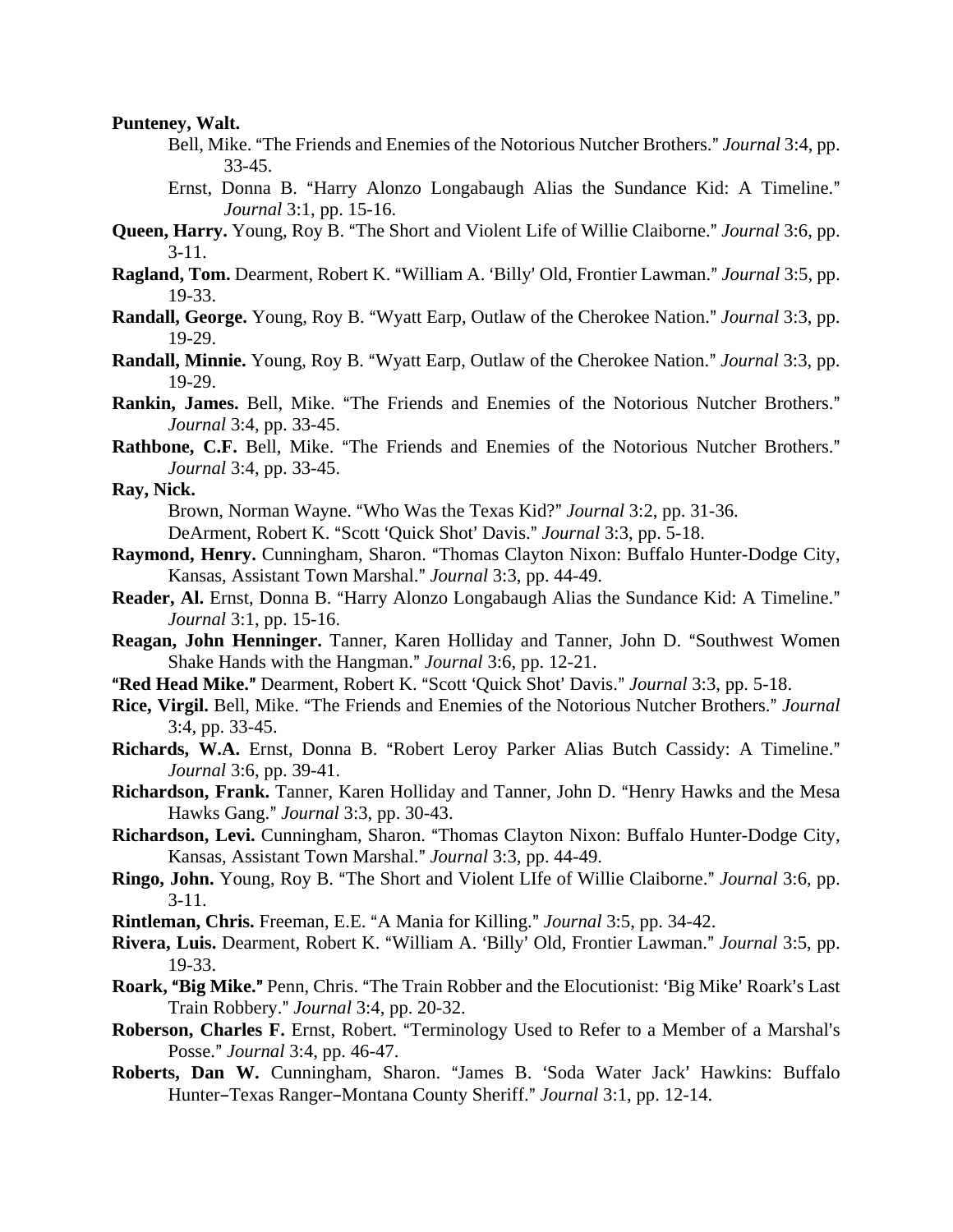- **Roberts, Joe.** Tanner, Karen Holliday and Tanner, John D. "Henry Hawkins and the Mesa Hawks Gang." *Journal* 3:3, pp. 30-43.
- Roberts, Sam. Lindsey, Ellis and Riggs, Gene. "Jim Miller's Assassination of Ben C. Collins in the Indian Territory, 1906." *Journal* 3:5, pp. 3-18.
- **Rodriguez, Josefa "Chepita."** Tanner, Karne Holliday and Tanner, John D. "Southwest Women Shake Hands with the Hangman." *Journal* 3:6, pp. 12-21.
- Rodriguez, Pedro. Tanner, Karen Holliday and Tanner, John D. "Southwest Women Shake Hands with the Hangman." *Journal* 3:6, pp. 12-21.
- **Rogers, John F.** Samuelson, Nancy B. "The Trials of Frank James Reconsidered." *Journal* 3:2, pp. 3-17.
- **Rogers, John H.** DeArment, Robert K. "William A. 'Billy' Old, Frontier Lawman." *Journal* 3:5, pp. 19-33.
- Rolls, N.G. "Grand." Tanner, Karen Holliday and Tanner, John D. "Southwest Women Shake Hands with the Hangman.@ *Journal* 3:6, pp. 12-21.
- Roney, Frank. Bell, Mike. "The Friends and Enemies of the Notorious Nutcher Brothers." *Journal* 3:4, pp. 33-45.
- **Roots, Logan H.** Young, Roy B. "Wyatt Earp, Outlaw of the Cherokee Nation." *Journal* 3:3, pp. 19-29.
- **Ross, J.F.** DeArment, Robert K. "William A. 'Billy' Old, Frontier Lawman." *Journal* 3:5, pp. 19-33.
- Rothwell, H.P. Bell, Mike. "The Friends and Enemies of the Notorious Nutcher Brothers." *Journal* 3:4, pp. 33-45.
- **Rubio, Juan.** McCown, Dennis. "Two Significant Shootings in the Miller-Frazer Feud of Pecos, Texas.@ *Journal* 3:1, pp. 3-5.
- **Rubottom, W.P.** Lindsey, Ellis and Riggs, Gene. "Jim Miller's Assassination of Ben C. Collins in the Indian Territory, 1906." *Journal* 3:5, pp. 3-18.
- **Rudabaugh, Dave.** Penn, Chris. "The Train Robber and the Elocutionist: 'Big Mike' Roark's Last Train Robbery.@ *Journal* 3:4, pp. 20-32.
- Ruelas, Concepcion Josefa. Tanner, Karen Holliday and Tanner, John D. "Southwest Women Shake Hands with the Hangman." *Journal* 3:6, pp. 12-21.
- Rush, William M. Jr. Samuelson, Nancy B. "The Trials of Frank James Reconsidered." Journal 3:2, pp. 3-17.
- **Ryan, Bud.** DeArment, Robert K. "An Interview With Bat Masterson." *Journal* 3:1, pp. 6-11.
- Ryan, James. Ernst, Donna B. "Harry Alonzo Longabaugh Alias the Sundance Kid: A Timeline." *Journal* 3:1, pp. 15-16.
- Rynning, Thomas H. Dearment, Robert K. "William A. 'Billy' Old, Frontier Lawman." Journal 3:5, pp. 19-33.
- **Sample, Billy.** DeArment, Robert K. "Scott 'Quick Shot' Davis." *Journal* 3:3, pp. 5-18.
- **Samuel, John T.** Samuelson, Nancy B. "the Trials of Frank James Reconsidered." *Journal* 3:2, pp. 3-17.
- **Samuel, Zerelda.** Samuelson, Nancy B. "The Trials of Frank James Reconsidered." *Journal* 3:2, pp. 3-17.
- **Sandifer, Tom.** Lindsey, Ellis and Riggs, Gene. "Jim Miller's Assassination of Ben C. Collins in the Indian Territory, 1906." *Journal* 3:5, pp. 3-18.
- Sanford, Tip. DeArment, Robert K. "William A. 'Billy' Old, Frontier Lawman." *Journal* 3:5, pp. 19-33.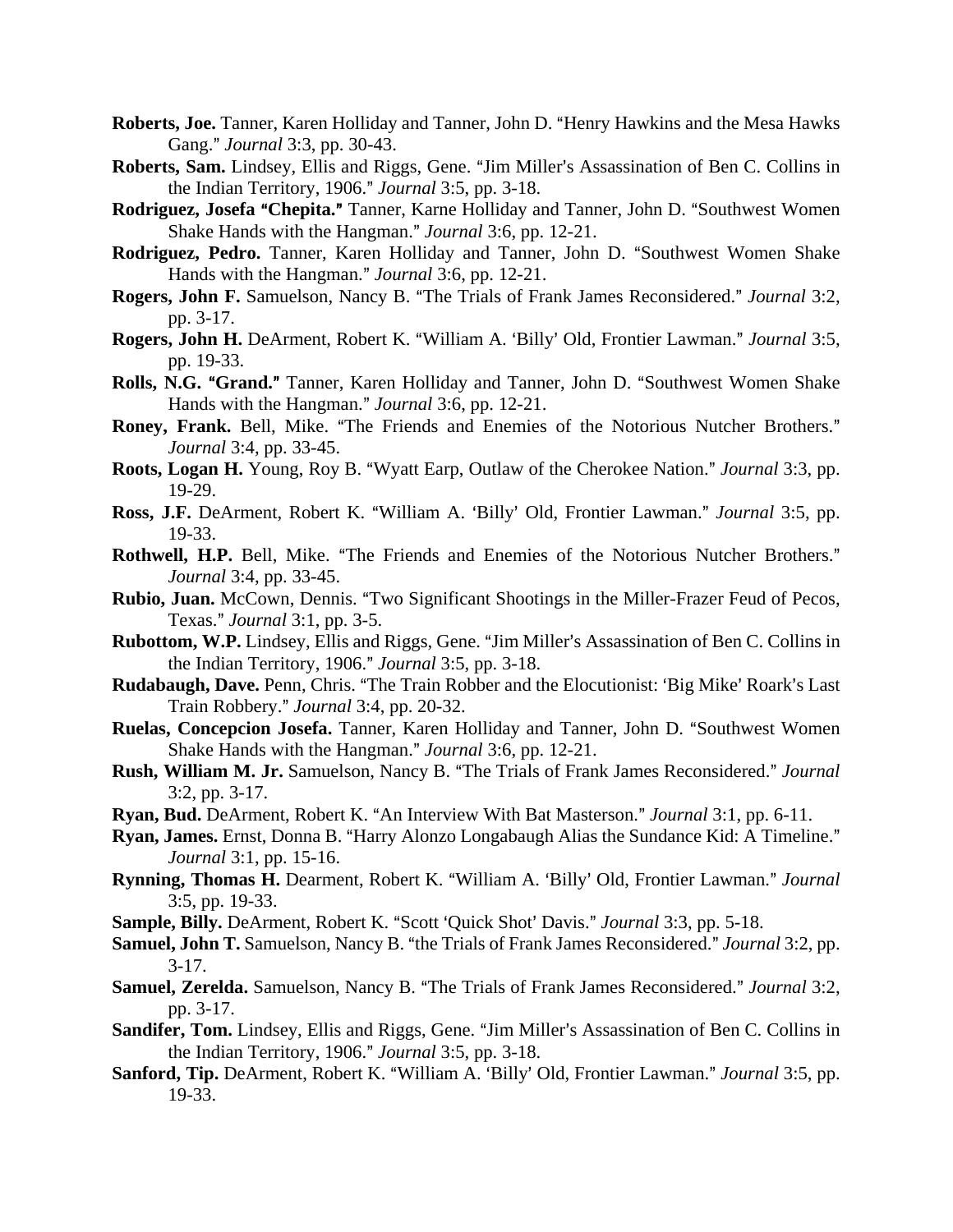- **Sapper, J.E.** Lindsey, Ellis and Riggs, Gene. "Jim Miller's Assassination of Ben C. Collins in the Indian Territory, 1906.@ *Journal* 3:5, pp. 3-18.
- Savage, John. Tanner, Karen Holliday and Tanner, John D. "Southwest Women Shake Hands with the Hangman." *Journal* 3:6, pp. 12-21.
- Scarborough, Ed. Bell, Mike. "Is This Will Carver? (or, will the real Will Carver please stand up?)" *Journal* 3:6, pp. 36-38.
- Scarborough, George. Bell, Mike. "Is This Will Carver? (or, will the real Will Carver please stand up?)" *Journal* 3:6, pp. 36-38.
- Selman, John Sr. McCown, Dennis. "Two Significant Shootings in the Miller-Frazer Feud of Pecos, Texas.@ *Journal* 3:1, pp. 3-5.
- Sena, Jose D. Tanner, Karen Holliday and Tanner, John D. "Southwest Women Shake Hands with the Hangman." *Journal* 3:6, pp. 12-21.
- **Shanklin, J.H.** Samuelson, Nancy B. "The Trials of Frank James Reconsidered." *Journal* 3:2, pp.  $3-17.$
- Sheard, Henry. Bell, Mike. "The Friends and Enemies of the Notorious Nutcher Brothers." *Journal* 3:4, pp. 33-45.
- **Shelby, Joseph O. "Jo."** Samuelson, Nancy B. "The Trials of Frank James Reconsidered." *Journal* 3:2, pp. 3-17.
- Shibell, Charles Alexander. Wright, Erik. "Yes, Here I am Again!' Tucson's Prize Bandit of 1878: William W. Brazelton.@ *Journal* 3:5, pp. 43-48.
- Shoemaker, B.F. Ernst, Robert. "Terminology Used to Refer to a Member of a Marshal's Posse." *Journal* 3:4, pp. 46-47.
- **Short, Luke.** DeArment, Robert K. "An Interview With Bat Masterson." *Journal* 3:1, pp. 6-11.
- **Shown, Anna.** Young, Roy B. "Wyatt Earp, Outlaw of the Cherokee Nation." *Journal* 3:3, pp. 19-29.
- **Shown, G.W. or George.** Young, Roy B. "Wyatt Earp, Outlaw of the Cherokee Nation." *Journal* 3:3, pp. 19-29.
- Shown, John. Young, Roy B. "Wyatt Earp, Outlaw of the Cherokee Nation." *Journal* 3:3, pp. 19-29.
- Shuck, David "Asa." Bell, Mike. "The Friends and Enemies of the Notorious Nutcher Brothers." *Journal* 3:4, pp. 33-45.
- **Shultz, Cliff.** Brown, Norman Wayne. "Who Was the Texas Kid?" *Journal* 3:2, pp. 31-36.
- Sie, Dan. Lindsey, Ellis and Riggs, Gene. "Jim Miller's Assassination of Ben C. Collins in the Indian Territory, 1906.@ *Journal* 3:5, pp. 3-18.
- **Silvera, Juan.** Tanner, Karen Holliday and Tanner, John D. "Southwest Women Shake hands with the Hangman." *Journal* 3:6, pp. 12-21.
- Silvernail, C.P. DeArment, Robert K. "William A. 'Billy' Old, Frontier Lawman." *Journal* 3:5, pp. 19-33.
- **Slade, Joseph Alfred "Jack."** DeArment, Robert K. "Scott 'Quick Shot' Davis." *Journal* 3:3, pp. 5-18.
- **Slaughter, Gabriel Webster "Gabe."** Parsons, Chuck. "A Lawman's Badge: The Life and Death of Reuben H. Brown.@ *Journal* 3:6, pp. 22-28, 54.
- Slaughter, John Horton. Young, Roy B. "The Short and Violent Life of Willie Claiborne." *Journal* 3:6, pp. 3-11.
- Sloan, Raymond B. Samuelson, Nancy B. "The Trials of Frank James Reconsidered." Journal 3:2, pp. 3-17.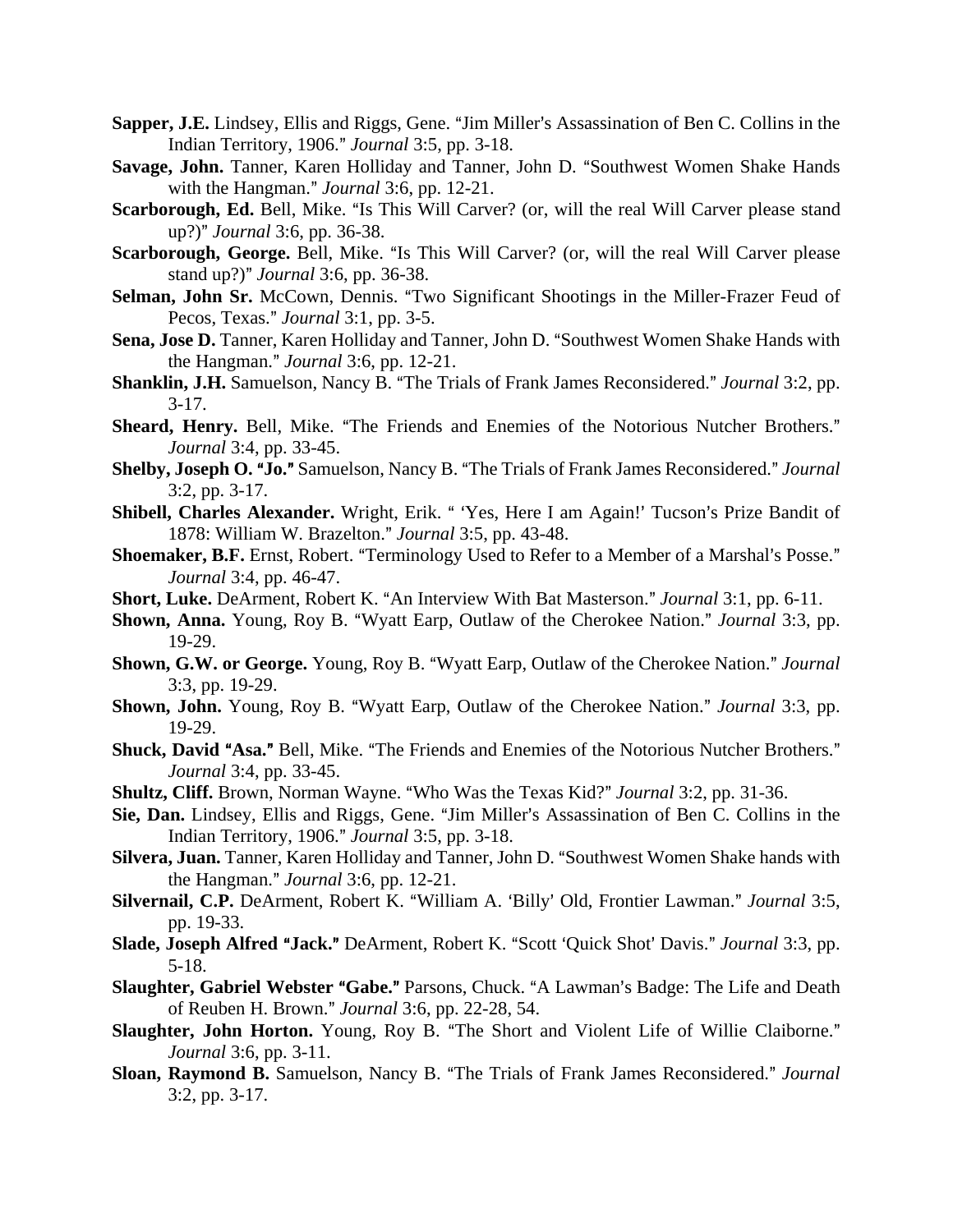- **Slover, James H.** Samuelson, Nancy B. "The Trials of Frank James Reconsidered." *Journal* 3:2, pp. 3-17.
- Smith, Alexander. Samuelson, Nancy B. "The Trials of Frank James Reconsidered." Journal 3:2, pp. 3-17.
- **Smith, Eugene S. DeArment, Robert K. "Scott 'Quick Shot' Davis."** *Journal* **3:3, pp. 5-18. Smith, James L. "Whispering."**
- DeArment, Robert K. "An Interview With Bat Masterson." *Journal* 3:1, pp. 6-11. DeArment, Robert K. "Scott 'Quick Shot' Davis." *Journal* 3:3, pp. 5-18.
- "Smith, John." See Hill, John.
- Smith, Joe. Samuelson, Nancy B. "The Trials of Frank James Reconsidered." Journal 3:2, pp.  $3-17.$
- **Smith, Tom.** Brown, Norman Wayne. "Who Was the Texas Kid?" *Journal* 3:2, pp. 31-36.
- Snavlin, Charles. Penn, Chris. "The Train Robber and the Elocutionist: 'Big Mike' Roark's Last Train Robbery.@ *Journal* 3:4, pp. 20-32.
- **Spann, William.** Samuelson, Nancy B. "The Trials of Frank James Reconsidered." *Journal* 3:2, pp. 3-17.
- **Spence, Pete.** Young, Roy B. "The Short and Violent Life of Willie Claiborne." *Journal* 3:6, pp. 3-11.
- **Spicer, Wells.** Young, Roy B. "The Short and Violent Life of Willie Claiborne." *Journal* 3:6, pp. 3-11.
- **Spikes, Fred.** Tanner, Karen Holliday and Tanner, John D. "Henry Hawkins and the Mesa Hawks Gang." *Journal* 3:3, pp. 30-43.
- **Spikes, George Richard "Dick."** Tanner, Karen Holliday and Tanner, John D. "Henry Hawkins and the Mesa Hawks Gang." *Journal* 3:3, pp. 30-43.
- Spikes, John Julian. Tanner, Karen Holliday and Tanner, John D. "Henry Hawks and the Mesa Hawks Gang.@ *Journal* 3:3, pp. 30-43.
- Spikes, Lillian E. Tanner, Karen Holliday and Tanner, John D. "Henry Hawkins and the Mesa Hawks Gang.@ *Journal* 3:3, pp. 30-43.
- Steel, Billy. DeArment, Robert K. "William A. 'Billy' Old, Frontier Lawman." *Journal* 3:5, pp. 19-33.
- **Stephenson, Bruce.** DeArment, Robert K. "William A. 'Billy' Old, Frontier Lawman." *Journal* 3:5, pp. 19-33.
- **Steunenberg, Frank.** Sobba, Robert. "The Strange Case of Marshal Kirkpatrick." *Journal* 3:2, pp. 37-39.
- **Stillwell, Frank.** DeArment, Robert K. "An Interview With Bat Masterson." *Journal* 3:1, pp. 6-11.
- Stilwell, William H. Young, Roy B. "The Short and Violent Life of Willie Claiborne." *Journal* 3:6, pp. 3-11.
- **Storms, Charlie.** DeArment, Robert K. "An Interview With Bat Masterson." *Journal* 3:1, pp. 6-11.
- **Story, William.** Young, Roy B. "Wyatt Earp, Outlaw of the Cherokee Nation." *Journal* 3:3, pp. 19-29.
- Stough, Charles. Bell, Mike. "The Friends and Enemies of the Notorious Nutcher Brothers." *Journal* 3:4, pp. 33-45.
- **Strahorn, Robert.** Sobba, Robert. "The Strange Case of Marshal Kirkpatrick." *Journal* 3:2, pp. 37-39.
- Street, James A. Tanner, Karen Holliday and Tanner, John D. "Henry Hawkins and the Mesa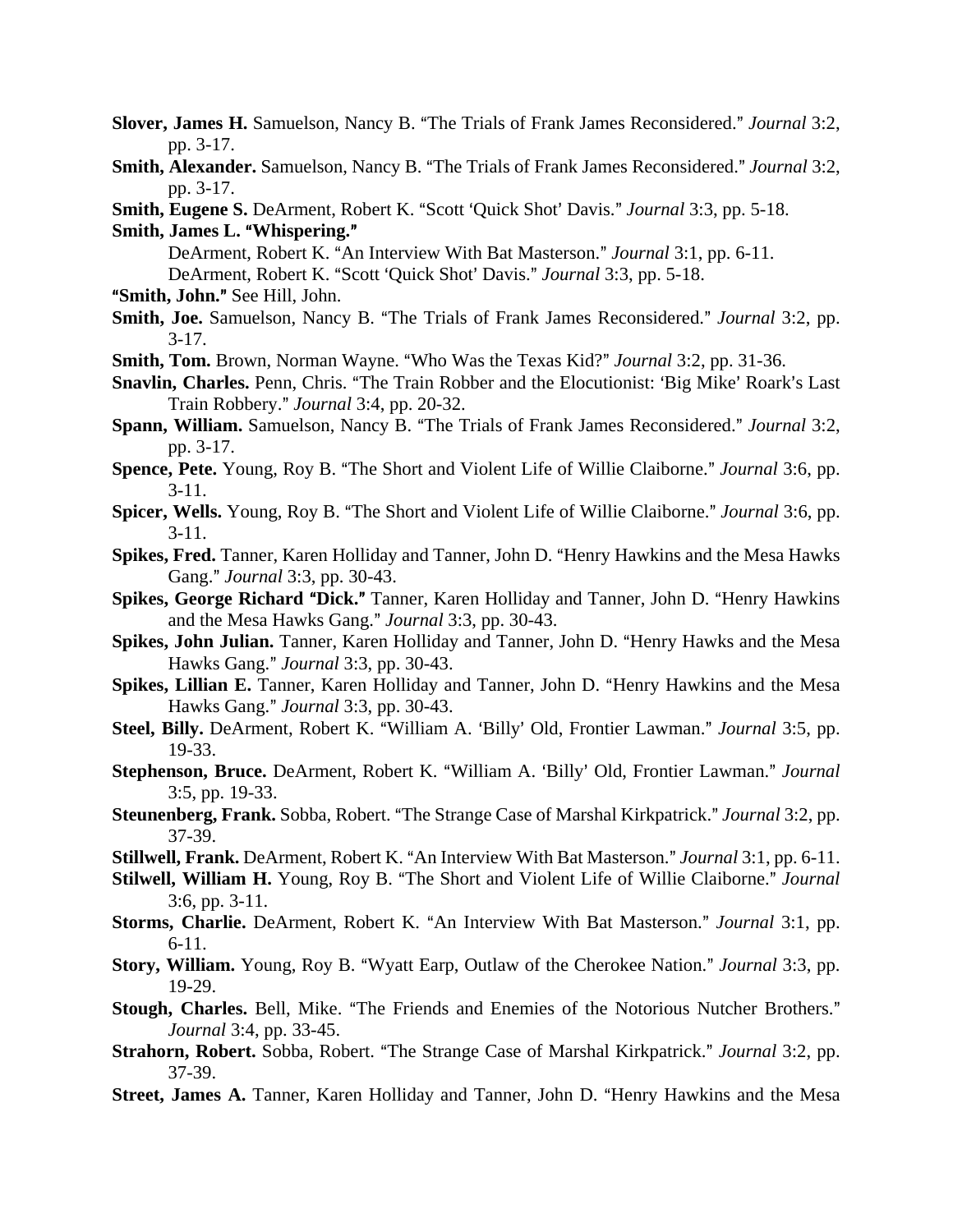Hawks Gang." *Journal* 3:3, pp. 30-43.

- **Stuart, John G.** Ernst, Robert. "Terminology Used to Refer to a Member of a Marshal's Posse." *Journal* 3:4, pp. 46-47.
- Sullivan, "Black Dick." Bell, Mike. "The Friends and Enemies of the Notorious Nutcher Brothers.@ *Journal* 3:4, pp. 33-45.
- **Sullivan, William T.** Tanner, Karen Holliday and Tanner, John D. "Henry Hawkins and the Mesa Hawks Gang.@ *Journal* 3:3, pp. 30-43.
- "Sundance Kid." See Longabaugh, Harry Alonzo.
- **Sutton, William E. "Bill."** Parsons, Chuck. "A Lawman's Badge: The Life and Death of Reuben H. Brown.@ *Journal* 3:6, pp. 22-28, 54.
- **Swartz, E.P.** DeArment, Robert K. "William A. 'Billy' Old, Frontier Lawman." *Journal* 3:5, pp. 19-33.
- Taylor, Creed. Dearment, Robert K. "William A. 'Billy' Old, Frontier Lawman." *Journal* 3:5, pp. 19-33.
- Taylor, James Creed "Jim." Parsons, Chuck. "A Lawman's Badge: The Life and Death of Reuben H. Brown.@ *Journal* 3:6, pp. 22-28, 54.
- Taylor, John Milam. Parsons, Chuck. "A Lawman's Badge: The Life and Death of Reuben H. Brown.@ *Journal* 3:6, pp. 22-28, 54.
- **Taylor, W.H.** DeArment, Robert K. "Scott 'Quick Shot' Davis." *Journal* 3:3, pp. 5-18.
- Taylor, William "Bill." Parsons, Chuck. "A Lawman's Badge: The Life and Death of Reuben H. Brown.@ *Journal* 3:6, pp. 22-28, 54.
- **Taylor, William L.** Young, Roy B. "Wyatt Earp, Outlaw of the Cherokee Nation." *Journal* 3:3, pp. 19-29.
- **Tennille, George Culver.** Parsons, Chuck. "A Lawman's Badge: The Life and Death of Reuben H. Brown.@ *Journal* 3:6, pp. 22-28, 54.
- Thacker, John N. Chandler, Dr. Robert J. "Wells Fargo and the Earp Brothers: Cash Books Talk." *Journal* 3:2, pp. 24-30.
- **Thomas, Mary.** Lindsey, Ellis and Riggs, Gene. "Jim Miller's assassination of Ben C. Collins in the Indian Territory, 1906." *Journal* 3:5, pp. 3-18.
- **Thompson, Ben.** DeArment, Robert K. "An Interview With Bat Masterson." *Journal* 3:1, pp. 6-11.
- **Thompson, Bob.** Lindsey, Ellis and Riggs, Gene. "Jim Miller's Assassination of Ben C. Collins in the Indian Territory, 1906." *Journal* 3:5, pp. 3-18.
- Thompson, Jacob L. Lindsey, Ellis and Riggs, Gene. "Jim Miller's Assassination of Ben C. Collins in the Indian Territory, 1906." *Journal* 3:5, pp. 3-18.
- Thornton, Tom. Young, Roy B. "The Short and Violent Life of Willie Claiborne." Journal 3:6, pp. 3-11.
- **Timberlake, James R.** Samuelson, Nancy B. "The Trials of Frank James Reconsidered." Journal 3:1, pp. 3-17.
- Tolin, Jesse B. Penn, Chris. "The Train Robber and the Elocutionist: 'Big Mike' Roark's Last Train Robbery.@ *Journal* 3:4, pp. 20-32.
- Torrey, Jay L. Bell, Mike. "The Friends and Enemies of the Notorious Nutcher Brothers." *Journal* 3:4, pp. 33-45.
- Tovey, Mike. Chandler, Dr. Robert J. "Wells Fargo and the Earp Brothers: Cash Books Talk." *Journal* 3:2, pp. 24-30.
- Townsend, William. Penn, Chris. "The Train Robber and the Elocutionist: 'Big Mike' Roark's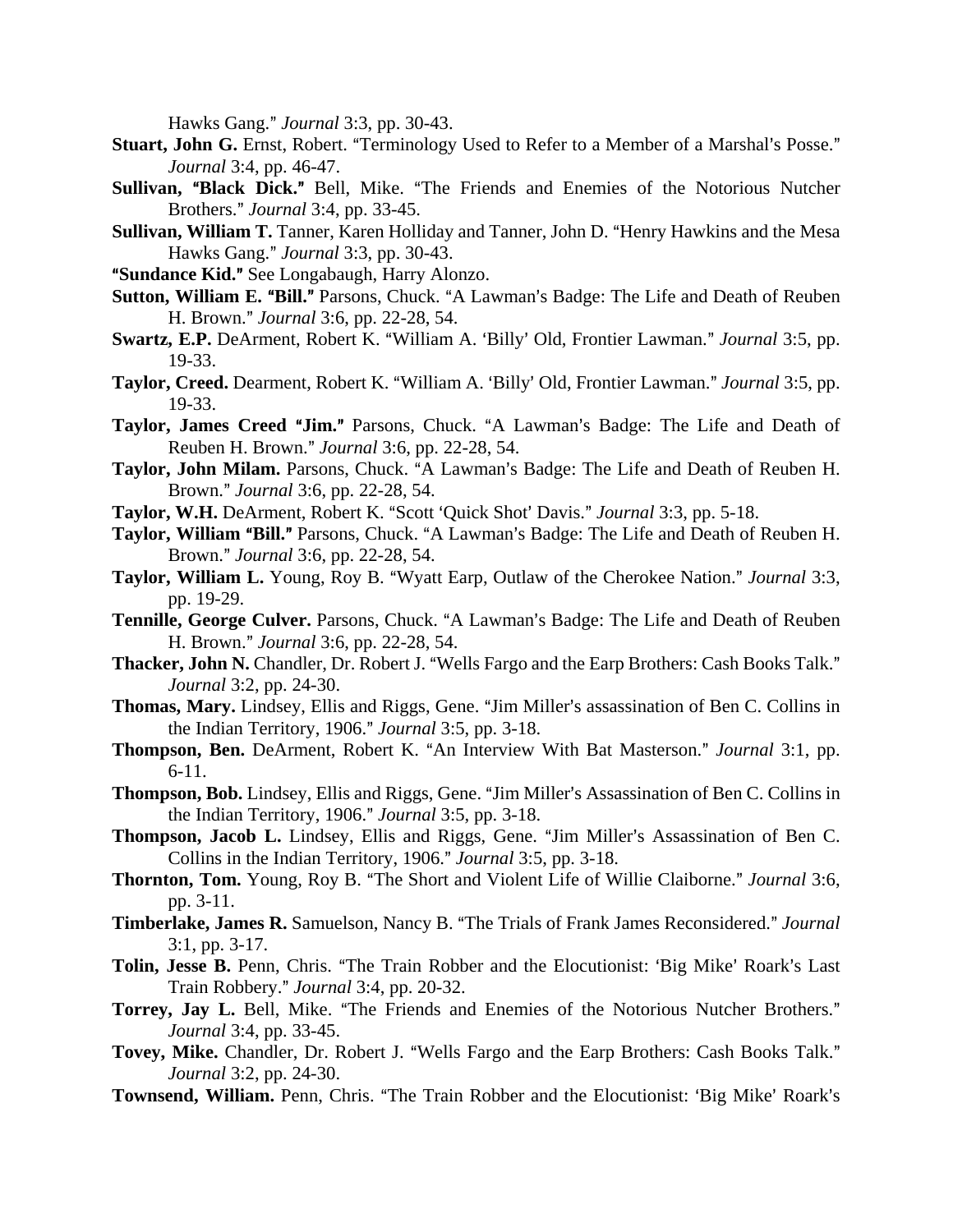Last Train Robbery." *Journal* 3:4, pp. 20-32.

- **Trailor, William B.** Tanner, Karen Holliday and Tanner, John D. "Henry Hawkins and the Mesa Hawks Gang.@ *Journal* 3:3, pp. 30-43.
- **Tramwell, Alabama.** Tanner, Karen Holliday and Tanner, John D. "Southwest Women Shake Hands with the Hangman." *Journal* 3:6, pp. 12-21.
- **Trantum, Orrin.** Young, Roy B. "The Short and Violent Life of Willie Claiborne." *Journal* 3:6, pp. 3-11.
- Tucker, Starling S. Brown, Norman Wayne. "Who Was the Texas Kid?" *Journal* 3:2, pp. 31-36.
- Tucker, George R. Brown, Norman Wayne. "Who Was the Texas Kid?' *Journal* 3:2, pp. 31-36.
- Tumlinson, Joseph. Parsons, Chuck. "A Lawman's Badge: The Life and Death of Reuben H. Brown.@ *Journal* 3:6, pp. 22-28, 54.
- **Turner, W.F.** Tanner, Karen Holliday and Tanner, John D. "Southwest Women Shake hands with the Hangman." *Journal* 3:6, pp. 12-21.
- Tuton, Oliver K. Parsons, Chuck. "A Lawman's Badge: The LIfe and Death of Reuben H. Brown.@ *Journal* 3:6, pp. 22-28, 54.
- **Tyler, Jesse.** Bell, Mike. "Is This Will Carver? (or, will the real Will Carver please stand up?)" *Journal* 3:6, pp. 36-38.
- Ugalde, Miguel. DeArment, Robert K. "William A. 'Billy' Old, Frontier Lawman." *Journal* 3:5, pp. 19-33.
- Underwood, Thomas. Lindsey, Ellis and Riggs, Gene. "Jim Miller's Assassination of Ben C. Collins in the Indian Territory, 1906." *Journal* 3:5, pp. 3-18.

#### **Vermillion, Jack.**

DeArment, Robert K. "An Interview With Bat Masterson." *Journal* 3:1, pp. 6-11.

- Brand, Peter. " 'Duty Bound': The Story of John Wilson Vermillion & The Mystery of Tombstone's 'Texas Jack.' " *Journal* 3:4, pp. 5-19.
- Vermillion, John O. Brand, Peter. " 'Duty Bound': The Story of John Wilson Vermillion & The Mystery of Tombstone's 'Texas Jack.' " *Journal* 3:4, pp. 5-19.
- Vermillion, John Wilson. Brand, Peter, " 'Duty Bound': The Story of John Wilson Vermillion & The Mystery of Tombstone's 'Texas Jack.' " *Journal* 3:4, pp. 5-19.
- Vest, George Graham. Samuelson, Nancy B. "The Trials of Frank James Reconsidered." Journal 3:2, pp. 3-17.
- Vidal, J.S. Bell, Mike. "The Friends and Enemies of the Notorious Nutcher Brothers." Journal 3:4, pp. 33-45.
- **Voorhees, Luke.** DeArment, Robert K. "Scott 'Quick Shot' Davis. *Journal* 3:3, pp. 5-18.
- Walker, Howard C. Chandler, Dr. Robert J. "Wells Fargo and the Earp Brothers: Cash Books Talk.@ *Journal* 3:2, pp. 24-30.
- Walker, James "Ira." Bell, Mike. "The Friends and Enemies of the Notorious Nutcher Brothers." *Journal* 3:4, pp. 33-45.
- Walker, Leroy Pope. Samuelson, Nancy B. "The Trials of Frank James Reconsidered." Journal 3:2, pp. 3-17.
- **Walker, Richard W.** Samuelson, Nancy B. "The Trials of Frank James Reconsidered." Journal 3:2, pp. 3-17.
- **Wall, James "Jim."** DeArment, Robert K. "Scott 'Quick Shot' Davis." *Journal* 3:3, pp. 5-18.
- Wallace, William H. Samuelson, Nancy B. "The Trials of Frank James Reconsidered." Journal 3:2, pp. 3-17.
- Walters, Patrick "Patsy." DeArment, Robert K. "Scott 'Quick Shot' Davis." Journal 3:3, pp.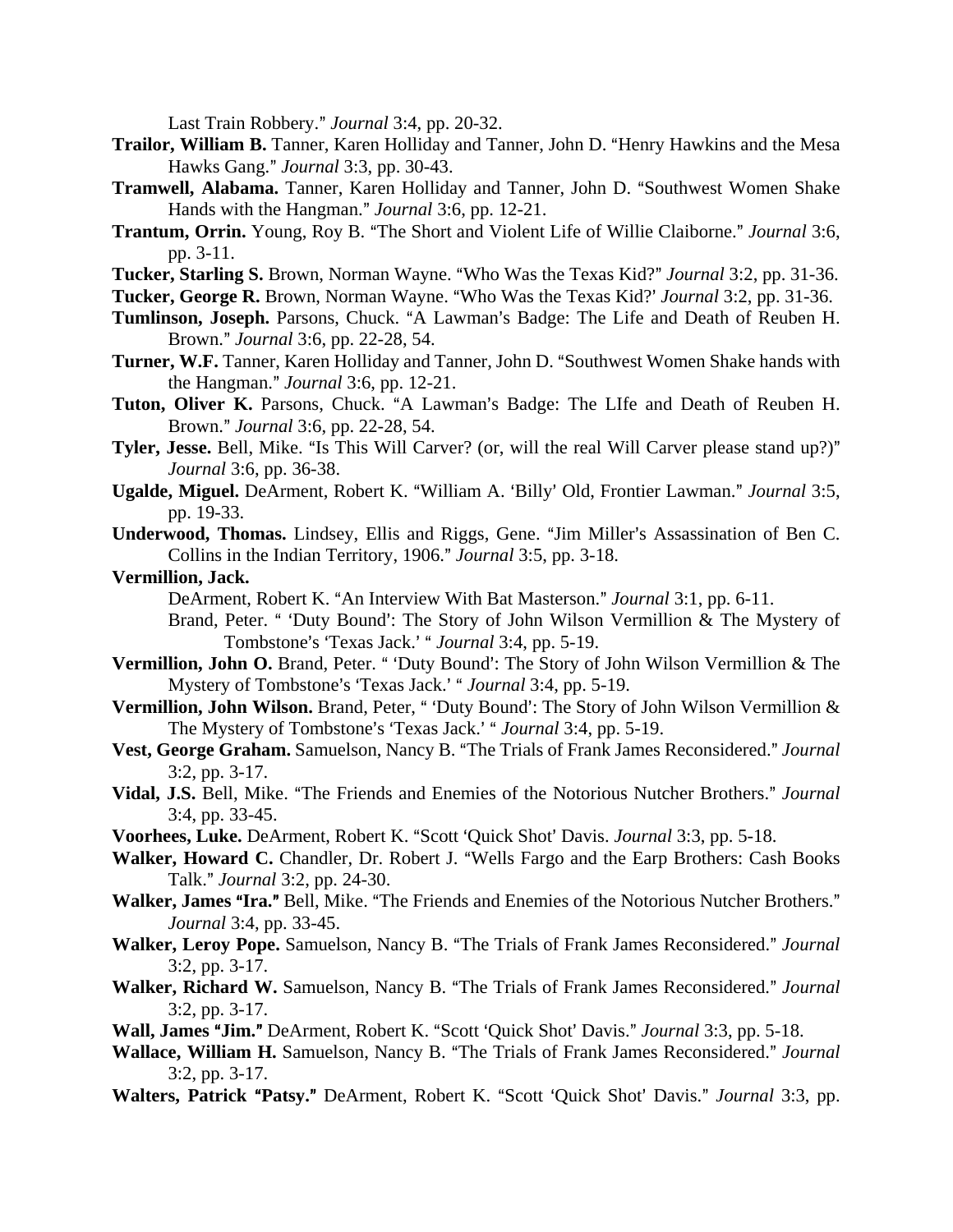5-18.

- **Walton, John T.** Young, Roy B. "Wyatt Earp, Outlaw of the Cherokee Nation." *Journal* 3:3, pp. 19-29.
- Ware, Billy. McCown, Dennis. "Two Significant Shootings in the Miller-Frazer Feud of Pecos, Texas.@ *Journal* 3:1, pp. 3-5.
- Ware, John. McCown, Dennis. "Two Significant Shootings in the Miller-Frazer Feud of Pecos, Texas.@ *Journal* 3:1, pp. 3-5.
- Warner, Matt. Ernst, Donna B. "Robert Leroy Parker Alias Butch Cassidy: A Timeline." Journal 3:6, pp. 39-41.
- **Washmood, A.** Lindsey, Ellis and Riggs, Gene. "Jim Miller's Assassination of Ben C. Collins in the Indian Territory, 1906." *Journal* 3:5, pp. 3-18.
- Weaver, Bruce "Red." Ernst, Donna B. "Robert Leroy Parker Alias Butch Cassidy: A Timeline." *Journal* 3:6, pp. 39-41.
- Webb, Lou. Bell, Mike. "The Friends and Enemies of the Notorious Nutcher Brothers." Journal 3:4, pp. 33-45.
- Weisiger, William J. Parsons, Chuck. "A Lawman's Badge: The Life and Death of Reuben H. Brown.@ *Journal* 3:6, pp. 22-28, 54.
- Wellman, George A. Bell, Mike. "The Friends and Enemies of the Notorious Nutcher Brothers." *Journal* 3:4, pp. 33-45.
- Wells Fargo & Company. Chandler, Dr. Robert J. "Wells Fargo and the Earp Brothers: Cash Books Talk.@ *Journal* 3:2, pp. 24-30.
- West, Tilman Howard. Samuelson, Nancy B. "The Trials of Frank James Reconsidered." Journal 3:2, pp. 3-17.
- **Westerlage, John H.** Tanner, Karen Holliday and Tanner, John D. "Southwest Women Shake Hands with the Hangman." *Journal* 3:6, pp. 12-21.
- Wheeler, Harry. Dearment, Robert K. "William A. 'Billy' Old, Frontier Lawman." *Journal* 3:5, pp. 19-33.
- **White, Calvin.** Freeman, E.E. "A Mania for Killing." *Journal* 3:5, pp. 34-42.
- White, Jim. Cunningham, Sharon. "Thomas Clayton Nixon: Buffalo Hunter-Dodge City, Kansas, Assistant Town Marshal.@ *Journal* 3:3, pp. 44-49.
- Wiley, John M. Tanner, Karen Holliday and Tanner, John D. "Henry Hawkins and the Mesa Hawks Gang.@ *Journal* 3:3, pp. 30-43.
- **Wilkins, John H.** Tanner, Karen Holliday and Tanner, John D. "Southwest Women Shake Hands with the Hangman." *Journal* 3:6, pp. 12-21.
- **Wilkinson, James O.** Tanner, Karen Holliday and Tanner, John D. "Southwest Women Shake Hands with the Hangman." *Journal* 3:6, pp. 12-21.
- Willard, J.H. Ernst, Robert. "Terminology Used to Refer to a Member of a Marshal's Posse." *Journal* 3:4, pp. 46-47.
- Williams, Annie. Tanner, Karen Holliday and Tanner, John D. "Southwest Women Shake Hands with the Hangman." *Journal* 3:6, pp. 12-21.
- "Williams, Harry R." See Nutcher, William.
- Williams, Marshall. Chandler, Dr. Robert J. "Wells Fargo and the Earp Brothers: Cash Books Talk.@ *Journal* 3:2, pp. 24-30.
- **Willis, George.** Young, Roy B. "The Short and Violent Life of Willie Claiborne." *Journal* 3:6, pp. 3-11.
- Willis, Willie. Tanner, Karen Holliday and Tanner, John D. "Henry Hawkins and the Mesa Hawks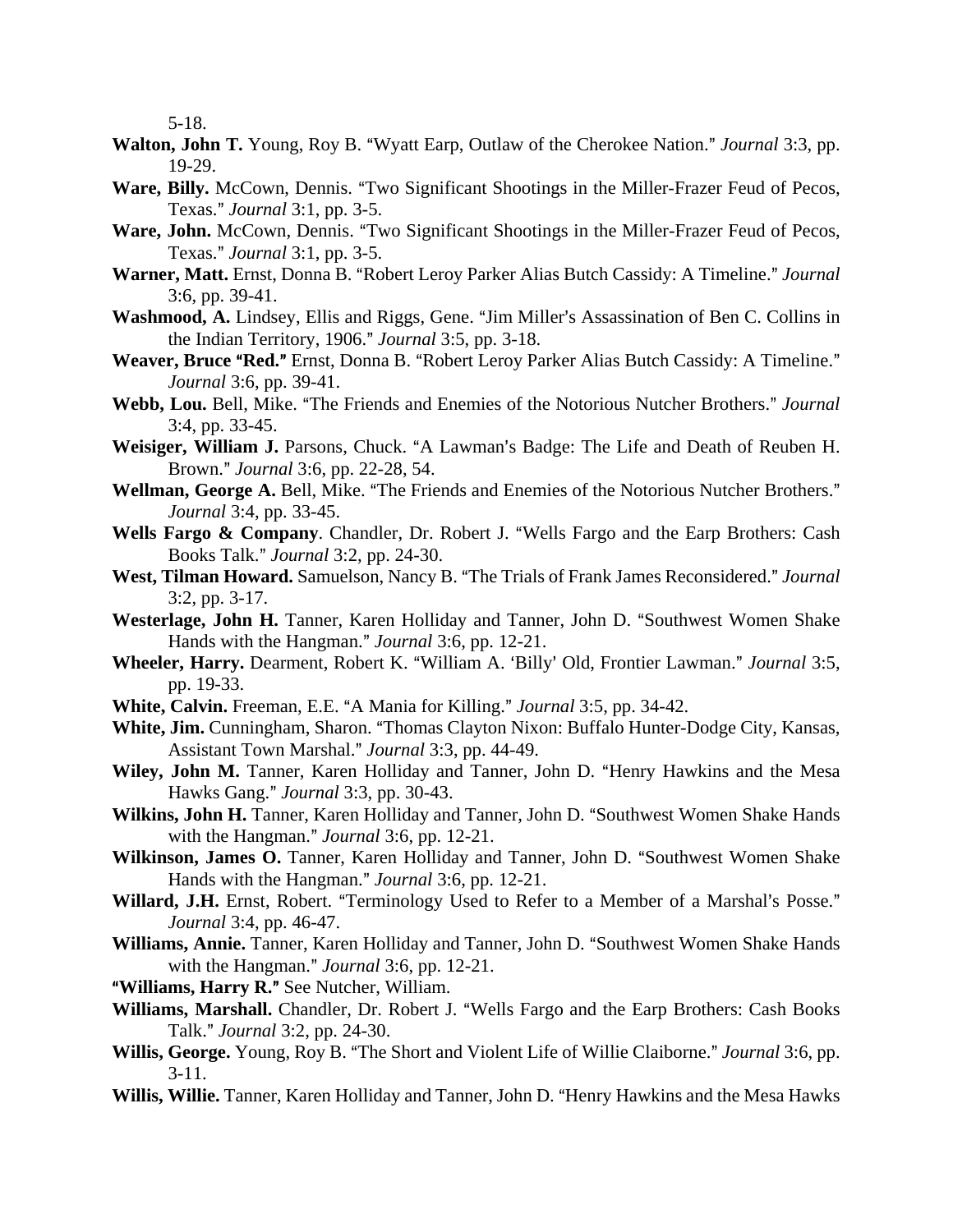Gang." *Journal* 3:3, pp. 30-43.

- Wilson, Andrew. Cunningham, Sharon. "James B. 'Soda Water Jack' Hawkins: Buffalo Hunter-Texas Ranger-Montana County Sheriff." *Journal* 3:1, pp. 12-14.
- Wilson, Dave. Penn, Chris. "The Train Robber and the Elocutionist: 'Big Mike' Roark's Last Train Robbery.@ *Journal* 3:4, pp. 20-32.
- **Wilson, W.N.** DeArment, Robert K. "William A. 'Billy' Old, Frontier Lawman." *Journal* 3:5, pp. 19-33.
- **Wilson, William.** Bell, Mike. "Winnemucca Revisited." *Journal* 3:2, pp. 18-23.
- Winchester, Locke W. Penn, Chris. "The Train Robber and the Elocutionist: 'Big Mike' Roark's Last Train Robbery." *Journal* 3:4, pp. 20-32.
- **Winnemucca, Nevada.** Bell, Mike. "Winnemucca Revisited." *Journal* 3:2, pp. 18-13.
- Wood, Herbert ("Herb"). DeArment, Robert K. "William A. 'Billy' Old, Frontier Lawman." *Journal* 3:5, pp. 19-33.
- Wood, Willis. DeArment, Robert K. "William A. 'Billy' Old, Frontier Lawman." *Journal* 3:5, pp. 19-33.
- **Wright, Charles.** Penn, Chris. "The Train Robber and the Elocutionist: 'Big Mike' Roark's Last Train Robbery.@ *Journal* 3:4, pp. 20-32.
- **Wright, Dora ("Mrs. Henry Wright").** Tanner, Karen Holliday and Tanner, John D. "Southwest Women Shake Hands with the Hangman." *Journal* 3:6, pp. 12-21.
- Wright, O.N. DeArment, Robert K. "William A. 'Billy' Old, Frontier Lawman." *Journal* 3:5, pp. 19-33.
- **Wright, W.L.** DeArment, Robert K. "William A. 'Billy' Old, Frontier Lawman." *Journal* 3:5, pp. 19-33.
- Zollars, John W. Tanner, Karen Holliday and Tanner, John D. "Henry Hawkins and the Mesa Hawks Gang.@ *Journal* 3:3, pp. 30-43.

### **BOOK REVIEWS**

- **Bevill, James P.** *The Paper Republic. Journal* 3:4, p. 53.
- **Boren, Kerry Ross and Boren, Lisa Lee.** *Butch Cassidy: the Untold Story. Journal* 3:6, pp. 51-52.
- **Boylston, James R. and Wiener, Allen J.** *David Crockett: The Rise and Fall of the Poor Man*=*s Friend. Journal* 3:2, p. 45.
- **Bowman, Bob and Bowman, Doris.** *Death by Rope: Historic Lynchings and Hangings in East Texas. Journal* 3:3, pp. 50-51.
- **Bryan, Howard.** *Santa Fe Tales & More. Journal* 3:6, p. 46.
- **Bullis, Don.** *Duels, Gunfights & Shootouts: Wild Tales From the Land of Enchantment. Journal* 3:4, p. 52.
- **Buscher, Linda and Buscher, Dr. Dick.** *Historic Photos of Arizona. Journal* 3:3, p. 50.

**Butcher, Scott D.** *Tombstone: Relive the Gunfight at the O.K. Corral. Journal*, 3:6, p. 46.

**Caldwell, Clifford.**

*Guns of the Lincoln County War. Journal* 3:1, pp. 18-19.

*A Days Ride From Here-Vol. I: Mountain Home, Texas. Journal* 3:2, p. 47.

*John Simpson Chisum: The Cattle King of the Pecos Revisited. Journal* 3:5, p. 58.

- **Chalfant, William Y.** *Hancock*=*s War: Conflict on the Southern Plains. Journal* 3:6, p. 47.
- **Coggeshall, Nancy.** *Gila Country Legend: The Life and Times of Quentin Hulse. Journal* 3:3, pp.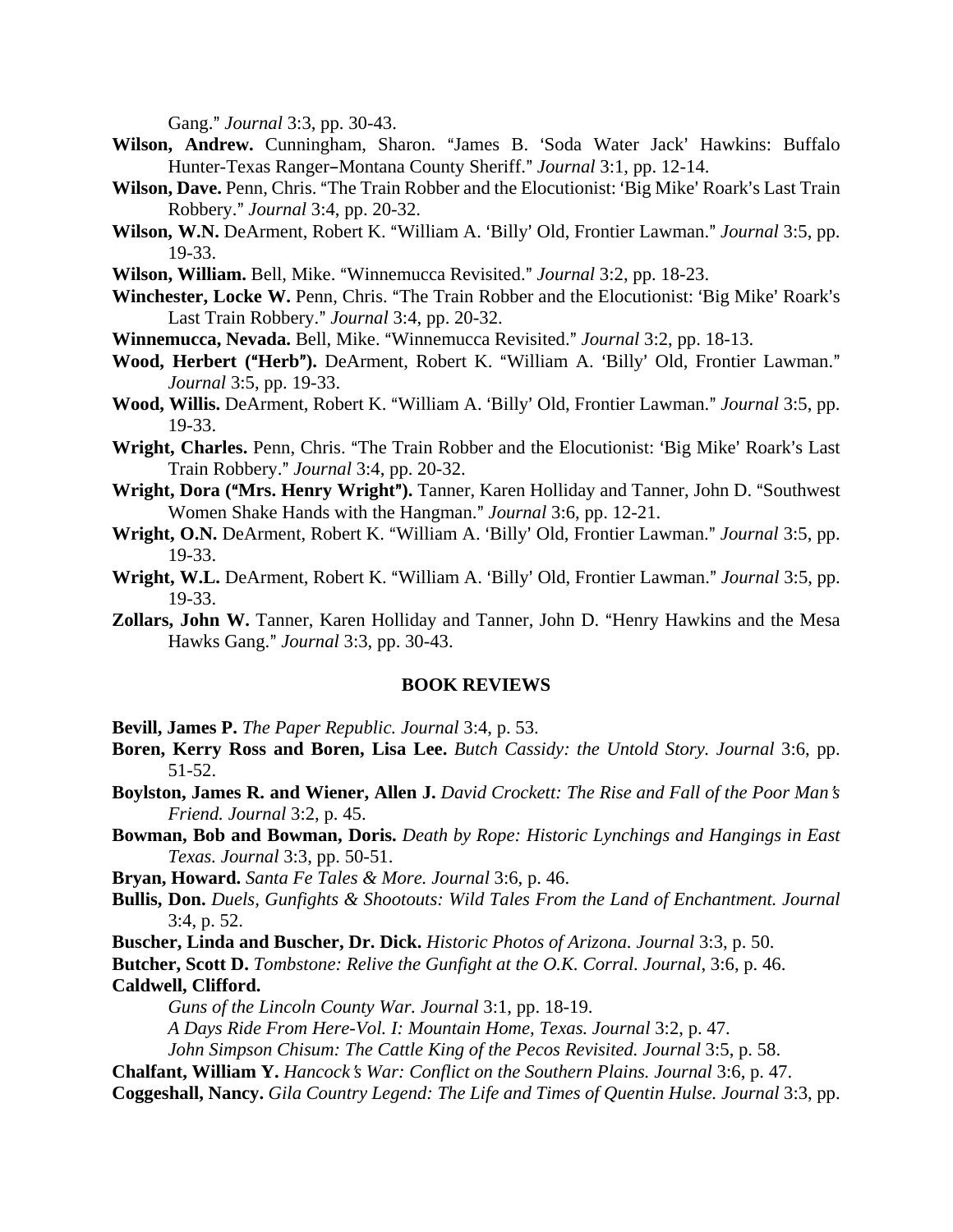59-60.

- **Cunningham, Tom F.** "Your Fathers the Ghosts": Buffalo Bill's Wild West in Scotland. Journal 3:4, pp. 52-53.
- **Davis, John W.** *Wyoming Range War: The Infamous Invasion of Johnson County. Journal* 3:5, pp. 54-55.
- **Davis, Walt and Isabel.** *Exploring the Edges of Texas. Journal* 3:6, p. 48.
- **DeArment, Robert K.** *Deadly Dozen, Vol. 3. Journal* 3:3, pp. 57-58.
- **DeArment, Robert K. and DeMattos, Jack.** *A Rough Ride to Redemption: The Ben Daniels Story. Journal* 3:3, pp. 56-57.
- **Drummond, Douglas S.; Johnson, Randolph H.; Williams, Elias J. Jr.; Barnard, James W.** *Dr. William H. Elliot*=*s Remingtom Double Deringer. Journal* 3:3, pp. 51-52.
- **Dukes, Doug.** *Ben Thompson: Iron Marshal of Austin. Journal* 3:5, p. 54.
- **Ens, Gerhard J., ed.** *A Son of the Fur Trade: The Memoirs of Johnny Grant. Journal* 3:2, p. 46.
- **Enss,** Chris**.** *The Many Loves of Buffalo Bill: The True Story of Life on the Wild West Show. Journal* 3:2, p. 48.
- **Eppinga, Jane.** *Around Tombstone: Ghost Towns and Gunfights. Journal* 3:2, pp. 51-52.
- **Fara, Frank.** *Songs of the Untamed West. Journal* 3:6, p. 49.
- **Fulbright, Jim and Stehno, Albert, eds.** *Oklahoma Rough Rider: Billy McGinty*=*s Story. Journal* 3:1, pp. 20-21.
- **Gardner, Mark Lee.** *To Hell on a Fast Horse: Billy the Kid, Pat Garrett, and the Epic Chase to Justice in the Old West. Journal* 3:3, pp. 54-55.
- **Gratteri, Len; Cook, Rod; and Williams, James.** *William Sherod Robinson, Alias Ben Wheeler. Journal* 3:6, pp. 50-51.
- **Green, Paul.** *Encyclopedia of Weird Westerns: Supernatural and Science Fiction Elements in Novels, Pulps, Comics, Films, Television, and Games. Journal* 3:4, p. 48.
- **Harris, Charles H. III and Sadler, Louis R.** *The Secret War in El Paso: Mexican Revolutionary Intrigue, 1906-1920. Journal* 3:1, pp. 21-22.
- **Harris, Charles H. III; Harris, Frances; and Sadler, Louis R.** *Texas Ranger Biographies: Those Who Served, 1910-1921. Journal* 3:5, pp. 55-56.
- **Herring, Hal.** *Famous Firearms of the Old West. Journal* 3:1, p. 17.
- **History Channel.** *The Real Wyatt Earp. Journal* 3:1, pp. 26-27.
- **Holmes, Allan J.** *Fort Shelden, 1865-1891: The Birth, Life, and Death of a Frontier Fort in New Mexico. Journal* 3:4, p. 50.
- **Howard, Michael.** *Billy Stiles: Chasing the Wind. Journal* 3:5, pp. 56-57.
- **Ivey, Darren L.** *The Texas Rangers: A Registry and History. Journal* 3:4, pp. 51-52.
- **James, Laura**. *The Love Pirate and the Bandit's Son: Murder, Sin, and Scandal in the Shadow of Jesse James. Journal* 3:1, pp. 24-25.
- **Janin, Hunt and Carlson, Ursula.** *Trails of Historic New Mexico: Routes Used by Indian, Spanish and American Travelers Through 1886. Journal* 3:4, pp. 49-50.
- **Johnson, Larry**. *Historic Photos of Oklahoma Lawmen. Journal* 3:5, pp. 57-58.

## **Kazanjian, Howard and Enss, Chris.** *Thunder Over the Prairie: The True Story of a Murder and a Manhunt by the Greatest Posse of All Time. Journal* 3:1, p. 21.

- **Kidder, Lyn and Burnell, Herb.** *Ruidoso and Ruidoso Downs. Journal* 3:3, p. 57.
- **Lach, Lisa.** *Silent Night, Deadly Night: McDade, Texas 1883. Journal* 3:3, pp. 55-56
- **Liu, Joanne S.** *Barbed Wire: The Fence That Changed the West. Journal* 3:5, p. 53.
- **Marriott, Barbara.** *In Our Own Words: The Lives of Arizona Pioneer Women. Journal* 3:6, pp.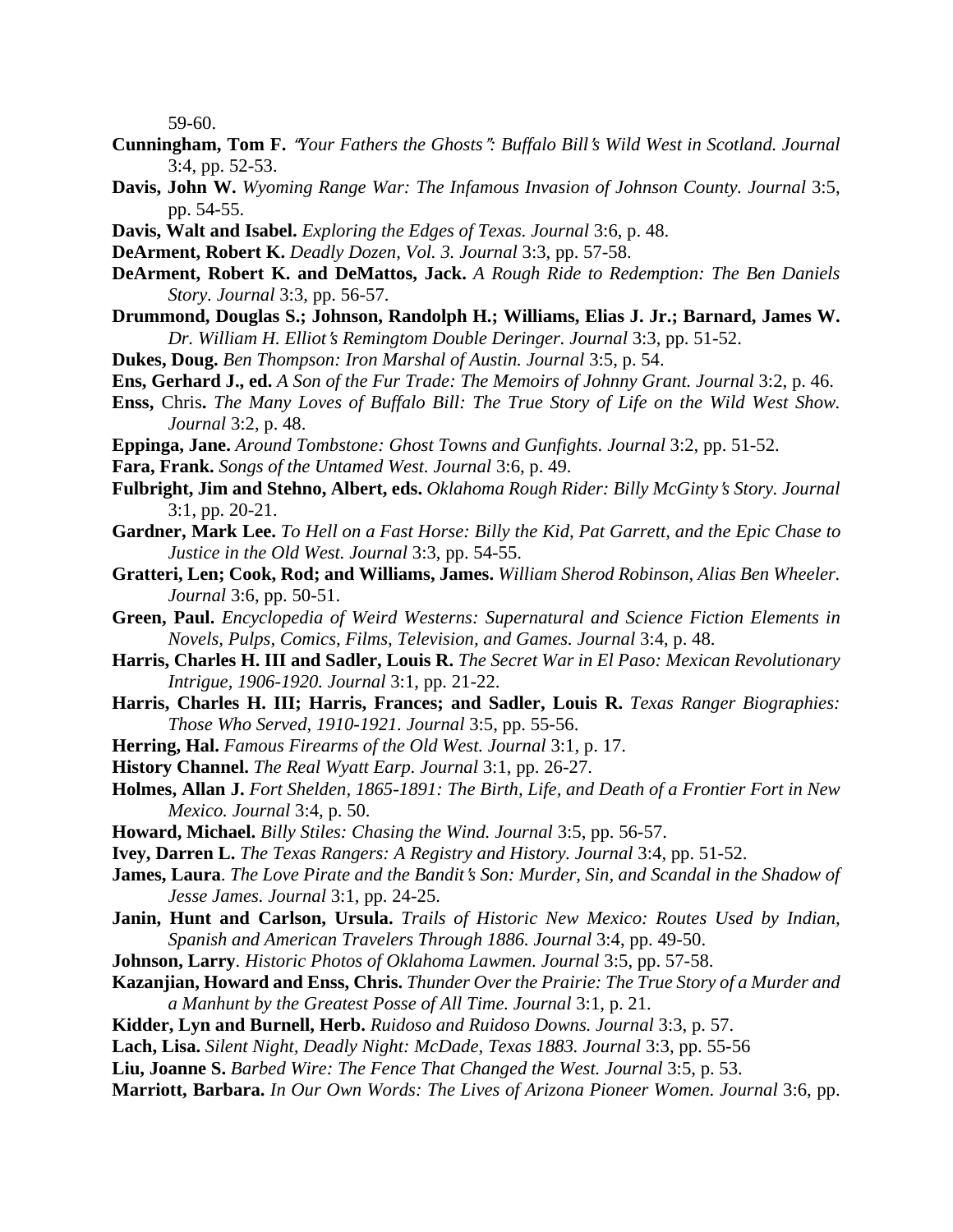48-49.

- **McKanna, Clare V. Jr.** *Court Martial of Apache Kid, Renegade of Renegades. Journal* 3:1, pp. 19-20.
- **McLaird, James D.** *Wild Bill Hickok & Calamity Jane: Deadwood Legends. Journal* 3:1. pp. 23-24.
- **Meyers, E.C. (Ted).** *Wild Canadian West. Journal* 3:1, p. 18.
- **Mifflin, Margot.** *The Blue Tattoo: The Life of Olive Oatman. Journal* 3:2, pp. 48-49.
- **Mihesuah, Devon Abbott.** *Choctaw Crome and Punishment, 1884-1907. Journal* 3:2, pp. 52-53.
- **Moore, Jacquelyn.** *Cow Boys and Cattle Men: Class and Masculinities on the Texas Frontier. Journal* 3:4, p. 50.
- **Neal, Bill.** *Sex, Murder, and the Unwritten Law: Courting Judicial Mayhem, Texas Style. Journal* 3:2, pp. 45-46.

**O**=**Neal, Bill.**

*Carthage. Journal* 3:1, pp. 22-23.

*The Johnson-Sims Feud: Romeo and Juliet, West Texas Style. Journal* 3:6, pp. 46-47.

- **Parsons, Chuck.** *Luling Main Street. Journal* 3:2, pp. 47-48.
- **Pence, Samuel Anderson (Dellinger, Harold, ed.).** *Guerrillas and Other Curiosities: Bud, Donnie & Me. Journal* 3:2, pp. 50-51.
- **Philbrick, Nathaniel.** *The Last Stand: Custer, Sitting Bull, and the Battle of the Little Bighorn. Journal* 3:6, pp. 45-46.
- **Piatt, Michael.** *Bodie: "The Mines Are Looking Well..": The History of the Bodie Mining District, Mono County, California. Journal* 3:2, pp. 49-50.
- **Pyle, Jinx.** *Pleasant Valley War. Journal* 3:3, p. 52.
- **Rapley, Rob** (writer/producer/director). *The American Experience: Wyatt Earp* (PBS). *Journal* 3:2, pp. 54-55.
- **Sanchez, Lynda.**
	- *Eve Ball: Woman Among Men-A Photo Essay. Journal* 3:3, p. 53.
	- *Fort Stanton, An Illustrated History. Journal* 3:3, pp. 53-54.
- **Selcer, Richard F.** *Fort Worth Characters. Journal* 3:4, p. 51.
- **Shepley, Carol Ferring.** *Movers and Shakers, Scalawags and Suffragettes: Tales From Bellefontaine Cemetery. Journal* 3:3, pp. 58-59.
- **Smith, Jeff.** *Alias Soapy Smith: The Life and Death of a Scoundrel. Journal* 3:5, p. 52.
- **Sosa, Nancy and Nelson, Jim.** *Tombstone: A Quick History, Journal* 3:6, p. 45.
- **Stehno, M.L. and Kirkwood, Herman, compilers.** *Justice or Injustice, Ada, Oklahoma, April 19, 1909. Journal* 3:1, p. 25.
- **Stephens, Robert W.** *Texas Ranger Captain Dan Roberts. Journal* 3:6, pp. 49-50.
- Tanner, Karen Holliday and Tanner, John D. Jr. "Up Goes Your Hands!" Holdup at Maricopa. *Journal* 3:1, pp. 25-26.
- **Townshend, R.B. (Thomas J. Noel, ed.).** *A Tenderfoot on Colorado. Journal* 3:4, pp. 48-49.
- **Trump, Michael.** *Raiding Deadwood*=*s Badlands: Its Illegal History of Prostitution and Gambling. Journal* 3:3, p. 59.
- **Tucker, Philip Thomas.** *Exodus From the Alamo. Journal* 3:5, pp. 53-54.
- **Turner, Erin, ed.** *Rotgut Rustlers: Whiskey, Women, and Wild Times in the West. Journal* 3:3, pp. 52-53.
- **Walker, Ed; Wilkerson, Helen; and Read, Marilyn.** *Guilty...But Not As Charged: An Actual Case of Old West Justice. Journal* 3:6, p. 51.